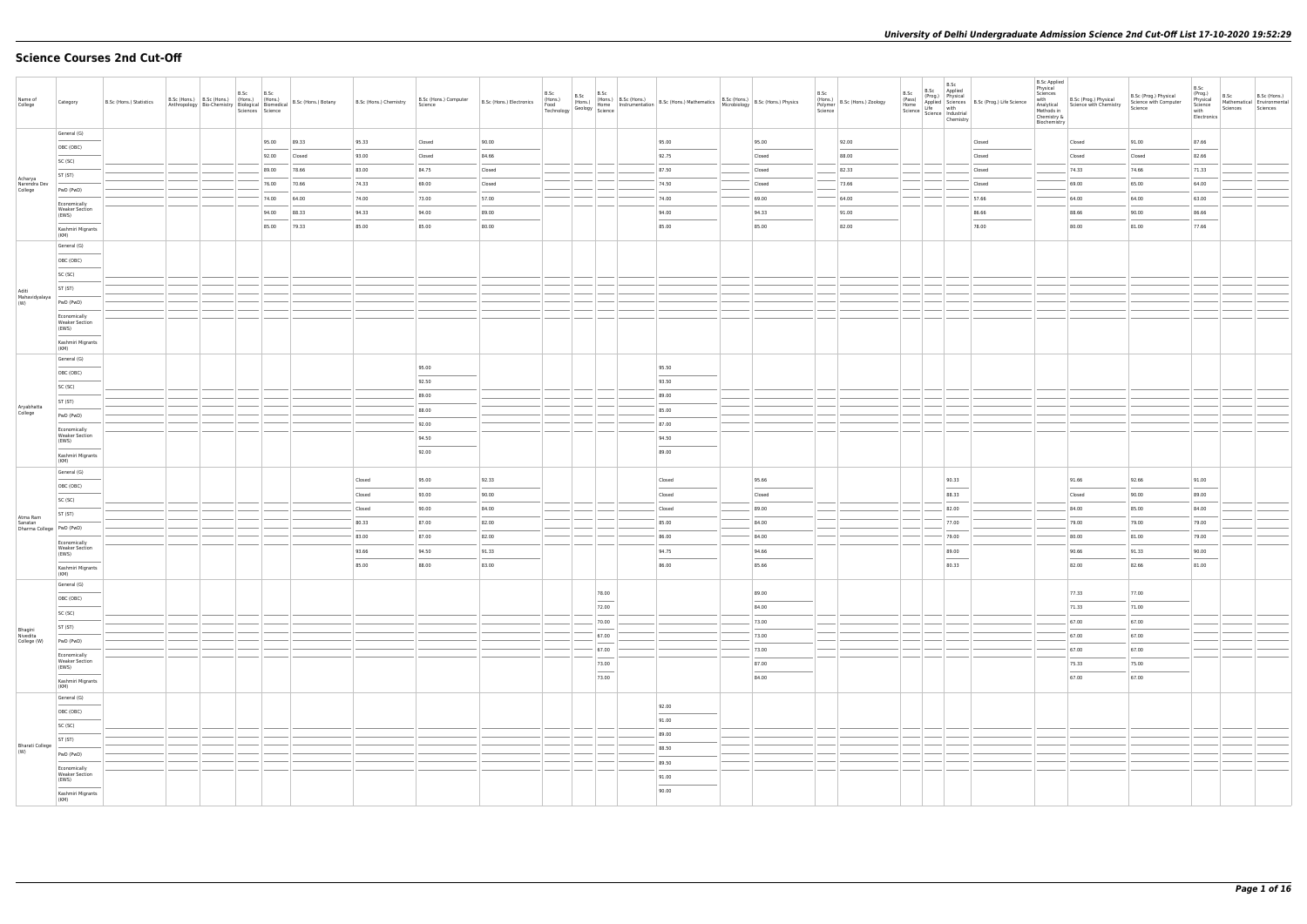| Name of<br>College                                            | Category                                       | B.Sc (Hons.) Statistics | B.Sc (Hons.) B.Sc (Hons.) (Hons.) (Hons.) | B.Sc<br>Sciences Science | B.Sc  | Anthropology   Bio-Chemistry   $\begin{bmatrix} 110115 \\ 11001 \end{bmatrix}$   Biomedical   B.Sc (Hons.) Botany | B.Sc (Hons.) Chemistry | B.Sc (Hons.) Computer<br>Science  | B.Sc (Hons.) Electronics | B.Sc<br>(Hons.) | B.Sc<br>B.Sc<br>Food<br>Technology Geology Home<br>Science |       |                |                | B.Sc<br>Science | (Hons.)<br>Polymer B.Sc (Hons.) Zoology | B.Sc<br>(Pass)<br>Home<br>Science   Lite<br>Science   Industrial | B.Sc B.Sc<br>Applied<br>(Prog.) Physical<br>Life with | Chemistry | Applied Sciences B.Sc (Prog.) Life Science | <b>B.Sc Applied</b><br>Physical<br>Sciences<br>with<br>Analytical<br>Methods in<br>Chemistry &<br>Biochemistry | B.Sc (Prog.) Physical<br>Science with Chemistry | B.Sc (Prog.) Physical<br>Science with Computer<br>Science | B.Sc<br>(Prog.)<br>Physical<br>Science<br>with<br>Electronics | B.Sc<br>Sciences                                                                                                                                                                                                                                                                                                                                                                                                                                                                    | B.Sc (Hons.)<br>Mathematical Environmental<br>Sciences |
|---------------------------------------------------------------|------------------------------------------------|-------------------------|-------------------------------------------|--------------------------|-------|-------------------------------------------------------------------------------------------------------------------|------------------------|-----------------------------------|--------------------------|-----------------|------------------------------------------------------------|-------|----------------|----------------|-----------------|-----------------------------------------|------------------------------------------------------------------|-------------------------------------------------------|-----------|--------------------------------------------|----------------------------------------------------------------------------------------------------------------|-------------------------------------------------|-----------------------------------------------------------|---------------------------------------------------------------|-------------------------------------------------------------------------------------------------------------------------------------------------------------------------------------------------------------------------------------------------------------------------------------------------------------------------------------------------------------------------------------------------------------------------------------------------------------------------------------|--------------------------------------------------------|
|                                                               | General (G)                                    |                         |                                           |                          | 94.66 | 89.33                                                                                                             | Closed                 | Closed                            | 89.33                    | Closed          |                                                            | 88.33 | Closed         | Closed         | 88.33 Closed    |                                         |                                                                  |                                                       |           |                                            |                                                                                                                |                                                 |                                                           |                                                               |                                                                                                                                                                                                                                                                                                                                                                                                                                                                                     |                                                        |
|                                                               | OBC (OBC)                                      |                         |                                           |                          | 91.00 | 87.00                                                                                                             | 89.66                  | 89.75                             | 87.00                    | 89.33           |                                                            | 86.00 | 89.66          | Closed         | 86.00 88.00     |                                         |                                                                  |                                                       |           |                                            |                                                                                                                |                                                 |                                                           |                                                               |                                                                                                                                                                                                                                                                                                                                                                                                                                                                                     |                                                        |
|                                                               | SC (SC)                                        |                         |                                           |                          | 88.00 | 83.00                                                                                                             | 84.00                  | 85.00                             | 83.00                    | 85.00           |                                                            | 82.00 | 85.00          | 85.00          | 82.00 83.00     |                                         |                                                                  |                                                       |           |                                            |                                                                                                                |                                                 |                                                           |                                                               |                                                                                                                                                                                                                                                                                                                                                                                                                                                                                     |                                                        |
| Bhaskaracharya   ST (ST)<br>College of<br>Applied<br>Sciences |                                                |                         |                                           |                          | 85.00 | 80.00                                                                                                             | 80.00                  | 82.00                             | 80.00                    | 82.00           |                                                            | 79.00 | 81.00          | 81.00          | 79.00 80.00     |                                         |                                                                  |                                                       |           |                                            |                                                                                                                |                                                 |                                                           |                                                               |                                                                                                                                                                                                                                                                                                                                                                                                                                                                                     |                                                        |
|                                                               | PwD (PwD)<br>Economically                      |                         |                                           |                          | 89.66 | 89.00                                                                                                             | 89.00                  | 88.50                             | 88.66                    | 89.33           |                                                            | 87.00 | 88.00          | 90.00          | 87.00 89.00     |                                         |                                                                  |                                                       |           |                                            |                                                                                                                |                                                 |                                                           |                                                               |                                                                                                                                                                                                                                                                                                                                                                                                                                                                                     |                                                        |
|                                                               | <b>Weaker Section</b><br>(EWS)                 |                         |                                           |                          | 94.00 | 89.00                                                                                                             | 91.00                  | 91.00                             | 89.00                    | 91.00           |                                                            | 88.00 | 91.00          | 92.00          | 88.00 90.33     |                                         |                                                                  |                                                       |           |                                            |                                                                                                                |                                                 |                                                           |                                                               |                                                                                                                                                                                                                                                                                                                                                                                                                                                                                     |                                                        |
|                                                               | Kashmiri Migrants                              |                         |                                           |                          | 93.00 | 89.00                                                                                                             | 89.00                  | 88.50                             | 88.66                    | 89.33           |                                                            | 87.00 | 88.00          | 90.00          | 87.00 89.00     |                                         |                                                                  |                                                       |           |                                            |                                                                                                                |                                                 |                                                           |                                                               |                                                                                                                                                                                                                                                                                                                                                                                                                                                                                     |                                                        |
|                                                               | (KM)<br>General (G)                            |                         |                                           |                          |       |                                                                                                                   |                        |                                   |                          |                 |                                                            |       |                |                |                 |                                         |                                                                  |                                                       |           |                                            |                                                                                                                |                                                 |                                                           |                                                               |                                                                                                                                                                                                                                                                                                                                                                                                                                                                                     |                                                        |
|                                                               | OBC (OBC)                                      |                         |                                           |                          |       |                                                                                                                   |                        | Closed                            |                          |                 |                                                            |       |                |                |                 |                                         |                                                                  |                                                       |           |                                            |                                                                                                                |                                                 |                                                           |                                                               |                                                                                                                                                                                                                                                                                                                                                                                                                                                                                     |                                                        |
|                                                               | SC (SC)                                        |                         |                                           |                          |       |                                                                                                                   |                        | Closed                            |                          |                 |                                                            |       |                |                |                 |                                         |                                                                  |                                                       |           |                                            |                                                                                                                |                                                 |                                                           |                                                               |                                                                                                                                                                                                                                                                                                                                                                                                                                                                                     |                                                        |
| College of                                                    | ST (ST)                                        |                         |                                           |                          |       |                                                                                                                   |                        | 84.50                             |                          |                 |                                                            |       |                |                |                 |                                         |                                                                  |                                                       |           |                                            |                                                                                                                |                                                 |                                                           |                                                               |                                                                                                                                                                                                                                                                                                                                                                                                                                                                                     |                                                        |
| Vocational<br>Studies                                         | PwD (PwD)                                      |                         |                                           |                          |       |                                                                                                                   |                        | 83.00                             |                          |                 |                                                            |       |                |                |                 |                                         |                                                                  |                                                       |           |                                            |                                                                                                                |                                                 |                                                           |                                                               |                                                                                                                                                                                                                                                                                                                                                                                                                                                                                     |                                                        |
|                                                               | Economically                                   |                         |                                           |                          |       |                                                                                                                   |                        | 83.50                             |                          |                 |                                                            |       |                |                |                 |                                         |                                                                  |                                                       |           |                                            |                                                                                                                |                                                 |                                                           |                                                               |                                                                                                                                                                                                                                                                                                                                                                                                                                                                                     |                                                        |
|                                                               | <b>Weaker Section</b><br>(EWS)                 |                         |                                           |                          |       |                                                                                                                   |                        | 92.00<br><b>Contract Contract</b> |                          |                 |                                                            |       |                |                |                 |                                         |                                                                  |                                                       |           |                                            |                                                                                                                |                                                 |                                                           |                                                               |                                                                                                                                                                                                                                                                                                                                                                                                                                                                                     |                                                        |
|                                                               | Kashmiri Migrants<br>(KM)                      |                         |                                           |                          |       |                                                                                                                   |                        | 85.00                             |                          |                 |                                                            |       |                |                |                 |                                         |                                                                  |                                                       |           |                                            |                                                                                                                |                                                 |                                                           |                                                               |                                                                                                                                                                                                                                                                                                                                                                                                                                                                                     |                                                        |
|                                                               | General (G)                                    |                         |                                           |                          |       |                                                                                                                   |                        |                                   |                          |                 |                                                            |       |                |                |                 |                                         |                                                                  |                                                       |           |                                            |                                                                                                                |                                                 |                                                           |                                                               |                                                                                                                                                                                                                                                                                                                                                                                                                                                                                     |                                                        |
|                                                               | OBC (OBC)                                      |                         | 94.00                                     |                          |       | 93.00                                                                                                             | 96.00                  |                                   |                          |                 |                                                            |       | 96.25          | 96.00          |                 | 95.00                                   |                                                                  |                                                       |           | 93.33                                      |                                                                                                                |                                                 |                                                           |                                                               |                                                                                                                                                                                                                                                                                                                                                                                                                                                                                     |                                                        |
|                                                               | SC (SC)                                        |                         | 92.00                                     |                          |       | 90.66                                                                                                             | 95.00                  |                                   |                          |                 |                                                            |       | Closed         | 95.00          |                 | 91.33                                   |                                                                  |                                                       |           | 91.00                                      |                                                                                                                |                                                 |                                                           |                                                               |                                                                                                                                                                                                                                                                                                                                                                                                                                                                                     |                                                        |
| Daulat Ram                                                    | ST (ST)                                        |                         | 89.00<br>89.00                            |                          |       | 89.00<br>88.00                                                                                                    | 90.00<br>88.00         |                                   |                          |                 |                                                            |       | 91.50<br>90.00 | 90.00<br>89.00 |                 | 88.00<br>86.00                          |                                                                  |                                                       |           | 88.00<br>87.00                             |                                                                                                                |                                                 |                                                           |                                                               |                                                                                                                                                                                                                                                                                                                                                                                                                                                                                     |                                                        |
| College (W)                                                   | PwD (PwD)                                      |                         | 89.00                                     |                          |       | 90.00                                                                                                             | 82.00                  |                                   |                          |                 |                                                            |       | 94.00          | 90.00          |                 | 92.00                                   |                                                                  |                                                       |           | 91.00                                      |                                                                                                                |                                                 |                                                           |                                                               |                                                                                                                                                                                                                                                                                                                                                                                                                                                                                     |                                                        |
|                                                               | Economically<br><b>Weaker Section</b>          |                         | 93.00                                     |                          |       | 92.66                                                                                                             | 95.00                  |                                   |                          |                 |                                                            |       | 96.00          | 95.67          |                 | 93.00                                   |                                                                  |                                                       |           | 93.33                                      |                                                                                                                |                                                 |                                                           |                                                               |                                                                                                                                                                                                                                                                                                                                                                                                                                                                                     |                                                        |
|                                                               | (EWS)                                          |                         | 93.00                                     |                          |       | 90.00                                                                                                             | 95.00                  |                                   |                          |                 |                                                            |       | 94.00          | 95.00          |                 | 92.00                                   |                                                                  |                                                       |           | 92.00                                      |                                                                                                                |                                                 |                                                           |                                                               |                                                                                                                                                                                                                                                                                                                                                                                                                                                                                     |                                                        |
|                                                               | Kashmiri Migrants<br>(KM)                      |                         |                                           |                          |       |                                                                                                                   |                        |                                   |                          |                 |                                                            |       |                |                |                 |                                         |                                                                  |                                                       |           |                                            |                                                                                                                |                                                 |                                                           |                                                               |                                                                                                                                                                                                                                                                                                                                                                                                                                                                                     |                                                        |
|                                                               | General (G)                                    |                         |                                           |                          |       | 91.00                                                                                                             | Closed                 | Closed                            | 90.00                    |                 |                                                            |       | 96.50          | 96.00          |                 | 93.66                                   |                                                                  |                                                       |           | Closed                                     |                                                                                                                | 91.66                                           | 92.66                                                     |                                                               | 93.75                                                                                                                                                                                                                                                                                                                                                                                                                                                                               |                                                        |
|                                                               | OBC (OBC)<br>SC (SC)                           |                         |                                           |                          |       | 87.00                                                                                                             | 92.00                  | 93.50                             | 88.00                    |                 |                                                            |       | 93.75          | Closed         |                 | 90.33                                   |                                                                  |                                                       |           | 86.33                                      |                                                                                                                | Closed                                          | 88.00                                                     |                                                               | 90.00                                                                                                                                                                                                                                                                                                                                                                                                                                                                               |                                                        |
|                                                               | ST (ST)                                        |                         |                                           |                          |       | 81.66                                                                                                             | Closed                 | 89.50                             | 83.00                    |                 |                                                            |       | Closed         | 89.00          |                 | 86.00                                   |                                                                  |                                                       |           | Closed                                     |                                                                                                                | 73.66                                           | 74.66                                                     |                                                               | 84.00                                                                                                                                                                                                                                                                                                                                                                                                                                                                               |                                                        |
| Deen Dayal<br>Upadhyaya<br>College                            | PwD (PwD)                                      |                         |                                           |                          |       | 72.00                                                                                                             | 72.00                  | Closed                            | 71.00                    |                 |                                                            |       | Closed         | 77.00          |                 | Closed                                  |                                                                  |                                                       |           | 71.66                                      |                                                                                                                | 68.00                                           | 73.00                                                     |                                                               | 73.50                                                                                                                                                                                                                                                                                                                                                                                                                                                                               |                                                        |
|                                                               | Economically                                   |                         |                                           |                          |       | 73.00                                                                                                             | 73.00                  | 73.00                             | 73.00                    |                 |                                                            |       | 73.00          | 73.00          |                 | 73.00                                   |                                                                  |                                                       |           | 67.00                                      |                                                                                                                | 67.00                                           | 67.00                                                     |                                                               | 67.00                                                                                                                                                                                                                                                                                                                                                                                                                                                                               |                                                        |
|                                                               | <b>Weaker Section</b><br>(EWS)                 |                         |                                           |                          |       | 90.00                                                                                                             | 94.00                  | 94.50                             | 89.00                    |                 |                                                            |       | 95.00          | 95.00          |                 | 92.66                                   |                                                                  |                                                       |           | 89.00                                      |                                                                                                                | 90.00                                           | 91.00                                                     |                                                               | 93.00<br>$\frac{1}{2} \left( \frac{1}{2} \right) \left( \frac{1}{2} \right) \left( \frac{1}{2} \right) \left( \frac{1}{2} \right) \left( \frac{1}{2} \right) \left( \frac{1}{2} \right) \left( \frac{1}{2} \right) \left( \frac{1}{2} \right) \left( \frac{1}{2} \right) \left( \frac{1}{2} \right) \left( \frac{1}{2} \right) \left( \frac{1}{2} \right) \left( \frac{1}{2} \right) \left( \frac{1}{2} \right) \left( \frac{1}{2} \right) \left( \frac{1}{2} \right) \left( \frac$ |                                                        |
|                                                               | <b>Contract Contract</b><br>Kashmiri Migrants  |                         |                                           |                          |       | 81.00                                                                                                             | 85.00                  | 86.00                             | 80.00                    |                 |                                                            |       | 86.50          | 86.00          |                 | Closed                                  |                                                                  |                                                       |           | 81.00                                      |                                                                                                                | 81.66                                           | 82.66                                                     |                                                               | 83.75                                                                                                                                                                                                                                                                                                                                                                                                                                                                               |                                                        |
|                                                               | (KM)<br>General (G)                            |                         |                                           |                          |       |                                                                                                                   |                        |                                   |                          |                 |                                                            |       |                |                |                 |                                         |                                                                  |                                                       |           |                                            |                                                                                                                |                                                 |                                                           |                                                               |                                                                                                                                                                                                                                                                                                                                                                                                                                                                                     |                                                        |
|                                                               | OBC (OBC)                                      |                         |                                           |                          |       |                                                                                                                   |                        | 94.50                             |                          |                 |                                                            |       | Closed         |                |                 |                                         |                                                                  |                                                       |           |                                            |                                                                                                                |                                                 |                                                           |                                                               |                                                                                                                                                                                                                                                                                                                                                                                                                                                                                     |                                                        |
|                                                               | SC (SC)                                        |                         |                                           |                          |       |                                                                                                                   |                        | 92.50                             |                          |                 |                                                            |       | 92.75          |                |                 |                                         |                                                                  |                                                       |           |                                            |                                                                                                                |                                                 |                                                           |                                                               |                                                                                                                                                                                                                                                                                                                                                                                                                                                                                     |                                                        |
| Delhi College of                                              | ST (ST)                                        |                         |                                           |                          |       |                                                                                                                   |                        | 89.00                             |                          |                 |                                                            |       | 89.25          |                |                 |                                         |                                                                  |                                                       |           |                                            |                                                                                                                |                                                 |                                                           |                                                               |                                                                                                                                                                                                                                                                                                                                                                                                                                                                                     |                                                        |
| Arts and<br>Commerce                                          | PwD (PwD)                                      |                         |                                           |                          |       |                                                                                                                   |                        | 87.00                             |                          |                 |                                                            |       | 89.25          |                |                 |                                         |                                                                  |                                                       |           |                                            |                                                                                                                |                                                 |                                                           |                                                               |                                                                                                                                                                                                                                                                                                                                                                                                                                                                                     |                                                        |
|                                                               | Economically<br><b>Weaker Section</b>          |                         |                                           |                          |       |                                                                                                                   |                        | 91.00                             |                          |                 |                                                            |       | 91.75          |                |                 |                                         |                                                                  |                                                       |           |                                            |                                                                                                                |                                                 |                                                           |                                                               |                                                                                                                                                                                                                                                                                                                                                                                                                                                                                     |                                                        |
|                                                               | (EWS)                                          |                         |                                           |                          |       |                                                                                                                   |                        | 93.50<br>$\sim$<br>91.50          |                          |                 |                                                            |       | 93.75<br>91.75 |                |                 |                                         |                                                                  |                                                       |           |                                            |                                                                                                                |                                                 |                                                           |                                                               |                                                                                                                                                                                                                                                                                                                                                                                                                                                                                     |                                                        |
|                                                               | Kashmiri Migrants<br>(KM)                      |                         |                                           |                          |       |                                                                                                                   |                        |                                   |                          |                 |                                                            |       |                |                |                 |                                         |                                                                  |                                                       |           |                                            |                                                                                                                |                                                 |                                                           |                                                               |                                                                                                                                                                                                                                                                                                                                                                                                                                                                                     |                                                        |
|                                                               | General (G)                                    |                         |                                           |                          |       |                                                                                                                   |                        |                                   |                          |                 |                                                            |       |                |                |                 |                                         |                                                                  |                                                       |           |                                            |                                                                                                                |                                                 |                                                           |                                                               |                                                                                                                                                                                                                                                                                                                                                                                                                                                                                     |                                                        |
|                                                               | OBC (OBC)                                      |                         |                                           |                          |       |                                                                                                                   |                        |                                   |                          |                 |                                                            |       |                |                |                 |                                         |                                                                  |                                                       |           |                                            |                                                                                                                |                                                 |                                                           |                                                               |                                                                                                                                                                                                                                                                                                                                                                                                                                                                                     |                                                        |
|                                                               | SC (SC)                                        |                         |                                           |                          |       |                                                                                                                   |                        |                                   |                          |                 |                                                            |       |                |                |                 |                                         |                                                                  |                                                       |           |                                            |                                                                                                                |                                                 |                                                           |                                                               |                                                                                                                                                                                                                                                                                                                                                                                                                                                                                     |                                                        |
| Department of ST (ST)<br>Germanic and                         |                                                |                         |                                           |                          |       |                                                                                                                   |                        |                                   |                          |                 |                                                            |       |                |                |                 |                                         |                                                                  |                                                       |           |                                            |                                                                                                                |                                                 |                                                           |                                                               |                                                                                                                                                                                                                                                                                                                                                                                                                                                                                     |                                                        |
| Romance<br>Studies                                            | PwD (PwD)                                      |                         |                                           |                          |       |                                                                                                                   |                        |                                   |                          |                 |                                                            |       |                |                |                 |                                         |                                                                  |                                                       |           |                                            |                                                                                                                |                                                 |                                                           |                                                               |                                                                                                                                                                                                                                                                                                                                                                                                                                                                                     |                                                        |
|                                                               | Economically<br><b>Weaker Section</b><br>(EWS) |                         |                                           |                          |       |                                                                                                                   |                        |                                   |                          |                 |                                                            |       |                |                |                 |                                         |                                                                  |                                                       |           |                                            |                                                                                                                |                                                 |                                                           |                                                               |                                                                                                                                                                                                                                                                                                                                                                                                                                                                                     |                                                        |
|                                                               | $\sim$<br>Kashmiri Migrants<br>(KM)            |                         |                                           |                          |       |                                                                                                                   |                        |                                   |                          |                 |                                                            |       |                |                |                 |                                         |                                                                  |                                                       |           |                                            |                                                                                                                |                                                 |                                                           |                                                               |                                                                                                                                                                                                                                                                                                                                                                                                                                                                                     |                                                        |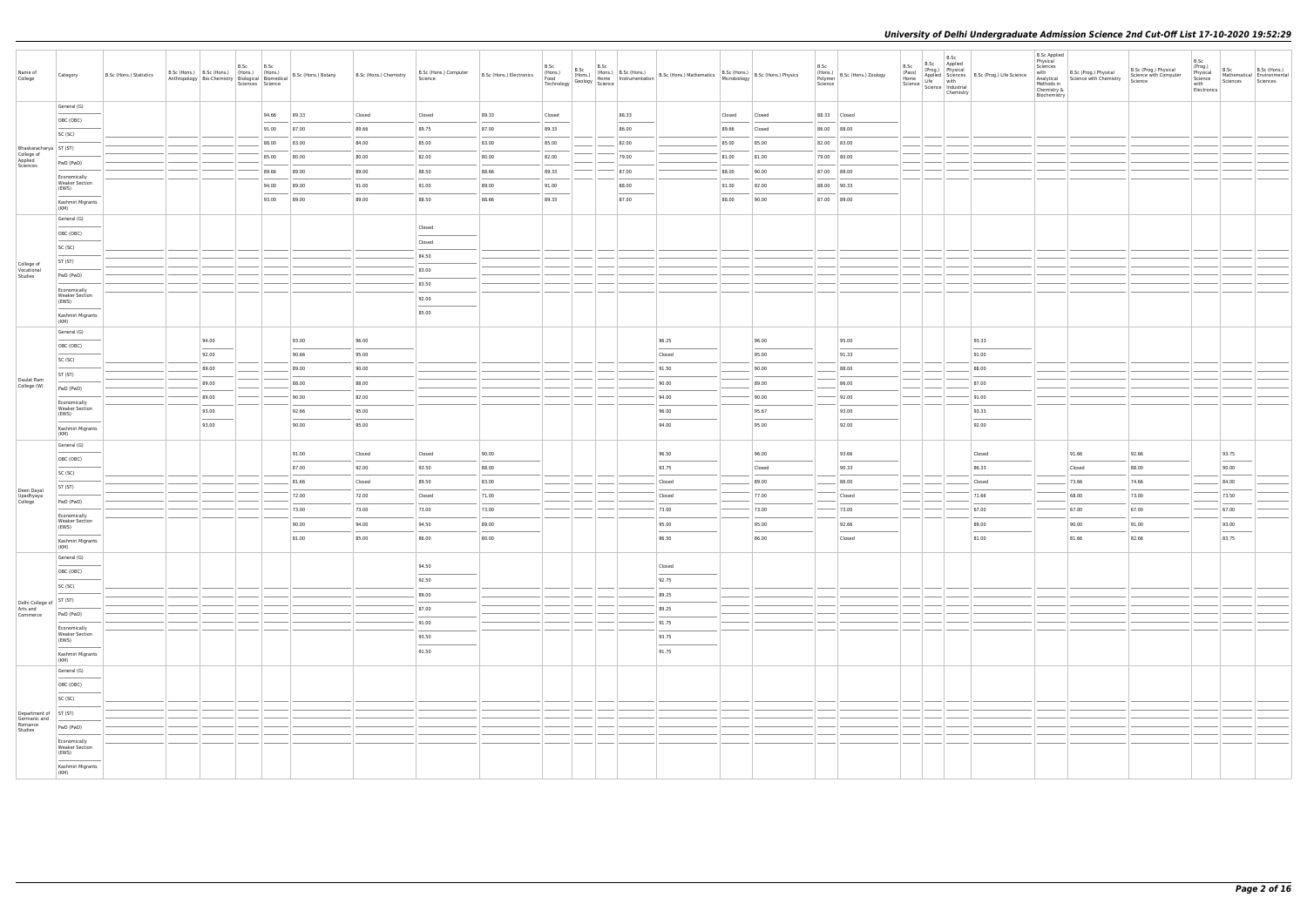| Name of<br>College                 | Category                                                                                                                                                                               | B.Sc (Hons.) Statistics |        | B.Sc<br>B.Sc (Hons.) B.Sc (Hons.) (Hons.) (Hons.)<br>Anthropology   Bio-Chemistry   Biological   Biomedical   B.Sc (Hons.) Botany | B.Sc<br>Sciences Science |        | B.Sc (Hons.) Chemistry | B.Sc (Hons.) Computer<br>Science | B.Sc (Hons.) Electronics | B.Sc<br>(Hons.)<br>Food<br>Technology Geology Home<br>Science | B.Sc            | B.Sc | $\begin{array}{ l l l l l } \hline b.5C & (Hons.) & B.Sc & (Hons.) & \\ \hline (Hons.) & Home & Instrumentation & B.Sc & (Hons.) & Microbiology & B.Sc & (Hons.) & Physics \\ \hline (Hons.) & Home & Instrumentation & B.Sc & (Hons.) & B.Sc & (Hons.) & \\ \hline \end{array}$ |        |       | B.Sc | (Hons.)<br>Polymer B.Sc (Hons.) Zoology<br>Science | B.Sc<br>(Pass) | B.Sc<br>B.Sc Applied<br>(Prog.) Physical<br>Home<br>Science Life with<br>Science Industrial<br>Chemistry | Applied Sciences B.Sc (Prog.) Life Science | <b>B.Sc Applied</b><br>Physical<br>Sciences<br>with<br>Chemistry &<br>Biochemistry | B.Sc (Prog.) Physical<br>Analytical Science with Chemistry<br>Methods in | B.Sc (Prog.) Physical<br>Science with Computer<br>Science | B.Sc<br>(Prog.)<br>Physical<br>Science<br>with<br>Electronics | B.Sc<br>Sciences | B.Sc (Hons.)<br>Mathematical Environmental<br>Sciences |
|------------------------------------|----------------------------------------------------------------------------------------------------------------------------------------------------------------------------------------|-------------------------|--------|-----------------------------------------------------------------------------------------------------------------------------------|--------------------------|--------|------------------------|----------------------------------|--------------------------|---------------------------------------------------------------|-----------------|------|----------------------------------------------------------------------------------------------------------------------------------------------------------------------------------------------------------------------------------------------------------------------------------|--------|-------|------|----------------------------------------------------|----------------|----------------------------------------------------------------------------------------------------------|--------------------------------------------|------------------------------------------------------------------------------------|--------------------------------------------------------------------------|-----------------------------------------------------------|---------------------------------------------------------------|------------------|--------------------------------------------------------|
|                                    | General (G)                                                                                                                                                                            |                         |        | Closed                                                                                                                            |                          | 89.00  | 94.00                  |                                  |                          |                                                               |                 |      | Closed                                                                                                                                                                                                                                                                           |        | 93.00 |      | 90.00                                              |                | 87.00                                                                                                    | 88.00                                      |                                                                                    | 87.00                                                                    | 88.66                                                     |                                                               |                  |                                                        |
|                                    | OBC (OBC)                                                                                                                                                                              |                         |        | 89.00                                                                                                                             |                          | 86.00  | 91.66                  |                                  |                          |                                                               |                 |      | 91.00                                                                                                                                                                                                                                                                            |        | 92.33 |      | 86.33                                              |                |                                                                                                          | 85.00 85.00                                |                                                                                    | 84.33                                                                    | 84.66                                                     |                                                               |                  |                                                        |
|                                    | SC (SC)                                                                                                                                                                                |                         |        | 84.00                                                                                                                             |                          | 79.66  | 83.00                  |                                  |                          |                                                               |                 |      | 87.00                                                                                                                                                                                                                                                                            |        | 85.33 |      | 82.00                                              |                |                                                                                                          | 77.00 79.00                                |                                                                                    | 78.66                                                                    | 80.00                                                     |                                                               |                  |                                                        |
| Deshbandhu<br>College              | ST (ST)                                                                                                                                                                                |                         |        | 77.00                                                                                                                             |                          | 74.00  | 74.00                  |                                  |                          |                                                               |                 |      | 75.00                                                                                                                                                                                                                                                                            |        | 78.00 |      | 75.00                                              |                |                                                                                                          | 66.00 75.00                                |                                                                                    | 68.00                                                                    | 68.00                                                     |                                                               |                  |                                                        |
|                                    | PwD (PwD)                                                                                                                                                                              |                         |        | 80.00                                                                                                                             |                          | 77.00  | 82.00                  |                                  |                          |                                                               |                 |      | 80.00                                                                                                                                                                                                                                                                            |        | 80.00 |      | 75.00                                              |                |                                                                                                          | 68.00 75.00                                |                                                                                    | 68.00                                                                    | 75.00                                                     |                                                               |                  |                                                        |
|                                    | Economically<br><b>Weaker Section</b><br>(EWS)                                                                                                                                         |                         |        | 91.00                                                                                                                             |                          | 88.66  | 93.33                  |                                  |                          |                                                               |                 |      | 93.00                                                                                                                                                                                                                                                                            |        | 92.66 |      | 89.66                                              |                |                                                                                                          | 86.66 87.66                                |                                                                                    | 86.33                                                                    | 88.33                                                     |                                                               |                  |                                                        |
|                                    | Kashmiri Migrants                                                                                                                                                                      |                         |        | 80.00                                                                                                                             |                          | 77.00  | 82.00                  |                                  |                          |                                                               |                 |      | 80.00                                                                                                                                                                                                                                                                            |        | 80.00 |      | 75.00                                              |                |                                                                                                          | 75.00 75.00                                |                                                                                    | 75.00                                                                    | 75.00                                                     |                                                               |                  |                                                        |
|                                    | (KM)<br>General (G)                                                                                                                                                                    |                         |        |                                                                                                                                   |                          |        |                        |                                  |                          |                                                               |                 |      |                                                                                                                                                                                                                                                                                  |        |       |      |                                                    |                |                                                                                                          |                                            |                                                                                    |                                                                          |                                                           |                                                               |                  |                                                        |
|                                    | OBC (OBC)                                                                                                                                                                              |                         |        |                                                                                                                                   |                          |        |                        |                                  |                          |                                                               |                 |      |                                                                                                                                                                                                                                                                                  |        |       |      |                                                    |                |                                                                                                          |                                            |                                                                                    |                                                                          |                                                           |                                                               |                  |                                                        |
|                                    | SC (SC)                                                                                                                                                                                |                         |        |                                                                                                                                   |                          |        |                        |                                  |                          |                                                               |                 |      |                                                                                                                                                                                                                                                                                  |        |       |      |                                                    |                |                                                                                                          |                                            |                                                                                    |                                                                          |                                                           |                                                               |                  |                                                        |
| Dr. Bhim Rao                       | ST (ST)                                                                                                                                                                                |                         |        |                                                                                                                                   |                          |        |                        |                                  |                          |                                                               |                 |      |                                                                                                                                                                                                                                                                                  |        |       |      |                                                    |                |                                                                                                          |                                            |                                                                                    |                                                                          |                                                           |                                                               |                  |                                                        |
| Ambedkar<br>College                | PwD (PwD)                                                                                                                                                                              |                         |        |                                                                                                                                   |                          |        |                        |                                  |                          |                                                               |                 |      |                                                                                                                                                                                                                                                                                  |        |       |      |                                                    |                |                                                                                                          |                                            |                                                                                    |                                                                          |                                                           |                                                               |                  |                                                        |
|                                    | Economically<br><b>Weaker Section</b>                                                                                                                                                  |                         |        |                                                                                                                                   |                          |        |                        |                                  |                          |                                                               |                 |      |                                                                                                                                                                                                                                                                                  |        |       |      |                                                    |                |                                                                                                          |                                            |                                                                                    |                                                                          |                                                           |                                                               |                  |                                                        |
|                                    | (EWS)                                                                                                                                                                                  |                         |        |                                                                                                                                   |                          |        |                        |                                  |                          |                                                               |                 |      |                                                                                                                                                                                                                                                                                  |        |       |      |                                                    |                |                                                                                                          |                                            |                                                                                    |                                                                          |                                                           |                                                               |                  |                                                        |
|                                    | Kashmiri Migrants<br>(KM)                                                                                                                                                              |                         |        |                                                                                                                                   |                          |        |                        |                                  |                          |                                                               |                 |      |                                                                                                                                                                                                                                                                                  |        |       |      |                                                    |                |                                                                                                          |                                            |                                                                                    |                                                                          |                                                           |                                                               |                  |                                                        |
|                                    | General (G)                                                                                                                                                                            |                         |        |                                                                                                                                   |                          | 91.00  | 95.00                  | 95.00                            |                          |                                                               |                 |      | 94.00                                                                                                                                                                                                                                                                            |        | 94.00 |      | 93.00                                              |                |                                                                                                          | 92.00                                      |                                                                                    | 90.00                                                                    | 93.00                                                     |                                                               |                  |                                                        |
|                                    | OBC (OBC)                                                                                                                                                                              |                         |        |                                                                                                                                   |                          | 89.00  | 93.00                  | 93.00                            |                          |                                                               |                 |      | 93.00                                                                                                                                                                                                                                                                            |        | 92.00 |      | 92.00                                              |                |                                                                                                          | 91.00                                      |                                                                                    | 88.00                                                                    | 91.00                                                     |                                                               |                  |                                                        |
|                                    | SC (SC)                                                                                                                                                                                |                         |        |                                                                                                                                   |                          | 85.00  | 88.00                  | 91.00                            |                          |                                                               |                 |      | 91.00                                                                                                                                                                                                                                                                            |        | 88.00 |      | 88.00                                              |                |                                                                                                          | 86.00                                      |                                                                                    | 83.00                                                                    | 89.00                                                     |                                                               |                  |                                                        |
| Dyal Singh                         | ST (ST)                                                                                                                                                                                |                         |        |                                                                                                                                   |                          | 83.00  | 80.00                  | 89.00                            |                          |                                                               |                 |      | 89.00                                                                                                                                                                                                                                                                            |        | 79.00 |      | 83.00                                              |                |                                                                                                          | 85.00                                      |                                                                                    | 75.00                                                                    | 88.00                                                     |                                                               |                  |                                                        |
| College                            | PwD (PwD)                                                                                                                                                                              |                         |        |                                                                                                                                   |                          | 69.00  | 67.00                  | 76.00                            |                          |                                                               |                 |      | 76.00                                                                                                                                                                                                                                                                            |        | 67.00 |      | 69.00                                              |                |                                                                                                          | 69.00                                      |                                                                                    | 65.00                                                                    | 76.00                                                     |                                                               |                  |                                                        |
|                                    | Economically<br><b>Weaker Section</b>                                                                                                                                                  |                         |        |                                                                                                                                   |                          | 90.00  | 94.00                  | 94.00                            |                          |                                                               |                 |      | 93.00                                                                                                                                                                                                                                                                            |        | 93.00 |      | 92.00                                              |                |                                                                                                          | 91.00                                      |                                                                                    | 89.00                                                                    | 92.00                                                     |                                                               |                  |                                                        |
|                                    | (EWS)<br>Kashmiri Migrants                                                                                                                                                             |                         |        |                                                                                                                                   |                          | 81.00  | 85.00                  | 88.00                            |                          |                                                               |                 |      | 92.00                                                                                                                                                                                                                                                                            |        | 85.00 |      | 83.00                                              |                |                                                                                                          | 85.00                                      |                                                                                    | 85.00                                                                    | 90.00                                                     |                                                               |                  |                                                        |
|                                    | (KM)                                                                                                                                                                                   |                         |        |                                                                                                                                   |                          |        |                        |                                  |                          |                                                               |                 |      |                                                                                                                                                                                                                                                                                  |        |       |      |                                                    |                |                                                                                                          |                                            |                                                                                    |                                                                          |                                                           |                                                               |                  |                                                        |
|                                    | General (G)                                                                                                                                                                            |                         |        |                                                                                                                                   |                          |        |                        |                                  |                          |                                                               |                 |      |                                                                                                                                                                                                                                                                                  |        |       |      |                                                    |                |                                                                                                          |                                            |                                                                                    |                                                                          |                                                           |                                                               |                  |                                                        |
|                                    | OBC (OBC)                                                                                                                                                                              |                         |        |                                                                                                                                   |                          |        |                        |                                  |                          |                                                               |                 |      |                                                                                                                                                                                                                                                                                  |        |       |      |                                                    |                |                                                                                                          |                                            |                                                                                    |                                                                          |                                                           |                                                               |                  |                                                        |
|                                    | SC (SC)                                                                                                                                                                                |                         |        |                                                                                                                                   |                          |        |                        |                                  |                          |                                                               |                 |      |                                                                                                                                                                                                                                                                                  |        |       |      |                                                    |                |                                                                                                          |                                            |                                                                                    |                                                                          |                                                           |                                                               |                  |                                                        |
| Dyal Singh<br>College<br>(Evening) | ST (ST)<br>PwD (PwD)                                                                                                                                                                   |                         |        |                                                                                                                                   |                          |        |                        |                                  |                          |                                                               |                 |      |                                                                                                                                                                                                                                                                                  |        |       |      |                                                    |                |                                                                                                          |                                            |                                                                                    |                                                                          |                                                           |                                                               |                  |                                                        |
|                                    | Economically                                                                                                                                                                           |                         |        |                                                                                                                                   |                          |        |                        |                                  |                          |                                                               |                 |      |                                                                                                                                                                                                                                                                                  |        |       |      |                                                    |                |                                                                                                          |                                            |                                                                                    |                                                                          |                                                           |                                                               |                  |                                                        |
|                                    | <b>Weaker Section</b><br>(EWS)<br>Kashmiri Migrants                                                                                                                                    |                         |        |                                                                                                                                   |                          |        |                        |                                  |                          |                                                               |                 |      |                                                                                                                                                                                                                                                                                  |        |       |      |                                                    |                |                                                                                                          |                                            |                                                                                    |                                                                          |                                                           |                                                               |                  |                                                        |
|                                    | (KM)<br>General (G)                                                                                                                                                                    |                         |        |                                                                                                                                   |                          |        |                        |                                  |                          |                                                               |                 |      |                                                                                                                                                                                                                                                                                  |        |       |      |                                                    |                |                                                                                                          |                                            |                                                                                    |                                                                          |                                                           |                                                               |                  |                                                        |
|                                    | OBC (OBC)                                                                                                                                                                              |                         |        |                                                                                                                                   |                          | 92.33  | 95.66                  |                                  |                          |                                                               |                 |      | 96.25                                                                                                                                                                                                                                                                            | Closed | 95.66 |      | 94.33                                              |                |                                                                                                          | Closed                                     |                                                                                    | 92.66                                                                    |                                                           |                                                               |                  |                                                        |
|                                    | SC (SC)                                                                                                                                                                                |                         |        |                                                                                                                                   |                          | 88.00  | 95.00                  |                                  |                          |                                                               |                 |      | 95.25                                                                                                                                                                                                                                                                            | Closed | 95.33 |      | 92.33                                              |                |                                                                                                          | 87.33                                      |                                                                                    | 91.33                                                                    |                                                           |                                                               |                  |                                                        |
|                                    | ST (ST)                                                                                                                                                                                |                         |        |                                                                                                                                   |                          | 80.66  | 89.00                  |                                  |                          |                                                               |                 |      | 91.50                                                                                                                                                                                                                                                                            | Closed | 90.00 |      | Closed                                             |                |                                                                                                          | 78.66                                      |                                                                                    | 87.00                                                                    |                                                           |                                                               |                  |                                                        |
| Gargi College<br>(W)               | PwD (PwD)                                                                                                                                                                              |                         |        |                                                                                                                                   |                          | 80.00  | 84.00                  |                                  |                          |                                                               |                 |      | 90.50                                                                                                                                                                                                                                                                            | 84.00  | 87.33 |      | 82.33                                              |                |                                                                                                          | 77.66                                      |                                                                                    | 76.00                                                                    |                                                           |                                                               |                  |                                                        |
|                                    | Economically                                                                                                                                                                           |                         |        |                                                                                                                                   |                          | 60.00  | 84.00                  |                                  |                          |                                                               |                 |      | 89.00                                                                                                                                                                                                                                                                            | 88.00  | 84.00 |      | Closed                                             |                |                                                                                                          | 59.33                                      |                                                                                    | 71.00                                                                    |                                                           |                                                               |                  |                                                        |
|                                    | <b>Weaker Section</b><br>(EWS)                                                                                                                                                         |                         |        |                                                                                                                                   |                          | 90.00  | 95.33                  |                                  |                          |                                                               |                 |      | 95.75                                                                                                                                                                                                                                                                            | 94.00  | 95.33 |      | 93.00                                              |                |                                                                                                          | 90.00                                      |                                                                                    | 91.66                                                                    |                                                           |                                                               |                  |                                                        |
|                                    | Kashmiri Migrants<br>(KM)                                                                                                                                                              |                         |        |                                                                                                                                   |                          | 88.00  | 94.00                  |                                  |                          |                                                               |                 |      | 94.00                                                                                                                                                                                                                                                                            | 90.00  | 92.00 |      | 88.00                                              |                |                                                                                                          | 87.00                                      |                                                                                    | 87.00                                                                    |                                                           |                                                               |                  |                                                        |
|                                    | General (G)                                                                                                                                                                            |                         | Closed |                                                                                                                                   |                          | Closed | 96.66                  | 97.25                            | 96.00                    |                                                               | 96.66           |      | Closed                                                                                                                                                                                                                                                                           |        | 97.33 |      | 96.00                                              |                |                                                                                                          | Closed                                     |                                                                                    | 96.00                                                                    | 96.00                                                     |                                                               |                  |                                                        |
|                                    | OBC (OBC)                                                                                                                                                                              |                         | 91.66  |                                                                                                                                   |                          | 93.33  | 95.66                  | 96.00                            | 95.00                    |                                                               | $\sim$<br>94.66 |      | Closed                                                                                                                                                                                                                                                                           |        | 96.33 |      | Closed                                             |                |                                                                                                          | 93.00                                      |                                                                                    | 95.00                                                                    | 95.00                                                     |                                                               |                  |                                                        |
|                                    | SC (SC)                                                                                                                                                                                |                         | 89.00  |                                                                                                                                   |                          | 89.33  | 91.66                  | 94.75                            | 93.00                    |                                                               | 91.00           |      | Closed                                                                                                                                                                                                                                                                           |        | 94.00 |      | Closed                                             |                |                                                                                                          | 89.00                                      |                                                                                    | 91.00                                                                    | 90.66                                                     |                                                               |                  |                                                        |
| Hansraj College                    | ST (ST)                                                                                                                                                                                |                         | 89.00  |                                                                                                                                   |                          | 84.00  | 84.00                  | 89.75                            | 90.00                    |                                                               | 91.00           |      | Closed                                                                                                                                                                                                                                                                           |        | 88.00 |      | Closed                                             |                |                                                                                                          | 86.33                                      |                                                                                    | 87.00                                                                    | 88.00                                                     |                                                               |                  |                                                        |
|                                    | PwD (PwD)                                                                                                                                                                              |                         | 87.00  |                                                                                                                                   |                          | 84.00  | 89.00                  | 94.00                            | 89.00                    |                                                               | 90.00           |      | 93.00                                                                                                                                                                                                                                                                            |        | 90.00 |      | 86.00                                              |                |                                                                                                          | 84.00                                      |                                                                                    | 88.00                                                                    | 88.00                                                     |                                                               |                  |                                                        |
|                                    | Economically<br><b>Weaker Section</b>                                                                                                                                                  |                         | 92.00  |                                                                                                                                   |                          | 93.66  | 96.00                  | 96.50                            | 95.00                    |                                                               | 96.00           |      | 96.25                                                                                                                                                                                                                                                                            |        | 97.00 |      | 95.00                                              |                |                                                                                                          | 93.00                                      |                                                                                    | 95.66                                                                    | 95.66                                                     |                                                               |                  |                                                        |
|                                    | (EWS)<br>$\label{eq:1} \begin{array}{lll} \mathcal{L}_{\text{max}} & \mathcal{L}_{\text{max}} \\ \mathcal{L}_{\text{max}} & \mathcal{L}_{\text{max}} \end{array}$<br>Kashmiri Migrants |                         | 88.00  |                                                                                                                                   |                          | 92.00  | 93.00                  | 95.00                            | 92.00                    |                                                               | $\sim$<br>94.00 |      | 96.50                                                                                                                                                                                                                                                                            |        | 90.00 |      | 95.00                                              |                |                                                                                                          | 92.00                                      |                                                                                    | 92.00                                                                    | 92.00                                                     |                                                               |                  |                                                        |
|                                    | (KM)                                                                                                                                                                                   |                         |        |                                                                                                                                   |                          |        |                        |                                  |                          |                                                               |                 |      |                                                                                                                                                                                                                                                                                  |        |       |      |                                                    |                |                                                                                                          |                                            |                                                                                    |                                                                          |                                                           |                                                               |                  |                                                        |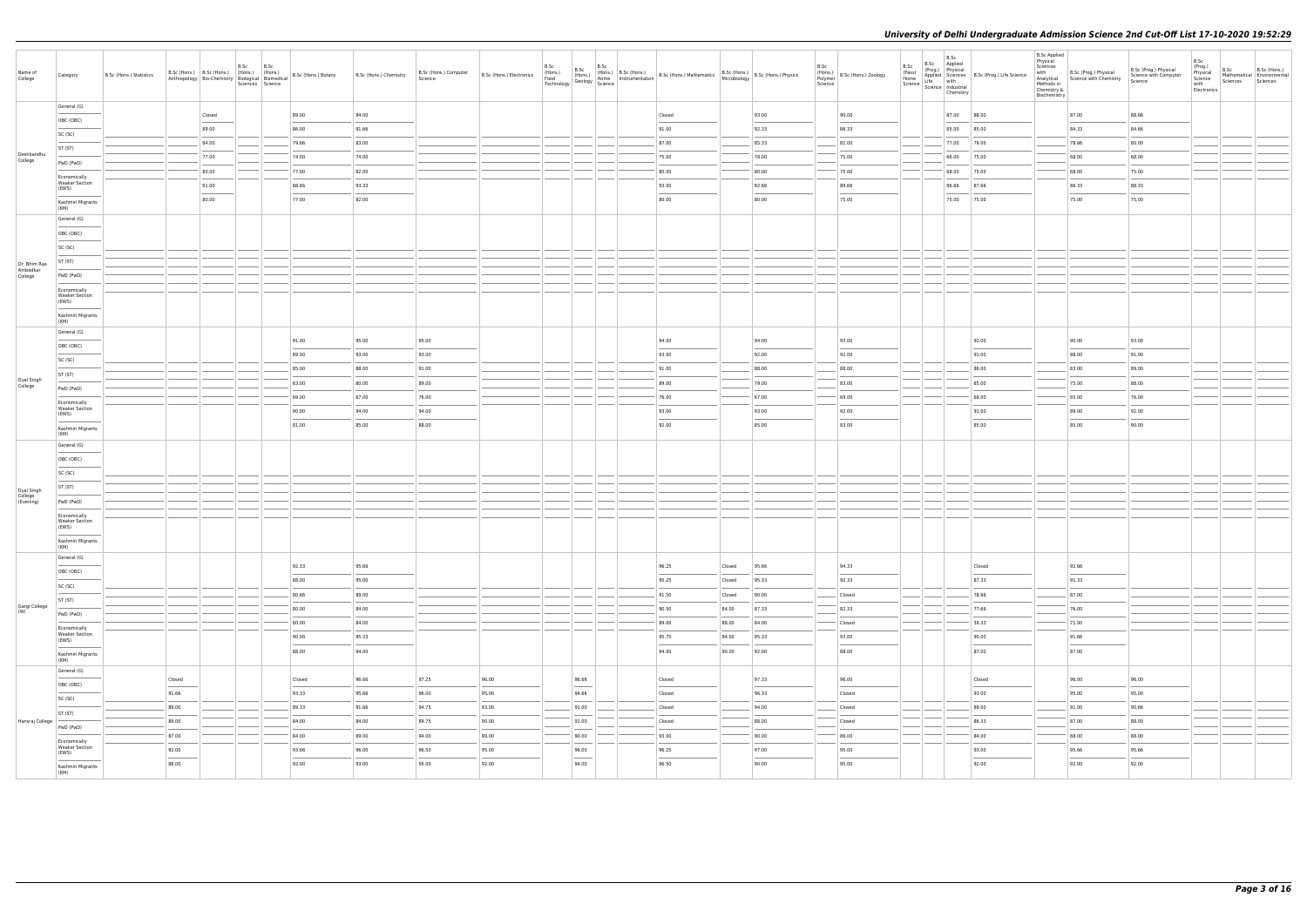| Name of<br>College       | Category                              | B.Sc (Hons.) Statistics |                | B.Sc<br>Sciences Science | B.Sc | B.Sc (Hons.) B.Sc (Hons.) (Hons.) (Hons.) (Hons.) B.Sc (Hons.) Botany<br>Anthropology Bio-Chemistry Biological Biomedical B.Sc (Hons.) Botany | B.Sc (Hons.) Chemistry | B.Sc (Hons.) Computer<br>Science | B.Sc (Hons.) Electronics $\begin{bmatrix} 6.35 \\ \text{Hons.} \end{bmatrix}$ $\begin{bmatrix} 8.3c \\ \text{Hons.} \end{bmatrix}$ (Hons.) $\begin{bmatrix} 8.3c \\ \text{Hons.} \end{bmatrix}$ (Hons.) B.<br>Fechnology Geology Science | B.Sc           | B.Sc                                                                                                                                                                                                                                                                                                                                                                                                                                                                                | $\begin{array}{ l l l l l } \hline \text{B.} \text{S.} \end{array}$ (Hons.)<br>(Homs.) B.Sc (Hons.) B.Sc (Hons.) B.Sc (Hons.) Mathematics B.Sc (Hons.) B.Sc (Hons.) Physics<br>(Geology B.Sc (Hons.) Physics |                                                                                                                                                                                                                                                                                                                                                                                                                                                                                     |        | B.Sc<br>Science | (Hons.)<br>Polymer B.Sc (Hons.) Zoology | B.Sc<br>(Pass)<br>Home                                                                                                                                                                                                                                                                                                                                                                                                                                                              | B.Sc Applied<br>(Prog.) Physical | B.Sc<br>Applied Sciences B.Sc (Prog.) Life Science<br>Life with<br>Science   Live   Mustrial<br>Chemistry | <b>B.Sc Applied</b><br>Physical<br>Sciences<br>with<br>Methods in<br>Chemistry &<br>Biochemistry | B.Sc (Prog.) Physical<br>Analytical Science with Chemistry | B.Sc (Prog.) Physical<br>Science with Computer<br>Science | B.Sc<br>(Prog.)<br>Physical<br>Science<br>with<br>Electronics                                                                                                                                                                                                                                                                                                                                                                                                                       | B.Sc<br>Sciences | B.Sc (Hons.)<br>Mathematical Environmental<br>Sciences |
|--------------------------|---------------------------------------|-------------------------|----------------|--------------------------|------|-----------------------------------------------------------------------------------------------------------------------------------------------|------------------------|----------------------------------|------------------------------------------------------------------------------------------------------------------------------------------------------------------------------------------------------------------------------------------|----------------|-------------------------------------------------------------------------------------------------------------------------------------------------------------------------------------------------------------------------------------------------------------------------------------------------------------------------------------------------------------------------------------------------------------------------------------------------------------------------------------|--------------------------------------------------------------------------------------------------------------------------------------------------------------------------------------------------------------|-------------------------------------------------------------------------------------------------------------------------------------------------------------------------------------------------------------------------------------------------------------------------------------------------------------------------------------------------------------------------------------------------------------------------------------------------------------------------------------|--------|-----------------|-----------------------------------------|-------------------------------------------------------------------------------------------------------------------------------------------------------------------------------------------------------------------------------------------------------------------------------------------------------------------------------------------------------------------------------------------------------------------------------------------------------------------------------------|----------------------------------|-----------------------------------------------------------------------------------------------------------|--------------------------------------------------------------------------------------------------|------------------------------------------------------------|-----------------------------------------------------------|-------------------------------------------------------------------------------------------------------------------------------------------------------------------------------------------------------------------------------------------------------------------------------------------------------------------------------------------------------------------------------------------------------------------------------------------------------------------------------------|------------------|--------------------------------------------------------|
|                          | General (G)                           | 98.75                   |                |                          |      | 96.00                                                                                                                                         | Closed                 |                                  |                                                                                                                                                                                                                                          |                |                                                                                                                                                                                                                                                                                                                                                                                                                                                                                     | 98.75                                                                                                                                                                                                        |                                                                                                                                                                                                                                                                                                                                                                                                                                                                                     | Closed |                 | Closed                                  |                                                                                                                                                                                                                                                                                                                                                                                                                                                                                     |                                  |                                                                                                           |                                                                                                  | 96.66                                                      |                                                           | 96.00                                                                                                                                                                                                                                                                                                                                                                                                                                                                               |                  |                                                        |
|                          | OBC (OBC)                             | 98.00                   |                |                          |      | 94.33                                                                                                                                         | 96.66                  |                                  |                                                                                                                                                                                                                                          |                |                                                                                                                                                                                                                                                                                                                                                                                                                                                                                     | 98.00                                                                                                                                                                                                        |                                                                                                                                                                                                                                                                                                                                                                                                                                                                                     | 98.66  |                 | 96.00                                   |                                                                                                                                                                                                                                                                                                                                                                                                                                                                                     |                                  |                                                                                                           |                                                                                                  | 95.66                                                      |                                                           | 95.00                                                                                                                                                                                                                                                                                                                                                                                                                                                                               |                  |                                                        |
|                          | SC (SC)                               | 97.50                   |                |                          |      | 93.00                                                                                                                                         | 95.00                  |                                  |                                                                                                                                                                                                                                          |                |                                                                                                                                                                                                                                                                                                                                                                                                                                                                                     | 97.75                                                                                                                                                                                                        |                                                                                                                                                                                                                                                                                                                                                                                                                                                                                     | 96.00  |                 | 95.00                                   |                                                                                                                                                                                                                                                                                                                                                                                                                                                                                     |                                  |                                                                                                           |                                                                                                  | 93.66                                                      |                                                           | Closed                                                                                                                                                                                                                                                                                                                                                                                                                                                                              |                  |                                                        |
| Hindu College            | ST (ST)                               | 96.50                   |                |                          |      | 92.33                                                                                                                                         | Closed                 |                                  |                                                                                                                                                                                                                                          |                |                                                                                                                                                                                                                                                                                                                                                                                                                                                                                     | 95.50                                                                                                                                                                                                        |                                                                                                                                                                                                                                                                                                                                                                                                                                                                                     | Closed |                 | 92.00                                   |                                                                                                                                                                                                                                                                                                                                                                                                                                                                                     |                                  |                                                                                                           |                                                                                                  | 88.66                                                      |                                                           | Closed                                                                                                                                                                                                                                                                                                                                                                                                                                                                              |                  |                                                        |
|                          | PwD (PwD)<br>Economically             | 96.00                   |                |                          |      | 90.00                                                                                                                                         | 86.00                  |                                  |                                                                                                                                                                                                                                          |                |                                                                                                                                                                                                                                                                                                                                                                                                                                                                                     | 95.00                                                                                                                                                                                                        |                                                                                                                                                                                                                                                                                                                                                                                                                                                                                     | 85.00  |                 | 89.00                                   |                                                                                                                                                                                                                                                                                                                                                                                                                                                                                     |                                  |                                                                                                           |                                                                                                  | 85.00                                                      |                                                           | 74.00                                                                                                                                                                                                                                                                                                                                                                                                                                                                               |                  |                                                        |
|                          | <b>Weaker Section</b><br>(EWS)        | 98.25                   |                |                          |      | 95.33                                                                                                                                         | 97.33                  |                                  |                                                                                                                                                                                                                                          |                |                                                                                                                                                                                                                                                                                                                                                                                                                                                                                     | 97.75                                                                                                                                                                                                        |                                                                                                                                                                                                                                                                                                                                                                                                                                                                                     | 98.33  |                 | 96.00                                   |                                                                                                                                                                                                                                                                                                                                                                                                                                                                                     |                                  |                                                                                                           |                                                                                                  | 95.66                                                      |                                                           | 95.00                                                                                                                                                                                                                                                                                                                                                                                                                                                                               |                  |                                                        |
|                          | Kashmiri Migrants                     | 96.00                   |                |                          |      | 93.00                                                                                                                                         | 90.00                  |                                  |                                                                                                                                                                                                                                          |                |                                                                                                                                                                                                                                                                                                                                                                                                                                                                                     | 95.00                                                                                                                                                                                                        |                                                                                                                                                                                                                                                                                                                                                                                                                                                                                     | 92.00  |                 | 94.33                                   |                                                                                                                                                                                                                                                                                                                                                                                                                                                                                     |                                  |                                                                                                           |                                                                                                  | 89.00                                                      |                                                           | $\frac{1}{2} \left( \frac{1}{2} \right) \left( \frac{1}{2} \right) \left( \frac{1}{2} \right) \left( \frac{1}{2} \right) \left( \frac{1}{2} \right) \left( \frac{1}{2} \right) \left( \frac{1}{2} \right) \left( \frac{1}{2} \right) \left( \frac{1}{2} \right) \left( \frac{1}{2} \right) \left( \frac{1}{2} \right) \left( \frac{1}{2} \right) \left( \frac{1}{2} \right) \left( \frac{1}{2} \right) \left( \frac{1}{2} \right) \left( \frac{1}{2} \right) \left( \frac$<br>86.00 |                  |                                                        |
|                          | (KM)<br>General (G)                   |                         |                |                          |      |                                                                                                                                               |                        |                                  |                                                                                                                                                                                                                                          |                |                                                                                                                                                                                                                                                                                                                                                                                                                                                                                     |                                                                                                                                                                                                              |                                                                                                                                                                                                                                                                                                                                                                                                                                                                                     |        |                 |                                         |                                                                                                                                                                                                                                                                                                                                                                                                                                                                                     |                                  |                                                                                                           |                                                                                                  |                                                            |                                                           |                                                                                                                                                                                                                                                                                                                                                                                                                                                                                     |                  |                                                        |
|                          | OBC (OBC)                             |                         |                |                          |      |                                                                                                                                               |                        | 95.00                            |                                                                                                                                                                                                                                          |                |                                                                                                                                                                                                                                                                                                                                                                                                                                                                                     | Closed                                                                                                                                                                                                       |                                                                                                                                                                                                                                                                                                                                                                                                                                                                                     |        |                 |                                         |                                                                                                                                                                                                                                                                                                                                                                                                                                                                                     |                                  |                                                                                                           |                                                                                                  |                                                            |                                                           |                                                                                                                                                                                                                                                                                                                                                                                                                                                                                     |                  |                                                        |
|                          | SC (SC)                               |                         |                |                          |      |                                                                                                                                               |                        | 92.00                            |                                                                                                                                                                                                                                          |                |                                                                                                                                                                                                                                                                                                                                                                                                                                                                                     | 94.25                                                                                                                                                                                                        |                                                                                                                                                                                                                                                                                                                                                                                                                                                                                     |        |                 |                                         |                                                                                                                                                                                                                                                                                                                                                                                                                                                                                     |                                  |                                                                                                           |                                                                                                  |                                                            |                                                           |                                                                                                                                                                                                                                                                                                                                                                                                                                                                                     |                  |                                                        |
| Indraprastha             | ST (ST)                               |                         |                |                          |      |                                                                                                                                               |                        | 88.00                            |                                                                                                                                                                                                                                          |                |                                                                                                                                                                                                                                                                                                                                                                                                                                                                                     | 92.00                                                                                                                                                                                                        |                                                                                                                                                                                                                                                                                                                                                                                                                                                                                     |        |                 |                                         |                                                                                                                                                                                                                                                                                                                                                                                                                                                                                     |                                  |                                                                                                           |                                                                                                  |                                                            |                                                           |                                                                                                                                                                                                                                                                                                                                                                                                                                                                                     |                  |                                                        |
| College for<br>Women (W) | PwD (PwD)                             |                         |                |                          |      |                                                                                                                                               |                        | 85.00                            |                                                                                                                                                                                                                                          |                |                                                                                                                                                                                                                                                                                                                                                                                                                                                                                     | 92.00                                                                                                                                                                                                        |                                                                                                                                                                                                                                                                                                                                                                                                                                                                                     |        |                 |                                         |                                                                                                                                                                                                                                                                                                                                                                                                                                                                                     |                                  |                                                                                                           |                                                                                                  |                                                            |                                                           |                                                                                                                                                                                                                                                                                                                                                                                                                                                                                     |                  |                                                        |
|                          | Economically<br><b>Weaker Section</b> |                         |                |                          |      |                                                                                                                                               |                        | 91.00                            |                                                                                                                                                                                                                                          |                |                                                                                                                                                                                                                                                                                                                                                                                                                                                                                     | 92.00                                                                                                                                                                                                        |                                                                                                                                                                                                                                                                                                                                                                                                                                                                                     |        |                 |                                         |                                                                                                                                                                                                                                                                                                                                                                                                                                                                                     |                                  |                                                                                                           |                                                                                                  |                                                            |                                                           |                                                                                                                                                                                                                                                                                                                                                                                                                                                                                     |                  |                                                        |
|                          | (EWS)                                 |                         |                |                          |      |                                                                                                                                               |                        | 94.50                            |                                                                                                                                                                                                                                          |                |                                                                                                                                                                                                                                                                                                                                                                                                                                                                                     | 95.25                                                                                                                                                                                                        |                                                                                                                                                                                                                                                                                                                                                                                                                                                                                     |        |                 |                                         |                                                                                                                                                                                                                                                                                                                                                                                                                                                                                     |                                  |                                                                                                           |                                                                                                  |                                                            |                                                           |                                                                                                                                                                                                                                                                                                                                                                                                                                                                                     |                  |                                                        |
|                          | Kashmiri Migrants<br>(KM)             |                         |                |                          |      |                                                                                                                                               |                        | 94.50                            |                                                                                                                                                                                                                                          |                |                                                                                                                                                                                                                                                                                                                                                                                                                                                                                     | 95.25                                                                                                                                                                                                        |                                                                                                                                                                                                                                                                                                                                                                                                                                                                                     |        |                 |                                         |                                                                                                                                                                                                                                                                                                                                                                                                                                                                                     |                                  |                                                                                                           |                                                                                                  |                                                            |                                                           |                                                                                                                                                                                                                                                                                                                                                                                                                                                                                     |                  |                                                        |
|                          | General (G)                           |                         |                |                          |      |                                                                                                                                               |                        |                                  |                                                                                                                                                                                                                                          |                |                                                                                                                                                                                                                                                                                                                                                                                                                                                                                     |                                                                                                                                                                                                              |                                                                                                                                                                                                                                                                                                                                                                                                                                                                                     |        |                 |                                         |                                                                                                                                                                                                                                                                                                                                                                                                                                                                                     |                                  |                                                                                                           |                                                                                                  |                                                            |                                                           |                                                                                                                                                                                                                                                                                                                                                                                                                                                                                     |                  |                                                        |
|                          | OBC (OBC)                             |                         | 92.00          |                          |      |                                                                                                                                               |                        |                                  |                                                                                                                                                                                                                                          | 92.33          | 82.00<br>$\frac{1}{2} \left( \frac{1}{2} \right) \left( \frac{1}{2} \right) \left( \frac{1}{2} \right) \left( \frac{1}{2} \right) \left( \frac{1}{2} \right) \left( \frac{1}{2} \right) \left( \frac{1}{2} \right) \left( \frac{1}{2} \right) \left( \frac{1}{2} \right) \left( \frac{1}{2} \right) \left( \frac{1}{2} \right) \left( \frac{1}{2} \right) \left( \frac{1}{2} \right) \left( \frac{1}{2} \right) \left( \frac{1}{2} \right) \left( \frac{1}{2} \right) \left( \frac$ |                                                                                                                                                                                                              | 93.00                                                                                                                                                                                                                                                                                                                                                                                                                                                                               |        |                 |                                         | 82.00<br>$\frac{1}{2} \left( \frac{1}{2} \right) \left( \frac{1}{2} \right) \left( \frac{1}{2} \right) \left( \frac{1}{2} \right) \left( \frac{1}{2} \right) \left( \frac{1}{2} \right) \left( \frac{1}{2} \right) \left( \frac{1}{2} \right) \left( \frac{1}{2} \right) \left( \frac{1}{2} \right) \left( \frac{1}{2} \right) \left( \frac{1}{2} \right) \left( \frac{1}{2} \right) \left( \frac{1}{2} \right) \left( \frac{1}{2} \right) \left( \frac{1}{2} \right) \left( \frac$ |                                  |                                                                                                           |                                                                                                  |                                                            |                                                           |                                                                                                                                                                                                                                                                                                                                                                                                                                                                                     |                  |                                                        |
|                          | SC (SC)                               |                         | 87.00<br>84.00 |                          |      |                                                                                                                                               |                        |                                  |                                                                                                                                                                                                                                          | 85.00<br>75.00 | 72.00                                                                                                                                                                                                                                                                                                                                                                                                                                                                               |                                                                                                                                                                                                              | 87.00<br>83.00                                                                                                                                                                                                                                                                                                                                                                                                                                                                      |        |                 |                                         | 72.00<br>70.00                                                                                                                                                                                                                                                                                                                                                                                                                                                                      |                                  |                                                                                                           |                                                                                                  |                                                            |                                                           |                                                                                                                                                                                                                                                                                                                                                                                                                                                                                     |                  |                                                        |
| Institute of<br>Home     | ST (ST)                               |                         | 83.00          |                          |      |                                                                                                                                               |                        |                                  |                                                                                                                                                                                                                                          | 75.00          | 70.00<br>70.00                                                                                                                                                                                                                                                                                                                                                                                                                                                                      |                                                                                                                                                                                                              | 83.00                                                                                                                                                                                                                                                                                                                                                                                                                                                                               |        |                 |                                         | 70.00                                                                                                                                                                                                                                                                                                                                                                                                                                                                               |                                  |                                                                                                           |                                                                                                  |                                                            |                                                           |                                                                                                                                                                                                                                                                                                                                                                                                                                                                                     |                  |                                                        |
| Economics (W) PwD (PwD)  |                                       |                         | 83.00          |                          |      |                                                                                                                                               |                        |                                  |                                                                                                                                                                                                                                          | 75.00          | 70.00                                                                                                                                                                                                                                                                                                                                                                                                                                                                               |                                                                                                                                                                                                              | 83.00                                                                                                                                                                                                                                                                                                                                                                                                                                                                               |        |                 |                                         | 70.00                                                                                                                                                                                                                                                                                                                                                                                                                                                                               |                                  |                                                                                                           |                                                                                                  |                                                            |                                                           |                                                                                                                                                                                                                                                                                                                                                                                                                                                                                     |                  |                                                        |
|                          | Economically<br><b>Weaker Section</b> |                         | 92.00          |                          |      |                                                                                                                                               |                        |                                  |                                                                                                                                                                                                                                          | 92.33          | 82.00                                                                                                                                                                                                                                                                                                                                                                                                                                                                               |                                                                                                                                                                                                              | 93.00                                                                                                                                                                                                                                                                                                                                                                                                                                                                               |        |                 |                                         | 82.00                                                                                                                                                                                                                                                                                                                                                                                                                                                                               |                                  |                                                                                                           |                                                                                                  |                                                            |                                                           |                                                                                                                                                                                                                                                                                                                                                                                                                                                                                     |                  |                                                        |
|                          | (EWS)                                 |                         | 83.00          |                          |      |                                                                                                                                               |                        |                                  |                                                                                                                                                                                                                                          | 75.00          | $\sim$<br>70.00                                                                                                                                                                                                                                                                                                                                                                                                                                                                     |                                                                                                                                                                                                              | $\frac{1}{2} \left( \frac{1}{2} \right) \left( \frac{1}{2} \right) \left( \frac{1}{2} \right) \left( \frac{1}{2} \right) \left( \frac{1}{2} \right) \left( \frac{1}{2} \right) \left( \frac{1}{2} \right) \left( \frac{1}{2} \right) \left( \frac{1}{2} \right) \left( \frac{1}{2} \right) \left( \frac{1}{2} \right) \left( \frac{1}{2} \right) \left( \frac{1}{2} \right) \left( \frac{1}{2} \right) \left( \frac{1}{2} \right) \left( \frac{1}{2} \right) \left( \frac$<br>83.00 |        |                 |                                         | $\frac{1}{2} \left( \frac{1}{2} \right) \left( \frac{1}{2} \right) \left( \frac{1}{2} \right) \left( \frac{1}{2} \right) \left( \frac{1}{2} \right) \left( \frac{1}{2} \right) \left( \frac{1}{2} \right) \left( \frac{1}{2} \right) \left( \frac{1}{2} \right) \left( \frac{1}{2} \right) \left( \frac{1}{2} \right) \left( \frac{1}{2} \right) \left( \frac{1}{2} \right) \left( \frac{1}{2} \right) \left( \frac{1}{2} \right) \left( \frac{1}{2} \right) \left( \frac$<br>70.00 |                                  |                                                                                                           |                                                                                                  |                                                            |                                                           |                                                                                                                                                                                                                                                                                                                                                                                                                                                                                     |                  |                                                        |
|                          | Kashmiri Migrants<br>(KM)             |                         |                |                          |      |                                                                                                                                               |                        |                                  |                                                                                                                                                                                                                                          |                |                                                                                                                                                                                                                                                                                                                                                                                                                                                                                     |                                                                                                                                                                                                              |                                                                                                                                                                                                                                                                                                                                                                                                                                                                                     |        |                 |                                         |                                                                                                                                                                                                                                                                                                                                                                                                                                                                                     |                                  |                                                                                                           |                                                                                                  |                                                            |                                                           |                                                                                                                                                                                                                                                                                                                                                                                                                                                                                     |                  |                                                        |
|                          | General (G)                           |                         |                |                          |      |                                                                                                                                               |                        |                                  |                                                                                                                                                                                                                                          |                |                                                                                                                                                                                                                                                                                                                                                                                                                                                                                     | 93.00                                                                                                                                                                                                        |                                                                                                                                                                                                                                                                                                                                                                                                                                                                                     |        |                 |                                         |                                                                                                                                                                                                                                                                                                                                                                                                                                                                                     |                                  |                                                                                                           |                                                                                                  |                                                            |                                                           |                                                                                                                                                                                                                                                                                                                                                                                                                                                                                     |                  |                                                        |
|                          | OBC (OBC)                             |                         |                |                          |      |                                                                                                                                               |                        |                                  |                                                                                                                                                                                                                                          |                |                                                                                                                                                                                                                                                                                                                                                                                                                                                                                     | 91.00                                                                                                                                                                                                        |                                                                                                                                                                                                                                                                                                                                                                                                                                                                                     |        |                 |                                         |                                                                                                                                                                                                                                                                                                                                                                                                                                                                                     |                                  |                                                                                                           |                                                                                                  |                                                            |                                                           |                                                                                                                                                                                                                                                                                                                                                                                                                                                                                     |                  |                                                        |
|                          | SC (SC)                               |                         |                |                          |      |                                                                                                                                               |                        |                                  |                                                                                                                                                                                                                                          |                |                                                                                                                                                                                                                                                                                                                                                                                                                                                                                     | 85.00                                                                                                                                                                                                        |                                                                                                                                                                                                                                                                                                                                                                                                                                                                                     |        |                 |                                         |                                                                                                                                                                                                                                                                                                                                                                                                                                                                                     |                                  |                                                                                                           |                                                                                                  |                                                            |                                                           |                                                                                                                                                                                                                                                                                                                                                                                                                                                                                     |                  |                                                        |
| Janki Devi<br>Memorial   | ST (ST)<br>PwD (PwD)                  |                         |                |                          |      |                                                                                                                                               |                        |                                  |                                                                                                                                                                                                                                          |                |                                                                                                                                                                                                                                                                                                                                                                                                                                                                                     | 85.00                                                                                                                                                                                                        |                                                                                                                                                                                                                                                                                                                                                                                                                                                                                     |        |                 |                                         |                                                                                                                                                                                                                                                                                                                                                                                                                                                                                     |                                  |                                                                                                           |                                                                                                  |                                                            |                                                           |                                                                                                                                                                                                                                                                                                                                                                                                                                                                                     |                  |                                                        |
| College (W)              | Economically                          |                         |                |                          |      |                                                                                                                                               |                        |                                  |                                                                                                                                                                                                                                          |                |                                                                                                                                                                                                                                                                                                                                                                                                                                                                                     | 85.00                                                                                                                                                                                                        |                                                                                                                                                                                                                                                                                                                                                                                                                                                                                     |        |                 |                                         |                                                                                                                                                                                                                                                                                                                                                                                                                                                                                     |                                  |                                                                                                           |                                                                                                  |                                                            |                                                           |                                                                                                                                                                                                                                                                                                                                                                                                                                                                                     |                  |                                                        |
|                          | <b>Weaker Section</b><br>(EWS)        |                         |                |                          |      |                                                                                                                                               |                        |                                  |                                                                                                                                                                                                                                          |                |                                                                                                                                                                                                                                                                                                                                                                                                                                                                                     | 92.00                                                                                                                                                                                                        |                                                                                                                                                                                                                                                                                                                                                                                                                                                                                     |        |                 |                                         |                                                                                                                                                                                                                                                                                                                                                                                                                                                                                     |                                  |                                                                                                           |                                                                                                  |                                                            |                                                           |                                                                                                                                                                                                                                                                                                                                                                                                                                                                                     |                  |                                                        |
|                          | $\sim$<br>Kashmiri Migrants<br>(KM)   |                         |                |                          |      |                                                                                                                                               |                        |                                  |                                                                                                                                                                                                                                          |                |                                                                                                                                                                                                                                                                                                                                                                                                                                                                                     | 85.00                                                                                                                                                                                                        |                                                                                                                                                                                                                                                                                                                                                                                                                                                                                     |        |                 |                                         |                                                                                                                                                                                                                                                                                                                                                                                                                                                                                     |                                  |                                                                                                           |                                                                                                  |                                                            |                                                           |                                                                                                                                                                                                                                                                                                                                                                                                                                                                                     |                  |                                                        |
|                          | General (G)                           |                         |                |                          |      |                                                                                                                                               |                        |                                  |                                                                                                                                                                                                                                          |                |                                                                                                                                                                                                                                                                                                                                                                                                                                                                                     |                                                                                                                                                                                                              |                                                                                                                                                                                                                                                                                                                                                                                                                                                                                     |        |                 |                                         |                                                                                                                                                                                                                                                                                                                                                                                                                                                                                     |                                  |                                                                                                           |                                                                                                  |                                                            |                                                           |                                                                                                                                                                                                                                                                                                                                                                                                                                                                                     |                  |                                                        |
|                          | OBC (OBC)                             |                         |                |                          |      | 91.00                                                                                                                                         | 92.00                  | 90.50                            |                                                                                                                                                                                                                                          |                |                                                                                                                                                                                                                                                                                                                                                                                                                                                                                     | Closed                                                                                                                                                                                                       |                                                                                                                                                                                                                                                                                                                                                                                                                                                                                     | 92.00  |                 | 92.00                                   |                                                                                                                                                                                                                                                                                                                                                                                                                                                                                     |                                  | 89.00                                                                                                     |                                                                                                  |                                                            | 87.00                                                     |                                                                                                                                                                                                                                                                                                                                                                                                                                                                                     |                  |                                                        |
|                          | SC (SC)                               |                         |                |                          |      | 89.00                                                                                                                                         | 90.00                  | Closed                           |                                                                                                                                                                                                                                          |                |                                                                                                                                                                                                                                                                                                                                                                                                                                                                                     | 90.50                                                                                                                                                                                                        |                                                                                                                                                                                                                                                                                                                                                                                                                                                                                     | 90.00  |                 | 90.00                                   |                                                                                                                                                                                                                                                                                                                                                                                                                                                                                     |                                  | 88.00                                                                                                     |                                                                                                  |                                                            | 85.00                                                     |                                                                                                                                                                                                                                                                                                                                                                                                                                                                                     |                  |                                                        |
|                          | ST (ST)                               |                         |                |                          |      | 87.00                                                                                                                                         | 80.00                  | 79.50                            |                                                                                                                                                                                                                                          |                |                                                                                                                                                                                                                                                                                                                                                                                                                                                                                     | 86.00                                                                                                                                                                                                        |                                                                                                                                                                                                                                                                                                                                                                                                                                                                                     | 85.00  |                 | 88.00                                   |                                                                                                                                                                                                                                                                                                                                                                                                                                                                                     |                                  | 81.00                                                                                                     |                                                                                                  |                                                            | 81.00                                                     |                                                                                                                                                                                                                                                                                                                                                                                                                                                                                     |                  |                                                        |
| Kalindi College<br>(W)   | PwD (PwD)                             |                         |                |                          |      | 86.00                                                                                                                                         | 79.00                  | 78.00                            |                                                                                                                                                                                                                                          |                |                                                                                                                                                                                                                                                                                                                                                                                                                                                                                     | 81.00                                                                                                                                                                                                        |                                                                                                                                                                                                                                                                                                                                                                                                                                                                                     | 83.00  |                 | 86.00                                   |                                                                                                                                                                                                                                                                                                                                                                                                                                                                                     |                                  | 78.00                                                                                                     |                                                                                                  |                                                            | 80.00                                                     |                                                                                                                                                                                                                                                                                                                                                                                                                                                                                     |                  |                                                        |
|                          | Economically<br><b>Weaker Section</b> |                         |                |                          |      | 86.00                                                                                                                                         | 80.00                  | 82.00                            |                                                                                                                                                                                                                                          |                |                                                                                                                                                                                                                                                                                                                                                                                                                                                                                     | 81.00                                                                                                                                                                                                        |                                                                                                                                                                                                                                                                                                                                                                                                                                                                                     | 91.00  |                 | 85.00                                   |                                                                                                                                                                                                                                                                                                                                                                                                                                                                                     |                                  | 82.00                                                                                                     |                                                                                                  |                                                            | 86.00                                                     |                                                                                                                                                                                                                                                                                                                                                                                                                                                                                     |                  |                                                        |
|                          | (EWS)<br>$\sim$                       |                         |                |                          |      | 91.00                                                                                                                                         | 92.00                  | 90.50                            |                                                                                                                                                                                                                                          |                |                                                                                                                                                                                                                                                                                                                                                                                                                                                                                     | 92.50                                                                                                                                                                                                        |                                                                                                                                                                                                                                                                                                                                                                                                                                                                                     | 92.00  |                 | 91.00                                   |                                                                                                                                                                                                                                                                                                                                                                                                                                                                                     |                                  | 88.00                                                                                                     |                                                                                                  |                                                            | 87.00                                                     |                                                                                                                                                                                                                                                                                                                                                                                                                                                                                     |                  |                                                        |
|                          | Kashmiri Migrants<br>(KM)             |                         |                |                          |      | 89.00                                                                                                                                         | 80.00                  | 82.00                            |                                                                                                                                                                                                                                          |                |                                                                                                                                                                                                                                                                                                                                                                                                                                                                                     | 88.00                                                                                                                                                                                                        |                                                                                                                                                                                                                                                                                                                                                                                                                                                                                     | 92.00  |                 | 90.00                                   |                                                                                                                                                                                                                                                                                                                                                                                                                                                                                     |                                  | 88.00                                                                                                     |                                                                                                  |                                                            | 86.00                                                     |                                                                                                                                                                                                                                                                                                                                                                                                                                                                                     |                  |                                                        |
|                          | General (G)                           |                         |                |                          |      |                                                                                                                                               |                        |                                  |                                                                                                                                                                                                                                          |                |                                                                                                                                                                                                                                                                                                                                                                                                                                                                                     |                                                                                                                                                                                                              |                                                                                                                                                                                                                                                                                                                                                                                                                                                                                     |        |                 |                                         |                                                                                                                                                                                                                                                                                                                                                                                                                                                                                     |                                  |                                                                                                           |                                                                                                  |                                                            |                                                           |                                                                                                                                                                                                                                                                                                                                                                                                                                                                                     |                  |                                                        |
|                          | OBC (OBC)                             |                         |                |                          |      |                                                                                                                                               |                        |                                  |                                                                                                                                                                                                                                          |                |                                                                                                                                                                                                                                                                                                                                                                                                                                                                                     | 94.50                                                                                                                                                                                                        |                                                                                                                                                                                                                                                                                                                                                                                                                                                                                     |        |                 |                                         |                                                                                                                                                                                                                                                                                                                                                                                                                                                                                     |                                  |                                                                                                           |                                                                                                  |                                                            |                                                           |                                                                                                                                                                                                                                                                                                                                                                                                                                                                                     |                  |                                                        |
|                          | SC (SC)                               |                         |                |                          |      |                                                                                                                                               |                        |                                  |                                                                                                                                                                                                                                          |                |                                                                                                                                                                                                                                                                                                                                                                                                                                                                                     | 92.00<br>85.00                                                                                                                                                                                               |                                                                                                                                                                                                                                                                                                                                                                                                                                                                                     |        |                 |                                         |                                                                                                                                                                                                                                                                                                                                                                                                                                                                                     |                                  |                                                                                                           |                                                                                                  |                                                            |                                                           |                                                                                                                                                                                                                                                                                                                                                                                                                                                                                     |                  |                                                        |
| Kamala Nehru             | ST (ST)                               |                         |                |                          |      |                                                                                                                                               |                        |                                  |                                                                                                                                                                                                                                          |                |                                                                                                                                                                                                                                                                                                                                                                                                                                                                                     | 85.00                                                                                                                                                                                                        |                                                                                                                                                                                                                                                                                                                                                                                                                                                                                     |        |                 |                                         |                                                                                                                                                                                                                                                                                                                                                                                                                                                                                     |                                  |                                                                                                           |                                                                                                  |                                                            |                                                           |                                                                                                                                                                                                                                                                                                                                                                                                                                                                                     |                  |                                                        |
| College (W)              | PwD (PwD)                             |                         |                |                          |      |                                                                                                                                               |                        |                                  |                                                                                                                                                                                                                                          |                |                                                                                                                                                                                                                                                                                                                                                                                                                                                                                     | 85.00                                                                                                                                                                                                        |                                                                                                                                                                                                                                                                                                                                                                                                                                                                                     |        |                 |                                         |                                                                                                                                                                                                                                                                                                                                                                                                                                                                                     |                                  |                                                                                                           |                                                                                                  |                                                            |                                                           |                                                                                                                                                                                                                                                                                                                                                                                                                                                                                     |                  |                                                        |
|                          | Economically<br><b>Weaker Section</b> |                         |                |                          |      |                                                                                                                                               |                        |                                  |                                                                                                                                                                                                                                          |                |                                                                                                                                                                                                                                                                                                                                                                                                                                                                                     | 93.00                                                                                                                                                                                                        |                                                                                                                                                                                                                                                                                                                                                                                                                                                                                     |        |                 |                                         |                                                                                                                                                                                                                                                                                                                                                                                                                                                                                     |                                  |                                                                                                           |                                                                                                  |                                                            |                                                           |                                                                                                                                                                                                                                                                                                                                                                                                                                                                                     |                  |                                                        |
|                          | (EWS)                                 |                         |                |                          |      |                                                                                                                                               |                        |                                  |                                                                                                                                                                                                                                          |                |                                                                                                                                                                                                                                                                                                                                                                                                                                                                                     | 85.00                                                                                                                                                                                                        |                                                                                                                                                                                                                                                                                                                                                                                                                                                                                     |        |                 |                                         |                                                                                                                                                                                                                                                                                                                                                                                                                                                                                     |                                  |                                                                                                           |                                                                                                  |                                                            |                                                           |                                                                                                                                                                                                                                                                                                                                                                                                                                                                                     |                  |                                                        |
|                          | Kashmiri Migrants<br>(KM)             |                         |                |                          |      |                                                                                                                                               |                        |                                  |                                                                                                                                                                                                                                          |                |                                                                                                                                                                                                                                                                                                                                                                                                                                                                                     |                                                                                                                                                                                                              |                                                                                                                                                                                                                                                                                                                                                                                                                                                                                     |        |                 |                                         |                                                                                                                                                                                                                                                                                                                                                                                                                                                                                     |                                  |                                                                                                           |                                                                                                  |                                                            |                                                           |                                                                                                                                                                                                                                                                                                                                                                                                                                                                                     |                  |                                                        |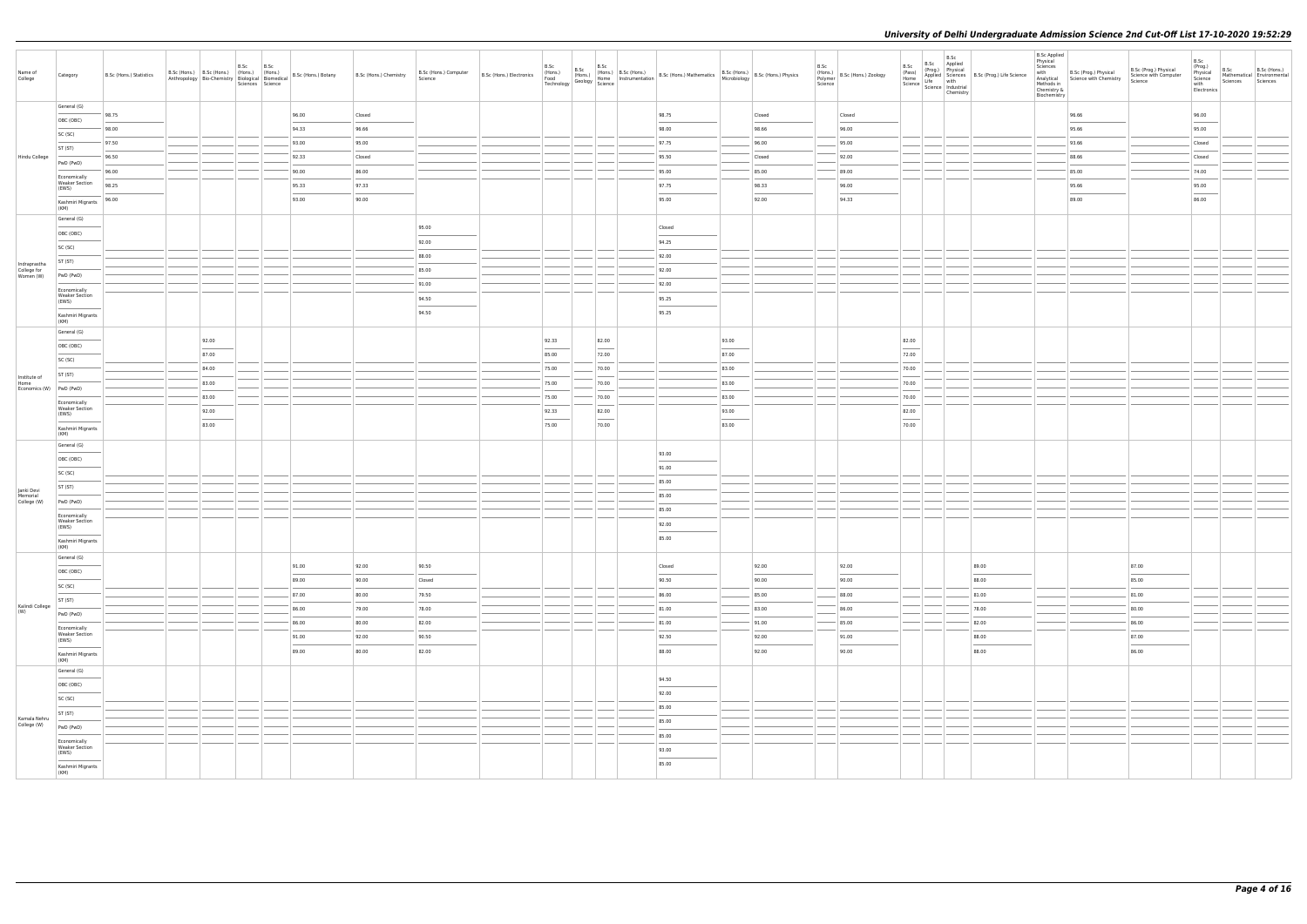| Name of<br>College                        | Category                                       | B.Sc (Hons.) Statistics | B.Sc (Hons.) B.Sc (Hons.) (Hons.) (Hons.)<br>Anthropology Bio-Chemistry Biological Biomedical | B.Sc | B.Sc<br>Sciences Science | B.Sc (Hons.) Botany | B.Sc (Hons.) Chemistry | B.Sc (Hons.) Computer<br>Science | B.Sc (Hons.) Electronics | B.Sc   | (Hons.)<br>Food (Hons.)<br>Technology Geology Home<br>Ceology Science                                                                                                                                                                                                                                                                                                                                                                                                               |                                                                                                                                                                                                                                                                                                                                                                                                                                                                                     | B.Sc B.Sc (Hons.)<br>(Hons.) (Hons.) B.Sc (Hons.) B.Sc (Hons.) Mathematics B.Sc (Hons.) B.Sc (Hons.) Physics<br>Geniony Home Instrumentation B.Sc (Hons.) Mathematics Microbiology B.Sc (Hons.) Physics | B.Sc<br>(Hons.)<br>Science | (Hons.)<br>Polymer   B.Sc (Hons.) Zoology | B.Sc<br>(Pass)  | B.Sc Applied<br>(Prog.) Physical | B.Sc | (Pass)<br>(Promes)<br>Applied Sciences<br>B.Sc (Prog.) Life Science<br>Science Life<br>Science Industrial<br>Chemistry<br>Chemistry | <b>B.Sc Applied</b><br>Physical<br>Sciences<br>with<br>Methods in<br>Chemistry &<br>Biochemistry | B.Sc (Prog.) Physical<br>Analytical Science with Chemistry | B.Sc (Prog.) Physical<br>Science with Computer<br>Science | B.Sc<br>(Prog.)<br>Physical<br>Science<br>with<br>Electronics | B.Sc<br>Sciences | B.Sc (Hons.)<br>Mathematical Environmental<br>Sciences |
|-------------------------------------------|------------------------------------------------|-------------------------|-----------------------------------------------------------------------------------------------|------|--------------------------|---------------------|------------------------|----------------------------------|--------------------------|--------|-------------------------------------------------------------------------------------------------------------------------------------------------------------------------------------------------------------------------------------------------------------------------------------------------------------------------------------------------------------------------------------------------------------------------------------------------------------------------------------|-------------------------------------------------------------------------------------------------------------------------------------------------------------------------------------------------------------------------------------------------------------------------------------------------------------------------------------------------------------------------------------------------------------------------------------------------------------------------------------|---------------------------------------------------------------------------------------------------------------------------------------------------------------------------------------------------------|----------------------------|-------------------------------------------|-----------------|----------------------------------|------|-------------------------------------------------------------------------------------------------------------------------------------|--------------------------------------------------------------------------------------------------|------------------------------------------------------------|-----------------------------------------------------------|---------------------------------------------------------------|------------------|--------------------------------------------------------|
|                                           | General (G)                                    |                         |                                                                                               |      |                          |                     |                        | 95.50                            | Closed                   |        |                                                                                                                                                                                                                                                                                                                                                                                                                                                                                     | 94.50                                                                                                                                                                                                                                                                                                                                                                                                                                                                               | 93.33                                                                                                                                                                                                   |                            |                                           |                 |                                  |      |                                                                                                                                     |                                                                                                  |                                                            | 89.33                                                     |                                                               | 90.00            |                                                        |
|                                           | OBC (OBC)                                      |                         |                                                                                               |      |                          |                     |                        | 92.50                            | 84.00                    |        |                                                                                                                                                                                                                                                                                                                                                                                                                                                                                     | 92.50                                                                                                                                                                                                                                                                                                                                                                                                                                                                               | 91.33                                                                                                                                                                                                   |                            |                                           |                 |                                  |      |                                                                                                                                     |                                                                                                  |                                                            | 87.00                                                     |                                                               | 88.50            |                                                        |
|                                           | SC (SC)                                        |                         |                                                                                               |      |                          |                     |                        | 85.75                            | 73.00                    |        |                                                                                                                                                                                                                                                                                                                                                                                                                                                                                     | 86.50                                                                                                                                                                                                                                                                                                                                                                                                                                                                               | 85.00                                                                                                                                                                                                   |                            |                                           |                 |                                  |      |                                                                                                                                     |                                                                                                  |                                                            | 76.00                                                     |                                                               | 85.00            |                                                        |
| Keshav<br>Mahavidyalaya                   | ST (ST)                                        |                         |                                                                                               |      |                          |                     |                        | 80.00                            | 55.00                    |        |                                                                                                                                                                                                                                                                                                                                                                                                                                                                                     | 80.00                                                                                                                                                                                                                                                                                                                                                                                                                                                                               | 75.00                                                                                                                                                                                                   |                            |                                           |                 |                                  |      |                                                                                                                                     |                                                                                                  |                                                            | 72.00                                                     |                                                               | 78.50            |                                                        |
|                                           | PwD (PwD)                                      |                         |                                                                                               |      |                          |                     |                        | 84.50                            | 70.00                    |        |                                                                                                                                                                                                                                                                                                                                                                                                                                                                                     | 79.50                                                                                                                                                                                                                                                                                                                                                                                                                                                                               | 75.00                                                                                                                                                                                                   |                            |                                           |                 |                                  |      |                                                                                                                                     |                                                                                                  |                                                            | 74.00                                                     |                                                               | 78.00            |                                                        |
|                                           | Economically<br><b>Weaker Section</b><br>(EWS) |                         |                                                                                               |      |                          |                     |                        | 95.00                            | 86.00                    |        |                                                                                                                                                                                                                                                                                                                                                                                                                                                                                     | 92.50                                                                                                                                                                                                                                                                                                                                                                                                                                                                               | 92.33                                                                                                                                                                                                   |                            |                                           |                 |                                  |      |                                                                                                                                     |                                                                                                  |                                                            | 87.00                                                     |                                                               | 89.00            |                                                        |
|                                           | Kashmiri Migrants                              |                         |                                                                                               |      |                          |                     |                        | 86.00                            | 81.00                    |        |                                                                                                                                                                                                                                                                                                                                                                                                                                                                                     | $\frac{1}{2} \left( \frac{1}{2} \right) \left( \frac{1}{2} \right) \left( \frac{1}{2} \right) \left( \frac{1}{2} \right) \left( \frac{1}{2} \right) \left( \frac{1}{2} \right) \left( \frac{1}{2} \right) \left( \frac{1}{2} \right) \left( \frac{1}{2} \right) \left( \frac{1}{2} \right) \left( \frac{1}{2} \right) \left( \frac{1}{2} \right) \left( \frac{1}{2} \right) \left( \frac{1}{2} \right) \left( \frac{1}{2} \right) \left( \frac{1}{2} \right) \left( \frac$<br>84.00 | 85.00                                                                                                                                                                                                   |                            |                                           |                 |                                  |      |                                                                                                                                     |                                                                                                  |                                                            | 82.00                                                     |                                                               | $\sim$<br>82.50  |                                                        |
|                                           | (KM)<br>General (G)                            |                         |                                                                                               |      |                          |                     |                        |                                  |                          |        |                                                                                                                                                                                                                                                                                                                                                                                                                                                                                     |                                                                                                                                                                                                                                                                                                                                                                                                                                                                                     |                                                                                                                                                                                                         |                            |                                           |                 |                                  |      |                                                                                                                                     |                                                                                                  |                                                            |                                                           |                                                               |                  |                                                        |
|                                           | OBC (OBC)                                      | 98.00                   |                                                                                               |      |                          | 94.00               | 96.00                  |                                  |                          |        |                                                                                                                                                                                                                                                                                                                                                                                                                                                                                     | 96.50                                                                                                                                                                                                                                                                                                                                                                                                                                                                               | 96.66                                                                                                                                                                                                   |                            | 95.33                                     |                 |                                  |      | Closed                                                                                                                              | 93.66                                                                                            | Closed                                                     | 95.66                                                     |                                                               |                  |                                                        |
|                                           | SC (SC)                                        | 96.00                   |                                                                                               |      |                          | 92.00               | 95.00                  |                                  |                          |        |                                                                                                                                                                                                                                                                                                                                                                                                                                                                                     | 95.50                                                                                                                                                                                                                                                                                                                                                                                                                                                                               | 95.33                                                                                                                                                                                                   |                            | 93.33                                     |                 |                                  |      | 91.66                                                                                                                               | 92.00                                                                                            | 94.00                                                      | 95.00                                                     |                                                               |                  |                                                        |
|                                           | ST (ST)                                        | 93.50                   |                                                                                               |      |                          | 88.00               | 90.00                  |                                  |                          |        |                                                                                                                                                                                                                                                                                                                                                                                                                                                                                     | 92.75                                                                                                                                                                                                                                                                                                                                                                                                                                                                               | 91.00                                                                                                                                                                                                   |                            | 90.00                                     |                 |                                  |      | 85.66                                                                                                                               | 87.00                                                                                            | 87.33                                                      | 88.66                                                     |                                                               |                  |                                                        |
| Kirori Mal<br>College                     | PwD (PwD)                                      | 91.50                   |                                                                                               |      |                          | 88.00               | 82.33                  |                                  |                          |        |                                                                                                                                                                                                                                                                                                                                                                                                                                                                                     | 89.75                                                                                                                                                                                                                                                                                                                                                                                                                                                                               | 87.00                                                                                                                                                                                                   |                            | 87.33                                     |                 |                                  |      | 84.00                                                                                                                               | 83.00                                                                                            | 84.33                                                      | 85.66                                                     |                                                               |                  |                                                        |
|                                           | Economically                                   | 94.00                   |                                                                                               |      |                          | 82.00               | 80.00                  |                                  |                          |        |                                                                                                                                                                                                                                                                                                                                                                                                                                                                                     | 90.00                                                                                                                                                                                                                                                                                                                                                                                                                                                                               | 80.00                                                                                                                                                                                                   |                            | 89.00                                     |                 |                                  |      | 82.00                                                                                                                               | 81.00                                                                                            | 80.00                                                      | 83.00                                                     |                                                               |                  |                                                        |
|                                           | <b>Weaker Section</b><br>(EWS)                 | 97.00                   |                                                                                               |      |                          | 92.00               | 95.66                  |                                  |                          |        |                                                                                                                                                                                                                                                                                                                                                                                                                                                                                     | 96.00                                                                                                                                                                                                                                                                                                                                                                                                                                                                               | 96.00                                                                                                                                                                                                   |                            | 94.33                                     |                 |                                  |      | 92.00                                                                                                                               | 93.33                                                                                            | 94.33                                                      | 94.66                                                     |                                                               |                  |                                                        |
|                                           | Kashmiri Migrants<br>(KM)                      | 94.00                   |                                                                                               |      |                          | 90.00               | 90.00                  |                                  |                          |        |                                                                                                                                                                                                                                                                                                                                                                                                                                                                                     | 94.00                                                                                                                                                                                                                                                                                                                                                                                                                                                                               | 90.00                                                                                                                                                                                                   |                            | 90.00                                     |                 |                                  |      | 88.00                                                                                                                               | 89.00                                                                                            | 85.00                                                      | 88.00                                                     |                                                               |                  |                                                        |
|                                           | General (G)                                    |                         |                                                                                               |      |                          |                     |                        |                                  |                          |        |                                                                                                                                                                                                                                                                                                                                                                                                                                                                                     |                                                                                                                                                                                                                                                                                                                                                                                                                                                                                     |                                                                                                                                                                                                         |                            |                                           |                 |                                  |      |                                                                                                                                     |                                                                                                  |                                                            |                                                           |                                                               |                  |                                                        |
|                                           | OBC (OBC)                                      |                         |                                                                                               |      |                          |                     |                        |                                  |                          | 93.00  | 84.00<br>$\frac{1}{2} \left( \frac{1}{2} \right) \left( \frac{1}{2} \right) \left( \frac{1}{2} \right) \left( \frac{1}{2} \right) \left( \frac{1}{2} \right) \left( \frac{1}{2} \right) \left( \frac{1}{2} \right) \left( \frac{1}{2} \right) \left( \frac{1}{2} \right) \left( \frac{1}{2} \right) \left( \frac{1}{2} \right) \left( \frac{1}{2} \right) \left( \frac{1}{2} \right) \left( \frac{1}{2} \right) \left( \frac{1}{2} \right) \left( \frac{1}{2} \right) \left( \frac$ |                                                                                                                                                                                                                                                                                                                                                                                                                                                                                     |                                                                                                                                                                                                         |                            |                                           | 83.00<br>$\sim$ |                                  |      |                                                                                                                                     |                                                                                                  |                                                            |                                                           |                                                               |                  |                                                        |
|                                           | SC (SC)                                        |                         |                                                                                               |      |                          |                     |                        |                                  |                          | 86.00  | 74.00                                                                                                                                                                                                                                                                                                                                                                                                                                                                               |                                                                                                                                                                                                                                                                                                                                                                                                                                                                                     |                                                                                                                                                                                                         |                            |                                           | 73.00           |                                  |      |                                                                                                                                     |                                                                                                  |                                                            |                                                           |                                                               |                  |                                                        |
|                                           | ST (ST)                                        |                         |                                                                                               |      |                          |                     |                        |                                  |                          | 77.00  | 70.00                                                                                                                                                                                                                                                                                                                                                                                                                                                                               |                                                                                                                                                                                                                                                                                                                                                                                                                                                                                     |                                                                                                                                                                                                         |                            |                                           | 70.00           |                                  |      |                                                                                                                                     |                                                                                                  |                                                            |                                                           |                                                               |                  |                                                        |
| Lady Irwin<br>College (W)                 | PwD (PwD)                                      |                         |                                                                                               |      |                          |                     |                        |                                  |                          | 75.00  | 70.00                                                                                                                                                                                                                                                                                                                                                                                                                                                                               |                                                                                                                                                                                                                                                                                                                                                                                                                                                                                     |                                                                                                                                                                                                         |                            |                                           | 70.00<br>$\sim$ |                                  |      |                                                                                                                                     |                                                                                                  |                                                            |                                                           |                                                               |                  |                                                        |
|                                           | Economically<br><b>Weaker Section</b>          |                         |                                                                                               |      |                          |                     |                        |                                  |                          | 75.00  | 70.00                                                                                                                                                                                                                                                                                                                                                                                                                                                                               |                                                                                                                                                                                                                                                                                                                                                                                                                                                                                     |                                                                                                                                                                                                         |                            |                                           | 70.00           |                                  |      |                                                                                                                                     |                                                                                                  |                                                            |                                                           |                                                               |                  |                                                        |
|                                           | (EWS)                                          |                         |                                                                                               |      |                          |                     |                        |                                  |                          | 87.00  | 80.00<br>$\overline{\phantom{a}}$                                                                                                                                                                                                                                                                                                                                                                                                                                                   |                                                                                                                                                                                                                                                                                                                                                                                                                                                                                     |                                                                                                                                                                                                         |                            |                                           | 80.00<br>$\sim$ |                                  |      |                                                                                                                                     |                                                                                                  |                                                            |                                                           |                                                               |                  |                                                        |
|                                           | Kashmiri Migrants<br>(KM)                      |                         |                                                                                               |      |                          |                     |                        |                                  |                          | Closed | 70.00                                                                                                                                                                                                                                                                                                                                                                                                                                                                               |                                                                                                                                                                                                                                                                                                                                                                                                                                                                                     |                                                                                                                                                                                                         |                            |                                           | 70.00           |                                  |      |                                                                                                                                     |                                                                                                  |                                                            |                                                           |                                                               |                  |                                                        |
|                                           | General (G)                                    |                         |                                                                                               |      |                          |                     |                        |                                  |                          |        |                                                                                                                                                                                                                                                                                                                                                                                                                                                                                     |                                                                                                                                                                                                                                                                                                                                                                                                                                                                                     |                                                                                                                                                                                                         |                            |                                           |                 |                                  |      |                                                                                                                                     |                                                                                                  |                                                            |                                                           |                                                               |                  |                                                        |
|                                           | OBC (OBC)                                      | 99.00<br>98.50          |                                                                                               |      |                          |                     |                        |                                  |                          |        |                                                                                                                                                                                                                                                                                                                                                                                                                                                                                     | Closed<br>96.25                                                                                                                                                                                                                                                                                                                                                                                                                                                                     |                                                                                                                                                                                                         |                            |                                           |                 |                                  |      |                                                                                                                                     |                                                                                                  |                                                            |                                                           |                                                               |                  |                                                        |
|                                           | SC (SC)                                        | 95.00                   |                                                                                               |      |                          |                     |                        |                                  |                          |        |                                                                                                                                                                                                                                                                                                                                                                                                                                                                                     | 93.00                                                                                                                                                                                                                                                                                                                                                                                                                                                                               |                                                                                                                                                                                                         |                            |                                           |                 |                                  |      |                                                                                                                                     |                                                                                                  |                                                            |                                                           |                                                               |                  |                                                        |
| Lady Shri Ram<br>College for<br>Women (W) | ST(ST)                                         | 94.00                   |                                                                                               |      |                          |                     |                        |                                  |                          |        |                                                                                                                                                                                                                                                                                                                                                                                                                                                                                     | 91.75                                                                                                                                                                                                                                                                                                                                                                                                                                                                               |                                                                                                                                                                                                         |                            |                                           |                 |                                  |      |                                                                                                                                     |                                                                                                  |                                                            |                                                           |                                                               |                  |                                                        |
|                                           | PwD (PwD)                                      | 98.50                   |                                                                                               |      |                          |                     |                        |                                  |                          |        |                                                                                                                                                                                                                                                                                                                                                                                                                                                                                     | 90.00                                                                                                                                                                                                                                                                                                                                                                                                                                                                               |                                                                                                                                                                                                         |                            |                                           |                 |                                  |      |                                                                                                                                     |                                                                                                  |                                                            |                                                           |                                                               |                  |                                                        |
|                                           | Economically<br><b>Weaker Section</b>          | 98.75                   |                                                                                               |      |                          |                     |                        |                                  |                          |        |                                                                                                                                                                                                                                                                                                                                                                                                                                                                                     | 96.50                                                                                                                                                                                                                                                                                                                                                                                                                                                                               |                                                                                                                                                                                                         |                            |                                           |                 |                                  |      |                                                                                                                                     |                                                                                                  |                                                            |                                                           |                                                               |                  |                                                        |
|                                           | (EWS)                                          | 98.50                   |                                                                                               |      |                          |                     |                        |                                  |                          |        |                                                                                                                                                                                                                                                                                                                                                                                                                                                                                     | $\frac{1}{2}$<br>93.50                                                                                                                                                                                                                                                                                                                                                                                                                                                              |                                                                                                                                                                                                         |                            |                                           |                 |                                  |      |                                                                                                                                     |                                                                                                  |                                                            |                                                           |                                                               |                  |                                                        |
|                                           | Kashmiri Migrants<br>(KM)                      |                         |                                                                                               |      |                          |                     |                        |                                  |                          |        |                                                                                                                                                                                                                                                                                                                                                                                                                                                                                     |                                                                                                                                                                                                                                                                                                                                                                                                                                                                                     |                                                                                                                                                                                                         |                            |                                           |                 |                                  |      |                                                                                                                                     |                                                                                                  |                                                            |                                                           |                                                               |                  |                                                        |
|                                           | General (G)                                    |                         |                                                                                               |      |                          |                     |                        |                                  |                          |        | 85.00                                                                                                                                                                                                                                                                                                                                                                                                                                                                               | 93.50                                                                                                                                                                                                                                                                                                                                                                                                                                                                               |                                                                                                                                                                                                         |                            |                                           |                 |                                  |      |                                                                                                                                     |                                                                                                  |                                                            |                                                           |                                                               |                  |                                                        |
|                                           | OBC (OBC)                                      |                         |                                                                                               |      |                          |                     |                        |                                  |                          |        | $\overline{\phantom{a}}$<br>75.00                                                                                                                                                                                                                                                                                                                                                                                                                                                   | 89.50                                                                                                                                                                                                                                                                                                                                                                                                                                                                               |                                                                                                                                                                                                         |                            |                                           |                 |                                  |      |                                                                                                                                     |                                                                                                  |                                                            |                                                           |                                                               |                  |                                                        |
|                                           | SC (SC)                                        |                         |                                                                                               |      |                          |                     |                        |                                  |                          |        | 75.00                                                                                                                                                                                                                                                                                                                                                                                                                                                                               | 84.00                                                                                                                                                                                                                                                                                                                                                                                                                                                                               |                                                                                                                                                                                                         |                            |                                           |                 |                                  |      |                                                                                                                                     |                                                                                                  |                                                            |                                                           |                                                               |                  |                                                        |
| Lakshmibai<br>College (W)                 | ST (ST)                                        |                         |                                                                                               |      |                          |                     |                        |                                  |                          |        | 75.00                                                                                                                                                                                                                                                                                                                                                                                                                                                                               | 84.00                                                                                                                                                                                                                                                                                                                                                                                                                                                                               |                                                                                                                                                                                                         |                            |                                           |                 |                                  |      |                                                                                                                                     |                                                                                                  |                                                            |                                                           |                                                               |                  |                                                        |
|                                           | PwD (PwD)                                      |                         |                                                                                               |      |                          |                     |                        |                                  |                          |        | 75.00                                                                                                                                                                                                                                                                                                                                                                                                                                                                               | 88.00                                                                                                                                                                                                                                                                                                                                                                                                                                                                               |                                                                                                                                                                                                         |                            |                                           |                 |                                  |      |                                                                                                                                     |                                                                                                  |                                                            |                                                           |                                                               |                  |                                                        |
|                                           | Economically<br><b>Weaker Section</b><br>(EWS) |                         |                                                                                               |      |                          |                     |                        |                                  |                          |        | 84.00                                                                                                                                                                                                                                                                                                                                                                                                                                                                               | 93.50                                                                                                                                                                                                                                                                                                                                                                                                                                                                               |                                                                                                                                                                                                         |                            |                                           |                 |                                  |      |                                                                                                                                     |                                                                                                  |                                                            |                                                           |                                                               |                  |                                                        |
|                                           | Kashmiri Migrants                              |                         |                                                                                               |      |                          |                     |                        |                                  |                          |        | $\sim$<br>84.00                                                                                                                                                                                                                                                                                                                                                                                                                                                                     | 91.00                                                                                                                                                                                                                                                                                                                                                                                                                                                                               |                                                                                                                                                                                                         |                            |                                           |                 |                                  |      |                                                                                                                                     |                                                                                                  |                                                            |                                                           |                                                               |                  |                                                        |
|                                           | (KM)                                           |                         |                                                                                               |      |                          |                     |                        |                                  |                          |        |                                                                                                                                                                                                                                                                                                                                                                                                                                                                                     |                                                                                                                                                                                                                                                                                                                                                                                                                                                                                     |                                                                                                                                                                                                         |                            |                                           |                 |                                  |      |                                                                                                                                     |                                                                                                  |                                                            |                                                           |                                                               |                  |                                                        |
|                                           | General (G)                                    |                         |                                                                                               |      |                          |                     |                        |                                  | 89.00                    |        |                                                                                                                                                                                                                                                                                                                                                                                                                                                                                     |                                                                                                                                                                                                                                                                                                                                                                                                                                                                                     |                                                                                                                                                                                                         |                            |                                           |                 |                                  |      |                                                                                                                                     |                                                                                                  | 89.00                                                      | 89.00                                                     |                                                               | 90.00            |                                                        |
|                                           | OBC (OBC)<br>SC (SC)                           |                         |                                                                                               |      |                          |                     |                        |                                  | 86.00                    |        |                                                                                                                                                                                                                                                                                                                                                                                                                                                                                     |                                                                                                                                                                                                                                                                                                                                                                                                                                                                                     |                                                                                                                                                                                                         |                            |                                           |                 |                                  |      |                                                                                                                                     |                                                                                                  | 84.00                                                      | 84.00                                                     |                                                               | $\sim$<br>85.50  |                                                        |
|                                           | ST (ST)                                        |                         |                                                                                               |      |                          |                     |                        |                                  | 82.00                    |        |                                                                                                                                                                                                                                                                                                                                                                                                                                                                                     |                                                                                                                                                                                                                                                                                                                                                                                                                                                                                     |                                                                                                                                                                                                         |                            |                                           |                 |                                  |      |                                                                                                                                     |                                                                                                  | 81.00                                                      | 81.00                                                     |                                                               | 82.00            |                                                        |
| Maharaja<br>Agrasen<br>College            | PwD (PwD)                                      |                         |                                                                                               |      |                          |                     |                        |                                  | 75.00                    |        |                                                                                                                                                                                                                                                                                                                                                                                                                                                                                     |                                                                                                                                                                                                                                                                                                                                                                                                                                                                                     |                                                                                                                                                                                                         |                            |                                           |                 |                                  |      |                                                                                                                                     |                                                                                                  | 78.00                                                      | 76.00                                                     |                                                               | 74.00            |                                                        |
|                                           | Economically                                   |                         |                                                                                               |      |                          |                     |                        |                                  | 76.00                    |        |                                                                                                                                                                                                                                                                                                                                                                                                                                                                                     |                                                                                                                                                                                                                                                                                                                                                                                                                                                                                     |                                                                                                                                                                                                         |                            |                                           |                 |                                  |      |                                                                                                                                     |                                                                                                  | 82.00                                                      | 81.00                                                     |                                                               | 75.00            |                                                        |
|                                           | <b>Weaker Section</b><br>(EWS)                 |                         |                                                                                               |      |                          |                     |                        |                                  | 87.00                    |        |                                                                                                                                                                                                                                                                                                                                                                                                                                                                                     |                                                                                                                                                                                                                                                                                                                                                                                                                                                                                     |                                                                                                                                                                                                         |                            |                                           |                 |                                  |      |                                                                                                                                     |                                                                                                  | 88.00                                                      | 88.00                                                     |                                                               | 89.00            |                                                        |
|                                           | Kashmiri Migrants                              |                         |                                                                                               |      |                          |                     |                        |                                  | 85.00                    |        |                                                                                                                                                                                                                                                                                                                                                                                                                                                                                     |                                                                                                                                                                                                                                                                                                                                                                                                                                                                                     |                                                                                                                                                                                                         |                            |                                           |                 |                                  |      |                                                                                                                                     |                                                                                                  | 85.00                                                      | 85.00                                                     |                                                               | 85.00            |                                                        |
|                                           | (KM)                                           |                         |                                                                                               |      |                          |                     |                        |                                  |                          |        |                                                                                                                                                                                                                                                                                                                                                                                                                                                                                     |                                                                                                                                                                                                                                                                                                                                                                                                                                                                                     |                                                                                                                                                                                                         |                            |                                           |                 |                                  |      |                                                                                                                                     |                                                                                                  |                                                            |                                                           |                                                               |                  |                                                        |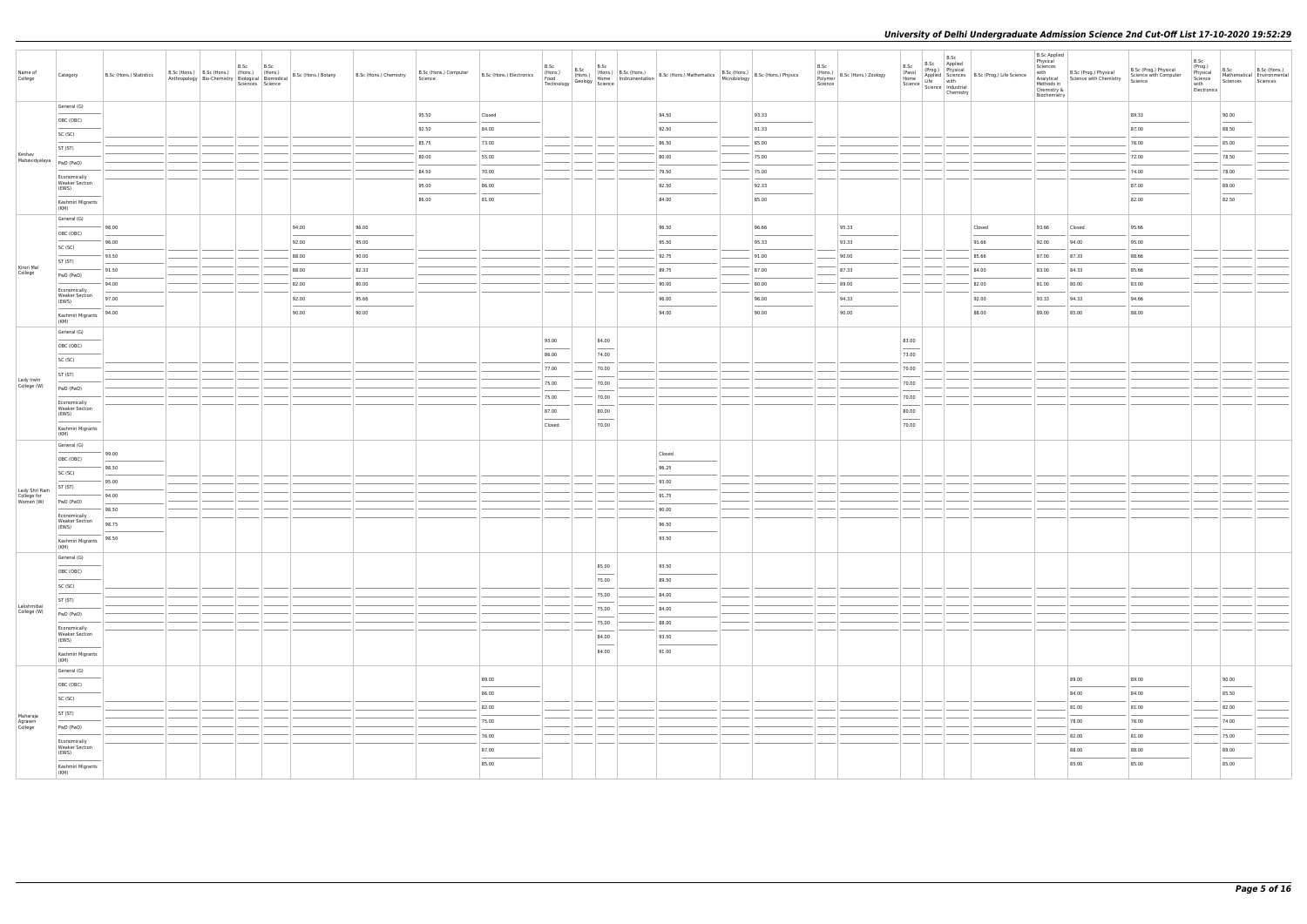| Name of<br>College                    | Category                                       | B.Sc (Hons.) Statistics    | B.Sc (Hons.) B.Sc (Hons.) (Hons.) (Hons.) | B.Sc<br>Sciences Science | B.Sc | Anthropology   Bio-Chemistry   $\left \frac{\text{triolis}}{\text{Biological}}\right $   Biomedical   B.Sc (Hons.) Botany | B.Sc (Hons.) Chemistry                                                                                                                                                                                                                                                                                                                                                                                                                                                              | B.Sc (Hons.) Computer<br>Science | B.Sc (Hons.) Electronics | B.Sc | B.Sc | Hons.) B.Sc (Hons.) B.Sc (Hons.) B.Sc (Hons.) B.Sc (Hons.) Mathematics B.Sc (Hons.) B.Sc (Hons.) Physics<br>Food Geology Home Instrumentation B.Sc (Hons.) Mathematics Microbiology B.Sc (Hons.) Physics<br>Technology Science |       | B.Sc<br>Science | (Hons.)<br>Polymer B.Sc (Hons.) Zoology | B.Sc<br>(Pass)<br>Home | B.Sc Applied<br>(Prog.)<br>Science   Life   Mustrial | B.Sc<br>Physical<br>Applied Sciences B.Sc (Prog.) Life Science<br>Life with<br>Chemistry | <b>B.Sc Applied</b><br>Physical<br>Sciences<br>with<br>Methods in<br>Chemistry &<br>Biochemistry | B.Sc (Prog.) Physical<br>Analytical Science with Chemistry                                                                                                                                                                                                                                                                                                                                                                                                                          | B.Sc (Prog.) Physical<br>Science with Computer<br>Science | B.Sc<br>(Prog.)<br>Physical<br>Science<br>with<br>Electronics | B.Sc<br>Sciences | B.Sc (Hons.)<br>Mathematical Environmental<br>Sciences |
|---------------------------------------|------------------------------------------------|----------------------------|-------------------------------------------|--------------------------|------|---------------------------------------------------------------------------------------------------------------------------|-------------------------------------------------------------------------------------------------------------------------------------------------------------------------------------------------------------------------------------------------------------------------------------------------------------------------------------------------------------------------------------------------------------------------------------------------------------------------------------|----------------------------------|--------------------------|------|------|--------------------------------------------------------------------------------------------------------------------------------------------------------------------------------------------------------------------------------|-------|-----------------|-----------------------------------------|------------------------|------------------------------------------------------|------------------------------------------------------------------------------------------|--------------------------------------------------------------------------------------------------|-------------------------------------------------------------------------------------------------------------------------------------------------------------------------------------------------------------------------------------------------------------------------------------------------------------------------------------------------------------------------------------------------------------------------------------------------------------------------------------|-----------------------------------------------------------|---------------------------------------------------------------|------------------|--------------------------------------------------------|
|                                       | General (G)                                    |                            |                                           |                          |      | 90.00                                                                                                                     | 94.66                                                                                                                                                                                                                                                                                                                                                                                                                                                                               |                                  |                          |      |      | 95.00                                                                                                                                                                                                                          | 94.66 |                 | Closed                                  |                        |                                                      | 89.00                                                                                    |                                                                                                  | 91.00                                                                                                                                                                                                                                                                                                                                                                                                                                                                               | 90.00                                                     |                                                               |                  |                                                        |
|                                       | OBC (OBC)                                      |                            |                                           |                          |      | 88.00                                                                                                                     | 93.00                                                                                                                                                                                                                                                                                                                                                                                                                                                                               |                                  |                          |      |      | 93.75                                                                                                                                                                                                                          | 93.00 |                 | 89.66                                   |                        |                                                      | 86.00                                                                                    |                                                                                                  | 89.00                                                                                                                                                                                                                                                                                                                                                                                                                                                                               | 88.00                                                     |                                                               |                  |                                                        |
|                                       | SC (SC)                                        |                            |                                           |                          |      | 86.00                                                                                                                     | 89.00                                                                                                                                                                                                                                                                                                                                                                                                                                                                               |                                  |                          |      |      | 90.00                                                                                                                                                                                                                          | 89.00 |                 | 86.00                                   |                        |                                                      | 85.00                                                                                    |                                                                                                  | 86.00                                                                                                                                                                                                                                                                                                                                                                                                                                                                               | 85.00                                                     |                                                               |                  |                                                        |
| Maitreyi                              | ST (ST)                                        |                            |                                           |                          |      | 86.00                                                                                                                     | 89.00                                                                                                                                                                                                                                                                                                                                                                                                                                                                               |                                  |                          |      |      | 90.00                                                                                                                                                                                                                          | 89.00 |                 | 86.00                                   |                        |                                                      | 85.00                                                                                    |                                                                                                  | 86.00                                                                                                                                                                                                                                                                                                                                                                                                                                                                               | 85.00                                                     |                                                               |                  |                                                        |
| College (W)                           | PwD (PwD)                                      |                            |                                           |                          |      |                                                                                                                           |                                                                                                                                                                                                                                                                                                                                                                                                                                                                                     |                                  |                          |      |      |                                                                                                                                                                                                                                |       |                 |                                         |                        |                                                      |                                                                                          |                                                                                                  |                                                                                                                                                                                                                                                                                                                                                                                                                                                                                     |                                                           |                                                               |                  |                                                        |
|                                       | Economically<br><b>Weaker Section</b>          |                            |                                           |                          |      | 85.66                                                                                                                     | 88.00                                                                                                                                                                                                                                                                                                                                                                                                                                                                               |                                  |                          |      |      | 90.00                                                                                                                                                                                                                          | 88.00 |                 | 85.66                                   |                        |                                                      | 84.66                                                                                    |                                                                                                  | 85.66                                                                                                                                                                                                                                                                                                                                                                                                                                                                               | 84.66                                                     |                                                               |                  |                                                        |
|                                       | (EWS)                                          |                            |                                           |                          |      | 89.66                                                                                                                     | 94.00                                                                                                                                                                                                                                                                                                                                                                                                                                                                               |                                  |                          |      |      | 94.75                                                                                                                                                                                                                          | 94.00 |                 | 91.66                                   |                        |                                                      | 88.66                                                                                    |                                                                                                  | 90.66                                                                                                                                                                                                                                                                                                                                                                                                                                                                               | 89.66                                                     |                                                               |                  |                                                        |
|                                       | Kashmiri Migrants<br>(KM)                      |                            |                                           |                          |      | 88.00                                                                                                                     | 93.00                                                                                                                                                                                                                                                                                                                                                                                                                                                                               |                                  |                          |      |      | 93.50                                                                                                                                                                                                                          | 93.00 |                 | 89.66                                   |                        |                                                      | 86.00                                                                                    |                                                                                                  | 89.00                                                                                                                                                                                                                                                                                                                                                                                                                                                                               | 88.00                                                     |                                                               |                  |                                                        |
|                                       | General (G)                                    |                            |                                           |                          |      |                                                                                                                           |                                                                                                                                                                                                                                                                                                                                                                                                                                                                                     |                                  |                          |      |      |                                                                                                                                                                                                                                |       |                 |                                         |                        |                                                      |                                                                                          |                                                                                                  |                                                                                                                                                                                                                                                                                                                                                                                                                                                                                     |                                                           |                                                               |                  |                                                        |
|                                       | Sikh Minority (SM)                             | Closed                     |                                           |                          |      |                                                                                                                           |                                                                                                                                                                                                                                                                                                                                                                                                                                                                                     | 88.00                            |                          |      |      | Closed                                                                                                                                                                                                                         |       |                 |                                         |                        |                                                      |                                                                                          |                                                                                                  |                                                                                                                                                                                                                                                                                                                                                                                                                                                                                     |                                                           |                                                               |                  |                                                        |
| Mata Sundri<br>College for            | PwD (PwD)                                      | 84.00                      |                                           |                          |      |                                                                                                                           |                                                                                                                                                                                                                                                                                                                                                                                                                                                                                     | 83.00                            |                          |      |      | 82.00                                                                                                                                                                                                                          |       |                 |                                         |                        |                                                      |                                                                                          |                                                                                                  |                                                                                                                                                                                                                                                                                                                                                                                                                                                                                     |                                                           |                                                               |                  |                                                        |
| Women (W)<br>* Sikh                   | Economically<br><b>Weaker Section</b>          | 77.00                      |                                           |                          |      |                                                                                                                           |                                                                                                                                                                                                                                                                                                                                                                                                                                                                                     | 77.00                            |                          |      |      | 76.00                                                                                                                                                                                                                          |       |                 |                                         |                        |                                                      |                                                                                          |                                                                                                  |                                                                                                                                                                                                                                                                                                                                                                                                                                                                                     |                                                           |                                                               |                  |                                                        |
| Minority(SM)                          | (EWS)                                          | NA                         |                                           |                          |      |                                                                                                                           |                                                                                                                                                                                                                                                                                                                                                                                                                                                                                     | <b>NA</b>                        |                          |      |      | NA                                                                                                                                                                                                                             |       |                 |                                         |                        |                                                      |                                                                                          |                                                                                                  |                                                                                                                                                                                                                                                                                                                                                                                                                                                                                     |                                                           |                                                               |                  |                                                        |
|                                       | Kashmiri Migrants<br>(KM)                      | 82.00                      |                                           |                          |      |                                                                                                                           |                                                                                                                                                                                                                                                                                                                                                                                                                                                                                     | 78.00                            |                          |      |      | 81.00                                                                                                                                                                                                                          |       |                 |                                         |                        |                                                      |                                                                                          |                                                                                                  |                                                                                                                                                                                                                                                                                                                                                                                                                                                                                     |                                                           |                                                               |                  |                                                        |
|                                       | General (G)                                    |                            |                                           |                          |      |                                                                                                                           |                                                                                                                                                                                                                                                                                                                                                                                                                                                                                     |                                  |                          |      |      |                                                                                                                                                                                                                                |       |                 |                                         |                        |                                                      |                                                                                          |                                                                                                  |                                                                                                                                                                                                                                                                                                                                                                                                                                                                                     |                                                           |                                                               |                  |                                                        |
|                                       | OBC (OBC)                                      |                            |                                           |                          |      | 96.33                                                                                                                     | 97.00                                                                                                                                                                                                                                                                                                                                                                                                                                                                               |                                  |                          |      |      | 98.25                                                                                                                                                                                                                          | 97.67 |                 | 97.00                                   |                        |                                                      | 96.33                                                                                    |                                                                                                  |                                                                                                                                                                                                                                                                                                                                                                                                                                                                                     | 96.33                                                     |                                                               |                  |                                                        |
|                                       | SC (SC)                                        |                            |                                           |                          |      | 95.33                                                                                                                     | 95.00                                                                                                                                                                                                                                                                                                                                                                                                                                                                               |                                  |                          |      |      | 97.75                                                                                                                                                                                                                          | 96.33 |                 | 95.67                                   |                        |                                                      | 95.00                                                                                    |                                                                                                  |                                                                                                                                                                                                                                                                                                                                                                                                                                                                                     | 95.00                                                     |                                                               |                  |                                                        |
|                                       | ST (ST)                                        |                            |                                           |                          |      | 94.00                                                                                                                     | Closed                                                                                                                                                                                                                                                                                                                                                                                                                                                                              |                                  |                          |      |      | 95.00                                                                                                                                                                                                                          | 91.67 |                 | 94.67                                   |                        |                                                      | 93.00                                                                                    |                                                                                                  |                                                                                                                                                                                                                                                                                                                                                                                                                                                                                     | 89.67                                                     |                                                               |                  |                                                        |
| Miranda House<br>(W)                  | PwD (PwD)                                      |                            |                                           |                          |      | Closed                                                                                                                    | 82.67                                                                                                                                                                                                                                                                                                                                                                                                                                                                               |                                  |                          |      |      | 94.00                                                                                                                                                                                                                          | 88.00 |                 | Closed                                  |                        |                                                      | 90.33                                                                                    |                                                                                                  |                                                                                                                                                                                                                                                                                                                                                                                                                                                                                     | 87.00                                                     |                                                               |                  |                                                        |
|                                       | Economically                                   |                            |                                           |                          |      | 88.33                                                                                                                     | 89.00                                                                                                                                                                                                                                                                                                                                                                                                                                                                               |                                  |                          |      |      | 94.75                                                                                                                                                                                                                          | 92.00 |                 | 90.00                                   |                        |                                                      | 88.00                                                                                    |                                                                                                  |                                                                                                                                                                                                                                                                                                                                                                                                                                                                                     | 89.00                                                     |                                                               |                  |                                                        |
|                                       | <b>Weaker Section</b><br>(EWS)                 |                            |                                           |                          |      | 96.00                                                                                                                     | 96.00                                                                                                                                                                                                                                                                                                                                                                                                                                                                               |                                  |                          |      |      | 98.00                                                                                                                                                                                                                          | 96.67 |                 | 96.00                                   |                        |                                                      | 95.33                                                                                    |                                                                                                  |                                                                                                                                                                                                                                                                                                                                                                                                                                                                                     | 96.00                                                     |                                                               |                  |                                                        |
|                                       | Kashmiri Migrants<br>(KM)                      |                            |                                           |                          |      | Closed                                                                                                                    | 90.00                                                                                                                                                                                                                                                                                                                                                                                                                                                                               |                                  |                          |      |      | 98.00                                                                                                                                                                                                                          | 92.67 |                 | 92.00                                   |                        |                                                      | Closed                                                                                   |                                                                                                  |                                                                                                                                                                                                                                                                                                                                                                                                                                                                                     | 89.00                                                     |                                                               |                  |                                                        |
|                                       | General (G)                                    |                            |                                           |                          |      |                                                                                                                           |                                                                                                                                                                                                                                                                                                                                                                                                                                                                                     |                                  |                          |      |      |                                                                                                                                                                                                                                |       |                 |                                         |                        |                                                      |                                                                                          |                                                                                                  |                                                                                                                                                                                                                                                                                                                                                                                                                                                                                     |                                                           |                                                               |                  |                                                        |
|                                       | OBC (OBC)                                      |                            |                                           |                          |      |                                                                                                                           | 94.00                                                                                                                                                                                                                                                                                                                                                                                                                                                                               |                                  |                          |      |      | 94.00                                                                                                                                                                                                                          | 94.00 |                 |                                         |                        |                                                      |                                                                                          |                                                                                                  | 91.00                                                                                                                                                                                                                                                                                                                                                                                                                                                                               | Closed                                                    |                                                               |                  |                                                        |
|                                       | SC (SC)                                        |                            |                                           |                          |      |                                                                                                                           | 92.00                                                                                                                                                                                                                                                                                                                                                                                                                                                                               |                                  |                          |      |      | 93.00                                                                                                                                                                                                                          | 91.33 |                 |                                         |                        |                                                      |                                                                                          |                                                                                                  | 90.00                                                                                                                                                                                                                                                                                                                                                                                                                                                                               | 87.50                                                     |                                                               |                  |                                                        |
|                                       | ST (ST)                                        |                            |                                           |                          |      |                                                                                                                           | 88.00                                                                                                                                                                                                                                                                                                                                                                                                                                                                               |                                  |                          |      |      | 87.00                                                                                                                                                                                                                          | 82.00 |                 |                                         |                        |                                                      |                                                                                          |                                                                                                  | 86.00                                                                                                                                                                                                                                                                                                                                                                                                                                                                               | 81.00                                                     |                                                               |                  |                                                        |
| Motilal Nehru<br>College              | PwD (PwD)                                      |                            |                                           |                          |      |                                                                                                                           | 87.00                                                                                                                                                                                                                                                                                                                                                                                                                                                                               |                                  |                          |      |      | 87.00                                                                                                                                                                                                                          | 75.00 |                 |                                         |                        |                                                      |                                                                                          |                                                                                                  | 85.00                                                                                                                                                                                                                                                                                                                                                                                                                                                                               | 81.00                                                     |                                                               |                  |                                                        |
|                                       | Economically                                   |                            |                                           |                          |      |                                                                                                                           | 87.00                                                                                                                                                                                                                                                                                                                                                                                                                                                                               |                                  |                          |      |      | 87.00                                                                                                                                                                                                                          | 80.00 |                 |                                         |                        |                                                      |                                                                                          |                                                                                                  | 86.00                                                                                                                                                                                                                                                                                                                                                                                                                                                                               | 83.00                                                     |                                                               |                  |                                                        |
|                                       | <b>Weaker Section</b><br>(EWS)                 |                            |                                           |                          |      |                                                                                                                           | 92.00<br>$\frac{1}{2} \left( \frac{1}{2} \right) \left( \frac{1}{2} \right) \left( \frac{1}{2} \right) \left( \frac{1}{2} \right) \left( \frac{1}{2} \right) \left( \frac{1}{2} \right) \left( \frac{1}{2} \right) \left( \frac{1}{2} \right) \left( \frac{1}{2} \right) \left( \frac{1}{2} \right) \left( \frac{1}{2} \right) \left( \frac{1}{2} \right) \left( \frac{1}{2} \right) \left( \frac{1}{2} \right) \left( \frac{1}{2} \right) \left( \frac{1}{2} \right) \left( \frac$ |                                  |                          |      |      | 93.00                                                                                                                                                                                                                          | 92.00 |                 |                                         |                        |                                                      |                                                                                          |                                                                                                  | 89.00<br>$\frac{1}{2} \left( \frac{1}{2} \right) \left( \frac{1}{2} \right) \left( \frac{1}{2} \right) \left( \frac{1}{2} \right) \left( \frac{1}{2} \right) \left( \frac{1}{2} \right) \left( \frac{1}{2} \right) \left( \frac{1}{2} \right) \left( \frac{1}{2} \right) \left( \frac{1}{2} \right) \left( \frac{1}{2} \right) \left( \frac{1}{2} \right) \left( \frac{1}{2} \right) \left( \frac{1}{2} \right) \left( \frac{1}{2} \right) \left( \frac{1}{2} \right) \left( \frac$ | 88.00                                                     |                                                               |                  |                                                        |
|                                       | Kashmiri Migrants                              |                            |                                           |                          |      |                                                                                                                           | 92.00                                                                                                                                                                                                                                                                                                                                                                                                                                                                               |                                  |                          |      |      | 87.00                                                                                                                                                                                                                          | 77.00 |                 |                                         |                        |                                                      |                                                                                          |                                                                                                  | 89.00                                                                                                                                                                                                                                                                                                                                                                                                                                                                               | 79.00                                                     |                                                               |                  |                                                        |
|                                       | (KM)<br>General (G)                            |                            |                                           |                          |      |                                                                                                                           |                                                                                                                                                                                                                                                                                                                                                                                                                                                                                     |                                  |                          |      |      |                                                                                                                                                                                                                                |       |                 |                                         |                        |                                                      |                                                                                          |                                                                                                  |                                                                                                                                                                                                                                                                                                                                                                                                                                                                                     |                                                           |                                                               |                  |                                                        |
|                                       | OBC (OBC)                                      |                            |                                           |                          |      |                                                                                                                           |                                                                                                                                                                                                                                                                                                                                                                                                                                                                                     |                                  |                          |      |      |                                                                                                                                                                                                                                |       |                 |                                         |                        |                                                      |                                                                                          |                                                                                                  |                                                                                                                                                                                                                                                                                                                                                                                                                                                                                     |                                                           |                                                               |                  |                                                        |
|                                       | SC (SC)                                        |                            |                                           |                          |      |                                                                                                                           |                                                                                                                                                                                                                                                                                                                                                                                                                                                                                     |                                  |                          |      |      |                                                                                                                                                                                                                                |       |                 |                                         |                        |                                                      |                                                                                          |                                                                                                  |                                                                                                                                                                                                                                                                                                                                                                                                                                                                                     |                                                           |                                                               |                  |                                                        |
|                                       | ST (ST)                                        |                            |                                           |                          |      |                                                                                                                           |                                                                                                                                                                                                                                                                                                                                                                                                                                                                                     |                                  |                          |      |      |                                                                                                                                                                                                                                |       |                 |                                         |                        |                                                      |                                                                                          |                                                                                                  |                                                                                                                                                                                                                                                                                                                                                                                                                                                                                     |                                                           |                                                               |                  |                                                        |
| Motilal Nehru<br>College<br>(Evening) | PwD (PwD)                                      |                            |                                           |                          |      |                                                                                                                           |                                                                                                                                                                                                                                                                                                                                                                                                                                                                                     |                                  |                          |      |      |                                                                                                                                                                                                                                |       |                 |                                         |                        |                                                      |                                                                                          |                                                                                                  |                                                                                                                                                                                                                                                                                                                                                                                                                                                                                     |                                                           |                                                               |                  |                                                        |
|                                       | Economically                                   |                            |                                           |                          |      |                                                                                                                           |                                                                                                                                                                                                                                                                                                                                                                                                                                                                                     |                                  |                          |      |      |                                                                                                                                                                                                                                |       |                 |                                         |                        |                                                      |                                                                                          |                                                                                                  |                                                                                                                                                                                                                                                                                                                                                                                                                                                                                     |                                                           |                                                               |                  |                                                        |
|                                       | <b>Weaker Section</b><br>(EWS)                 |                            |                                           |                          |      |                                                                                                                           |                                                                                                                                                                                                                                                                                                                                                                                                                                                                                     |                                  |                          |      |      |                                                                                                                                                                                                                                |       |                 |                                         |                        |                                                      |                                                                                          |                                                                                                  |                                                                                                                                                                                                                                                                                                                                                                                                                                                                                     |                                                           |                                                               |                  |                                                        |
|                                       | Kashmiri Migrants                              |                            |                                           |                          |      |                                                                                                                           |                                                                                                                                                                                                                                                                                                                                                                                                                                                                                     |                                  |                          |      |      |                                                                                                                                                                                                                                |       |                 |                                         |                        |                                                      |                                                                                          |                                                                                                  |                                                                                                                                                                                                                                                                                                                                                                                                                                                                                     |                                                           |                                                               |                  |                                                        |
|                                       | (KM)<br>General (G)                            |                            |                                           |                          |      |                                                                                                                           |                                                                                                                                                                                                                                                                                                                                                                                                                                                                                     |                                  |                          |      |      |                                                                                                                                                                                                                                |       |                 |                                         |                        |                                                      |                                                                                          |                                                                                                  |                                                                                                                                                                                                                                                                                                                                                                                                                                                                                     |                                                           |                                                               |                  |                                                        |
|                                       | OBC (OBC)                                      | 96.00                      |                                           |                          |      |                                                                                                                           |                                                                                                                                                                                                                                                                                                                                                                                                                                                                                     | 94.00                            |                          |      |      | 94.50                                                                                                                                                                                                                          |       |                 |                                         |                        |                                                      |                                                                                          |                                                                                                  |                                                                                                                                                                                                                                                                                                                                                                                                                                                                                     |                                                           |                                                               | 91.00            |                                                        |
|                                       | SC (SC)                                        | 91.00                      |                                           |                          |      |                                                                                                                           |                                                                                                                                                                                                                                                                                                                                                                                                                                                                                     | 91.00                            |                          |      |      | 91.00                                                                                                                                                                                                                          |       |                 |                                         |                        |                                                      |                                                                                          |                                                                                                  |                                                                                                                                                                                                                                                                                                                                                                                                                                                                                     |                                                           |                                                               | 89.00            |                                                        |
|                                       |                                                | 89.00                      |                                           |                          |      |                                                                                                                           |                                                                                                                                                                                                                                                                                                                                                                                                                                                                                     | 90.00                            |                          |      |      | 88.00                                                                                                                                                                                                                          |       |                 |                                         |                        |                                                      |                                                                                          |                                                                                                  |                                                                                                                                                                                                                                                                                                                                                                                                                                                                                     |                                                           |                                                               | 86.00            |                                                        |
| P.G.D.A.V.<br>College                 | ST (ST)                                        | 88.00                      |                                           |                          |      |                                                                                                                           |                                                                                                                                                                                                                                                                                                                                                                                                                                                                                     | 90.00                            |                          |      |      | 88.00                                                                                                                                                                                                                          |       |                 |                                         |                        |                                                      |                                                                                          |                                                                                                  |                                                                                                                                                                                                                                                                                                                                                                                                                                                                                     |                                                           |                                                               | 86.00            |                                                        |
|                                       | PwD (PwD)                                      | <b>STATISTICS</b><br>79.00 |                                           |                          |      |                                                                                                                           |                                                                                                                                                                                                                                                                                                                                                                                                                                                                                     | 90.00                            |                          |      |      | 78.00                                                                                                                                                                                                                          |       |                 |                                         |                        | <b>Contract Contract</b>                             |                                                                                          |                                                                                                  |                                                                                                                                                                                                                                                                                                                                                                                                                                                                                     |                                                           |                                                               | 78.00            |                                                        |
|                                       | Economically<br><b>Weaker Section</b><br>(EWS) | 94.50                      |                                           |                          |      |                                                                                                                           |                                                                                                                                                                                                                                                                                                                                                                                                                                                                                     | 93.50                            |                          |      |      | 92.00                                                                                                                                                                                                                          |       |                 |                                         |                        |                                                      |                                                                                          |                                                                                                  |                                                                                                                                                                                                                                                                                                                                                                                                                                                                                     |                                                           |                                                               | 90.00            |                                                        |
|                                       | Kashmiri Migrants                              | 87.00                      |                                           |                          |      |                                                                                                                           |                                                                                                                                                                                                                                                                                                                                                                                                                                                                                     | 85.00                            |                          |      |      | 85.00                                                                                                                                                                                                                          |       |                 |                                         |                        |                                                      |                                                                                          |                                                                                                  |                                                                                                                                                                                                                                                                                                                                                                                                                                                                                     |                                                           |                                                               | 82.00            |                                                        |
|                                       | (KM)                                           |                            |                                           |                          |      |                                                                                                                           |                                                                                                                                                                                                                                                                                                                                                                                                                                                                                     |                                  |                          |      |      |                                                                                                                                                                                                                                |       |                 |                                         |                        |                                                      |                                                                                          |                                                                                                  |                                                                                                                                                                                                                                                                                                                                                                                                                                                                                     |                                                           |                                                               |                  |                                                        |
|                                       | General (G)                                    |                            |                                           |                          |      |                                                                                                                           |                                                                                                                                                                                                                                                                                                                                                                                                                                                                                     |                                  |                          |      |      | 92.00                                                                                                                                                                                                                          |       |                 |                                         |                        |                                                      |                                                                                          |                                                                                                  |                                                                                                                                                                                                                                                                                                                                                                                                                                                                                     |                                                           |                                                               |                  |                                                        |
|                                       | OBC (OBC)                                      |                            |                                           |                          |      |                                                                                                                           |                                                                                                                                                                                                                                                                                                                                                                                                                                                                                     |                                  |                          |      |      | Closed                                                                                                                                                                                                                         |       |                 |                                         |                        |                                                      |                                                                                          |                                                                                                  |                                                                                                                                                                                                                                                                                                                                                                                                                                                                                     |                                                           |                                                               |                  |                                                        |
|                                       | SC (SC)                                        |                            |                                           |                          |      |                                                                                                                           |                                                                                                                                                                                                                                                                                                                                                                                                                                                                                     |                                  |                          |      |      | Closed                                                                                                                                                                                                                         |       |                 |                                         |                        |                                                      |                                                                                          |                                                                                                  |                                                                                                                                                                                                                                                                                                                                                                                                                                                                                     |                                                           |                                                               |                  |                                                        |
| P.G.D.A.V.                            | ST (ST)                                        |                            |                                           |                          |      |                                                                                                                           |                                                                                                                                                                                                                                                                                                                                                                                                                                                                                     |                                  |                          |      |      | Closed                                                                                                                                                                                                                         |       |                 |                                         |                        |                                                      |                                                                                          |                                                                                                  |                                                                                                                                                                                                                                                                                                                                                                                                                                                                                     |                                                           |                                                               |                  |                                                        |
| College<br>(Evening)                  | PwD (PwD)                                      |                            |                                           |                          |      |                                                                                                                           |                                                                                                                                                                                                                                                                                                                                                                                                                                                                                     |                                  |                          |      |      | 63.00                                                                                                                                                                                                                          |       |                 |                                         |                        |                                                      |                                                                                          |                                                                                                  |                                                                                                                                                                                                                                                                                                                                                                                                                                                                                     |                                                           |                                                               |                  |                                                        |
|                                       | Economically<br><b>Weaker Section</b>          |                            |                                           |                          |      |                                                                                                                           |                                                                                                                                                                                                                                                                                                                                                                                                                                                                                     |                                  |                          |      |      | 91.00                                                                                                                                                                                                                          |       |                 |                                         |                        |                                                      |                                                                                          |                                                                                                  |                                                                                                                                                                                                                                                                                                                                                                                                                                                                                     |                                                           |                                                               |                  |                                                        |
|                                       | (EWS)                                          |                            |                                           |                          |      |                                                                                                                           |                                                                                                                                                                                                                                                                                                                                                                                                                                                                                     |                                  |                          |      |      | 79.00                                                                                                                                                                                                                          |       |                 |                                         |                        |                                                      |                                                                                          |                                                                                                  |                                                                                                                                                                                                                                                                                                                                                                                                                                                                                     |                                                           |                                                               |                  |                                                        |
|                                       | Kashmiri Migrants<br>(KM)                      |                            |                                           |                          |      |                                                                                                                           |                                                                                                                                                                                                                                                                                                                                                                                                                                                                                     |                                  |                          |      |      |                                                                                                                                                                                                                                |       |                 |                                         |                        |                                                      |                                                                                          |                                                                                                  |                                                                                                                                                                                                                                                                                                                                                                                                                                                                                     |                                                           |                                                               |                  |                                                        |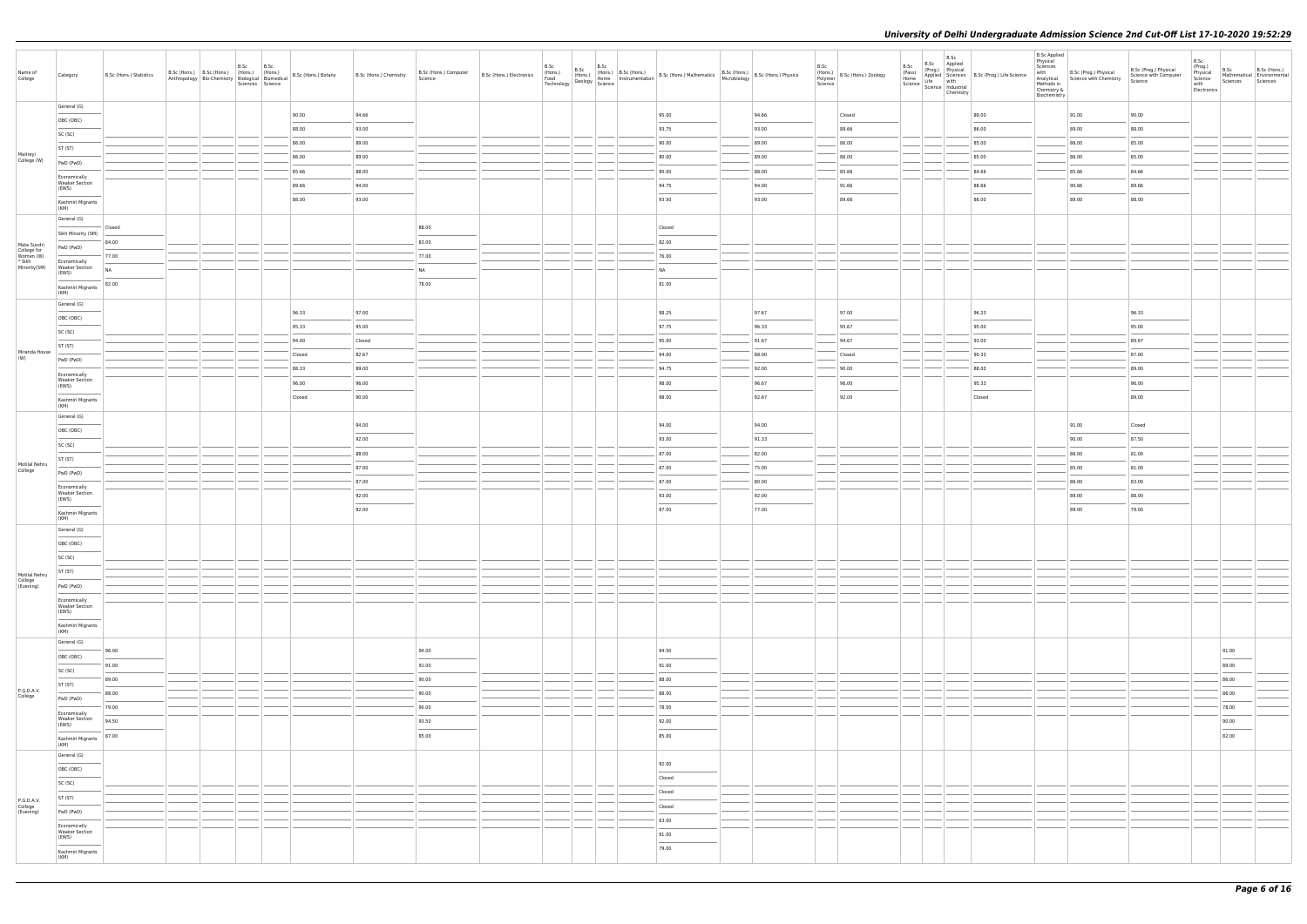| Name of<br>College   | Category                                                                                                                                                                                                                                                                                                                                                                                                                                                                            | B.Sc (Hons.) Statistics |  | B.Sc<br>B.Sc<br>B.Sc (Hons.) B.Sc (Hons.) (Hons.) (Hons.)<br>Sciences Science | Anthropology   Bio-Chemistry   $\begin{bmatrix} 1110115 \\ 110100 \end{bmatrix}$   Biomedical   B.Sc (Hons.) Botany | B.Sc (Hons.) Chemistry | B.Sc (Hons.) Computer<br>Science | B.Sc (Hons.) Electronics (Hons.) (Hons.) B.Sc (Hons.) B.Sc (Hons.) Mathematics B.Sc (Hons.) R.Sc (Hons.) Physics<br>Technology Geology Science Instrumentation B.Sc (Hons.) Mathematics B.Sc (Hons.) R.Sc (Hons.) Physics<br>Techn | B.Sc | B.Sc            | B.Sc |           |        |       | B.Sc | (Hons.)<br>Polymer B.Sc (Hons.) Zoology<br>Science | B.Sc<br>(Pass)<br>(Pass)<br>Applied Sciences<br>Science Life with<br>Science Industrial | B.Sc Applied | B.Sc<br>Chemistry      | (Prog.) Physical<br>Applied Sciences<br>Life with B.Sc (Prog.) Life Science | <b>B.Sc Applied</b><br>Physical<br>Sciences<br>with<br>Methods in<br>Chemistry &<br>Biochemistry | B.Sc (Prog.) Physical<br>Analytical Science with Chemistry | B.Sc (Prog.) Physical<br>Science with Computer<br>Science | B.Sc<br>(Prog.)<br>Physical<br>Science<br>with<br>Electronics | B.Sc<br>Sciences | B.Sc (Hons.)<br>Mathematical Environmental<br>Sciences |
|----------------------|-------------------------------------------------------------------------------------------------------------------------------------------------------------------------------------------------------------------------------------------------------------------------------------------------------------------------------------------------------------------------------------------------------------------------------------------------------------------------------------|-------------------------|--|-------------------------------------------------------------------------------|---------------------------------------------------------------------------------------------------------------------|------------------------|----------------------------------|------------------------------------------------------------------------------------------------------------------------------------------------------------------------------------------------------------------------------------|------|-----------------|------|-----------|--------|-------|------|----------------------------------------------------|-----------------------------------------------------------------------------------------|--------------|------------------------|-----------------------------------------------------------------------------|--------------------------------------------------------------------------------------------------|------------------------------------------------------------|-----------------------------------------------------------|---------------------------------------------------------------|------------------|--------------------------------------------------------|
|                      | General (G)                                                                                                                                                                                                                                                                                                                                                                                                                                                                         |                         |  |                                                                               |                                                                                                                     | Closed                 |                                  | 90.00                                                                                                                                                                                                                              |      |                 |      | Closed    |        | 94.00 |      |                                                    |                                                                                         |              | 88.00                  |                                                                             |                                                                                                  | 89.33                                                      | 89.00                                                     | 87.00                                                         |                  |                                                        |
|                      | OBC (OBC)                                                                                                                                                                                                                                                                                                                                                                                                                                                                           |                         |  |                                                                               |                                                                                                                     | 90.33                  |                                  | 87.00                                                                                                                                                                                                                              |      |                 |      | 91.50     |        | 92.00 |      |                                                    |                                                                                         |              | $\sim$<br>83.00        |                                                                             |                                                                                                  | 86.00                                                      | 86.00                                                     | 84.00                                                         |                  |                                                        |
|                      | SC (SC)                                                                                                                                                                                                                                                                                                                                                                                                                                                                             |                         |  |                                                                               |                                                                                                                     | 83.00                  |                                  | 84.00                                                                                                                                                                                                                              |      |                 |      | 86.50     |        | 89.00 |      |                                                    |                                                                                         |              | 74.50                  |                                                                             |                                                                                                  | 75.00                                                      | 81.00                                                     | 73.00                                                         |                  |                                                        |
| Rajdhani<br>College  | ST (ST)                                                                                                                                                                                                                                                                                                                                                                                                                                                                             |                         |  |                                                                               |                                                                                                                     | 74.00                  |                                  | 74.00                                                                                                                                                                                                                              |      |                 |      | 83.50     |        | 87.00 |      |                                                    |                                                                                         |              | 67.00                  |                                                                             |                                                                                                  | 68.00                                                      | 74.00                                                     | 66.00                                                         |                  |                                                        |
|                      | PwD (PwD)                                                                                                                                                                                                                                                                                                                                                                                                                                                                           |                         |  |                                                                               |                                                                                                                     | 69.00                  |                                  | 74.00                                                                                                                                                                                                                              |      |                 |      | 83.50     |        | 84.00 |      |                                                    |                                                                                         |              | 67.00                  |                                                                             |                                                                                                  | 69.00                                                      | 69.00                                                     | 66.00                                                         |                  |                                                        |
|                      | Economically<br><b>Weaker Section</b>                                                                                                                                                                                                                                                                                                                                                                                                                                               |                         |  |                                                                               |                                                                                                                     | 91.66                  |                                  | 89.66                                                                                                                                                                                                                              |      |                 |      | 92.50     |        | 93.00 |      |                                                    |                                                                                         |              | 88.00                  |                                                                             |                                                                                                  | 89.00                                                      | 88.66                                                     | Closed                                                        |                  |                                                        |
|                      | (EWS)                                                                                                                                                                                                                                                                                                                                                                                                                                                                               |                         |  |                                                                               |                                                                                                                     | 87.00                  |                                  | 84.00                                                                                                                                                                                                                              |      |                 |      | 83.50     |        | 88.00 |      |                                                    |                                                                                         |              | $\frac{1}{2}$<br>80.00 |                                                                             |                                                                                                  | 84.00                                                      | 84.00                                                     | 66.00                                                         |                  |                                                        |
|                      | Kashmiri Migrants<br>(KM)                                                                                                                                                                                                                                                                                                                                                                                                                                                           |                         |  |                                                                               |                                                                                                                     |                        |                                  |                                                                                                                                                                                                                                    |      |                 |      |           |        |       |      |                                                    |                                                                                         |              |                        |                                                                             |                                                                                                  |                                                            |                                                           |                                                               |                  |                                                        |
|                      | General (G)                                                                                                                                                                                                                                                                                                                                                                                                                                                                         | Closed                  |  |                                                                               |                                                                                                                     |                        | 92.00                            |                                                                                                                                                                                                                                    |      | 93.33           |      | 94.50     | 91.00  |       |      |                                                    |                                                                                         |              |                        |                                                                             |                                                                                                  |                                                            |                                                           |                                                               |                  |                                                        |
|                      | OBC (OBC)                                                                                                                                                                                                                                                                                                                                                                                                                                                                           | Closed                  |  |                                                                               |                                                                                                                     |                        | 90.00                            |                                                                                                                                                                                                                                    |      | 89.00           |      | 92.00     | 89.00  |       |      |                                                    |                                                                                         |              |                        |                                                                             |                                                                                                  |                                                            |                                                           |                                                               |                  |                                                        |
|                      | SC (SC)                                                                                                                                                                                                                                                                                                                                                                                                                                                                             | 85.00                   |  |                                                                               |                                                                                                                     |                        | 85.00                            |                                                                                                                                                                                                                                    |      | 86.00           |      | 86.00     | 85.00  |       |      |                                                    |                                                                                         |              |                        |                                                                             |                                                                                                  |                                                            |                                                           |                                                               |                  |                                                        |
| Ram Lal Anand        | ST (ST)                                                                                                                                                                                                                                                                                                                                                                                                                                                                             | 82.00                   |  |                                                                               |                                                                                                                     |                        | 81.00                            |                                                                                                                                                                                                                                    |      | 81.00           |      | 83.00     | 82.00  |       |      |                                                    |                                                                                         |              |                        |                                                                             |                                                                                                  |                                                            |                                                           |                                                               |                  |                                                        |
| College              | PwD (PwD)                                                                                                                                                                                                                                                                                                                                                                                                                                                                           | 82.00                   |  |                                                                               |                                                                                                                     |                        | 83.00                            |                                                                                                                                                                                                                                    |      | 84.00           |      | 83.00     | 82.00  |       |      |                                                    |                                                                                         |              |                        |                                                                             |                                                                                                  |                                                            |                                                           |                                                               |                  |                                                        |
|                      | Economically<br><b>Weaker Section</b><br>(EWS)                                                                                                                                                                                                                                                                                                                                                                                                                                      | 94.50                   |  |                                                                               |                                                                                                                     |                        | 90.00                            |                                                                                                                                                                                                                                    |      | 91.00           |      | 93.00     | 90.00  |       |      |                                                    |                                                                                         |              |                        |                                                                             |                                                                                                  |                                                            |                                                           |                                                               |                  |                                                        |
|                      | Kashmiri Migrants                                                                                                                                                                                                                                                                                                                                                                                                                                                                   | 90.00                   |  |                                                                               |                                                                                                                     |                        | 88.00                            |                                                                                                                                                                                                                                    |      | $\sim$<br>88.00 |      | 88.00     | Closed |       |      |                                                    |                                                                                         |              |                        |                                                                             |                                                                                                  |                                                            |                                                           |                                                               |                  |                                                        |
|                      | (KM)                                                                                                                                                                                                                                                                                                                                                                                                                                                                                |                         |  |                                                                               |                                                                                                                     |                        |                                  |                                                                                                                                                                                                                                    |      |                 |      |           |        |       |      |                                                    |                                                                                         |              |                        |                                                                             |                                                                                                  |                                                            |                                                           |                                                               |                  |                                                        |
|                      | General (G)                                                                                                                                                                                                                                                                                                                                                                                                                                                                         | 96.00                   |  |                                                                               |                                                                                                                     |                        | 95.00                            |                                                                                                                                                                                                                                    |      |                 |      | Closed    |        |       |      |                                                    |                                                                                         |              |                        |                                                                             |                                                                                                  |                                                            |                                                           |                                                               |                  | 94.00                                                  |
|                      | OBC (OBC)                                                                                                                                                                                                                                                                                                                                                                                                                                                                           | 94.00                   |  |                                                                               |                                                                                                                     |                        | 92.00                            |                                                                                                                                                                                                                                    |      |                 |      | Closed    |        |       |      |                                                    |                                                                                         |              |                        |                                                                             |                                                                                                  |                                                            |                                                           |                                                               |                  | 92.00                                                  |
|                      | SC (SC)                                                                                                                                                                                                                                                                                                                                                                                                                                                                             | 89.00                   |  |                                                                               |                                                                                                                     |                        | 90.00                            |                                                                                                                                                                                                                                    |      |                 |      | 87.00     |        |       |      |                                                    |                                                                                         |              |                        |                                                                             |                                                                                                  |                                                            |                                                           |                                                               |                  | 89.00                                                  |
| Ramanujan<br>College | ST (ST)                                                                                                                                                                                                                                                                                                                                                                                                                                                                             | 86.00                   |  |                                                                               |                                                                                                                     |                        | 83.00                            |                                                                                                                                                                                                                                    |      |                 |      | 80.00     |        |       |      |                                                    |                                                                                         |              |                        |                                                                             |                                                                                                  |                                                            |                                                           |                                                               |                  | 85.00                                                  |
|                      | PwD (PwD)<br>Economically                                                                                                                                                                                                                                                                                                                                                                                                                                                           | 84.00                   |  |                                                                               |                                                                                                                     |                        | 85.00                            |                                                                                                                                                                                                                                    |      |                 |      | 80.00     |        |       |      |                                                    |                                                                                         |              |                        |                                                                             |                                                                                                  |                                                            |                                                           |                                                               |                  | 88.00                                                  |
|                      | <b>Weaker Section</b><br>(EWS)                                                                                                                                                                                                                                                                                                                                                                                                                                                      | 94.00                   |  |                                                                               |                                                                                                                     |                        | 93.50                            |                                                                                                                                                                                                                                    |      |                 |      | Closed    |        |       |      |                                                    |                                                                                         |              |                        |                                                                             |                                                                                                  |                                                            |                                                           |                                                               |                  | 92.00                                                  |
|                      | Kashmiri Migrants                                                                                                                                                                                                                                                                                                                                                                                                                                                                   | 84.00                   |  |                                                                               |                                                                                                                     |                        | 85.00                            |                                                                                                                                                                                                                                    |      |                 |      | 84.00     |        |       |      |                                                    |                                                                                         |              |                        |                                                                             |                                                                                                  |                                                            |                                                           |                                                               |                  | 88.00                                                  |
|                      | (KM)<br>General (G)                                                                                                                                                                                                                                                                                                                                                                                                                                                                 |                         |  |                                                                               |                                                                                                                     |                        |                                  |                                                                                                                                                                                                                                    |      |                 |      |           |        |       |      |                                                    |                                                                                         |              |                        |                                                                             |                                                                                                  |                                                            |                                                           |                                                               |                  |                                                        |
|                      | OBC (OBC)                                                                                                                                                                                                                                                                                                                                                                                                                                                                           | 97.25                   |  |                                                                               | 93.00                                                                                                               | 97.00                  |                                  |                                                                                                                                                                                                                                    |      |                 |      | 96.50     |        | 97.33 |      | Closed                                             |                                                                                         |              |                        | 93.33                                                                       |                                                                                                  | 94.66                                                      |                                                           | Closed                                                        |                  |                                                        |
|                      | SC (SC)                                                                                                                                                                                                                                                                                                                                                                                                                                                                             | 95.75                   |  |                                                                               | 92.00                                                                                                               | 96.00                  |                                  |                                                                                                                                                                                                                                    |      |                 |      | 95.50     |        | 96.33 |      | 93.66                                              |                                                                                         |              |                        | 90.33                                                                       |                                                                                                  | 93.66                                                      |                                                           | 92.00                                                         |                  |                                                        |
|                      | ST (ST)                                                                                                                                                                                                                                                                                                                                                                                                                                                                             | 92.25                   |  |                                                                               | 89.00                                                                                                               | 90.00                  |                                  |                                                                                                                                                                                                                                    |      |                 |      | 92.75     |        | 91.00 |      | 89.66                                              |                                                                                         |              |                        | 87.00                                                                       |                                                                                                  | 89.00                                                      |                                                           | 89.00                                                         |                  |                                                        |
| Ramjas College       | PwD (PwD)                                                                                                                                                                                                                                                                                                                                                                                                                                                                           | 90.50                   |  |                                                                               | 85.00                                                                                                               | 79.00                  |                                  |                                                                                                                                                                                                                                    |      |                 |      | 88.00     |        | 86.00 |      | 84.00                                              |                                                                                         |              |                        | 82.00                                                                       |                                                                                                  | 82.00                                                      |                                                           | 84.00                                                         |                  |                                                        |
|                      | Economically                                                                                                                                                                                                                                                                                                                                                                                                                                                                        | 90.50                   |  |                                                                               | 85.00                                                                                                               | 76.66                  |                                  |                                                                                                                                                                                                                                    |      |                 |      | 87.00     |        | 87.00 |      | 84.00                                              |                                                                                         |              |                        | 81.00                                                                       |                                                                                                  | 80.00                                                      |                                                           | 82.00                                                         |                  |                                                        |
|                      | <b>Weaker Section</b><br>(EWS)                                                                                                                                                                                                                                                                                                                                                                                                                                                      | 96.75                   |  |                                                                               | 92.00                                                                                                               | 96.33                  |                                  |                                                                                                                                                                                                                                    |      |                 |      | 96.25     |        | 97.00 |      | 94.66                                              |                                                                                         |              |                        | 92.66                                                                       |                                                                                                  | 94.33                                                      |                                                           | 93.00<br>$\frac{1}{2}$                                        |                  |                                                        |
|                      | Kashmiri Migrants<br>(KM)                                                                                                                                                                                                                                                                                                                                                                                                                                                           | 90.75                   |  |                                                                               | 87.00                                                                                                               | 88.00                  |                                  |                                                                                                                                                                                                                                    |      |                 |      | 89.75     |        | 89.00 |      | 88.00                                              |                                                                                         |              |                        | 84.00                                                                       |                                                                                                  | 88.00                                                      |                                                           | 84.33                                                         |                  |                                                        |
|                      | General (G)                                                                                                                                                                                                                                                                                                                                                                                                                                                                         |                         |  |                                                                               |                                                                                                                     |                        |                                  |                                                                                                                                                                                                                                    |      |                 |      |           |        |       |      |                                                    |                                                                                         |              |                        |                                                                             |                                                                                                  |                                                            |                                                           |                                                               |                  |                                                        |
|                      | OBC (OBC)                                                                                                                                                                                                                                                                                                                                                                                                                                                                           |                         |  |                                                                               |                                                                                                                     |                        |                                  |                                                                                                                                                                                                                                    |      |                 |      | 94.75     |        |       |      |                                                    |                                                                                         |              |                        |                                                                             |                                                                                                  |                                                            |                                                           |                                                               |                  |                                                        |
|                      | SC (SC)                                                                                                                                                                                                                                                                                                                                                                                                                                                                             |                         |  |                                                                               |                                                                                                                     |                        |                                  |                                                                                                                                                                                                                                    |      |                 |      | 92.50     |        |       |      |                                                    |                                                                                         |              |                        |                                                                             |                                                                                                  |                                                            |                                                           |                                                               |                  |                                                        |
| Satyawati            | ST (ST)                                                                                                                                                                                                                                                                                                                                                                                                                                                                             |                         |  |                                                                               |                                                                                                                     |                        |                                  |                                                                                                                                                                                                                                    |      |                 |      | 87.50     |        |       |      |                                                    |                                                                                         |              |                        |                                                                             |                                                                                                  |                                                            |                                                           |                                                               |                  |                                                        |
| College              | PwD (PwD)                                                                                                                                                                                                                                                                                                                                                                                                                                                                           |                         |  |                                                                               |                                                                                                                     |                        |                                  |                                                                                                                                                                                                                                    |      |                 |      | 87.00     |        |       |      |                                                    |                                                                                         |              |                        |                                                                             |                                                                                                  |                                                            |                                                           |                                                               |                  |                                                        |
|                      | Economically<br><b>Weaker Section</b>                                                                                                                                                                                                                                                                                                                                                                                                                                               |                         |  |                                                                               |                                                                                                                     |                        |                                  |                                                                                                                                                                                                                                    |      |                 |      | 80.00     |        |       |      |                                                    |                                                                                         |              |                        |                                                                             |                                                                                                  |                                                            |                                                           |                                                               |                  |                                                        |
|                      | (EWS)                                                                                                                                                                                                                                                                                                                                                                                                                                                                               |                         |  |                                                                               |                                                                                                                     |                        |                                  |                                                                                                                                                                                                                                    |      |                 |      | 94.00     |        |       |      |                                                    |                                                                                         |              |                        |                                                                             |                                                                                                  |                                                            |                                                           |                                                               |                  |                                                        |
|                      | Kashmiri Migrants<br>(KM)                                                                                                                                                                                                                                                                                                                                                                                                                                                           |                         |  |                                                                               |                                                                                                                     |                        |                                  |                                                                                                                                                                                                                                    |      |                 |      | <b>NA</b> |        |       |      |                                                    |                                                                                         |              |                        |                                                                             |                                                                                                  |                                                            |                                                           |                                                               |                  |                                                        |
|                      | General (G)                                                                                                                                                                                                                                                                                                                                                                                                                                                                         |                         |  |                                                                               |                                                                                                                     |                        |                                  |                                                                                                                                                                                                                                    |      |                 |      |           |        |       |      |                                                    |                                                                                         |              |                        |                                                                             |                                                                                                  |                                                            |                                                           |                                                               |                  |                                                        |
|                      | OBC (OBC)                                                                                                                                                                                                                                                                                                                                                                                                                                                                           |                         |  |                                                                               |                                                                                                                     |                        |                                  |                                                                                                                                                                                                                                    |      |                 |      |           |        |       |      |                                                    |                                                                                         |              |                        |                                                                             |                                                                                                  |                                                            |                                                           |                                                               |                  |                                                        |
|                      | SC (SC)                                                                                                                                                                                                                                                                                                                                                                                                                                                                             |                         |  |                                                                               |                                                                                                                     |                        |                                  |                                                                                                                                                                                                                                    |      |                 |      |           |        |       |      |                                                    |                                                                                         |              |                        |                                                                             |                                                                                                  |                                                            |                                                           |                                                               |                  |                                                        |
| Satyawati            | ST (ST)                                                                                                                                                                                                                                                                                                                                                                                                                                                                             |                         |  |                                                                               |                                                                                                                     |                        |                                  |                                                                                                                                                                                                                                    |      |                 |      |           |        |       |      |                                                    |                                                                                         |              |                        |                                                                             |                                                                                                  |                                                            |                                                           |                                                               |                  |                                                        |
| College<br>(Evening) | PwD (PwD)                                                                                                                                                                                                                                                                                                                                                                                                                                                                           |                         |  |                                                                               |                                                                                                                     |                        |                                  |                                                                                                                                                                                                                                    |      |                 |      |           |        |       |      |                                                    |                                                                                         |              |                        |                                                                             |                                                                                                  |                                                            |                                                           |                                                               |                  |                                                        |
|                      | Economically<br><b>Weaker Section</b>                                                                                                                                                                                                                                                                                                                                                                                                                                               |                         |  |                                                                               |                                                                                                                     |                        |                                  |                                                                                                                                                                                                                                    |      |                 |      |           |        |       |      |                                                    |                                                                                         |              |                        |                                                                             |                                                                                                  |                                                            |                                                           |                                                               |                  |                                                        |
|                      | (EWS)<br>$\frac{1}{2} \left( \frac{1}{2} \right) \left( \frac{1}{2} \right) \left( \frac{1}{2} \right) \left( \frac{1}{2} \right) \left( \frac{1}{2} \right) \left( \frac{1}{2} \right) \left( \frac{1}{2} \right) \left( \frac{1}{2} \right) \left( \frac{1}{2} \right) \left( \frac{1}{2} \right) \left( \frac{1}{2} \right) \left( \frac{1}{2} \right) \left( \frac{1}{2} \right) \left( \frac{1}{2} \right) \left( \frac{1}{2} \right) \left( \frac{1}{2} \right) \left( \frac$ |                         |  |                                                                               |                                                                                                                     |                        |                                  |                                                                                                                                                                                                                                    |      |                 |      |           |        |       |      |                                                    |                                                                                         |              |                        |                                                                             |                                                                                                  |                                                            |                                                           |                                                               |                  |                                                        |
|                      | Kashmiri Migrants<br>(KM)                                                                                                                                                                                                                                                                                                                                                                                                                                                           |                         |  |                                                                               |                                                                                                                     |                        |                                  |                                                                                                                                                                                                                                    |      |                 |      |           |        |       |      |                                                    |                                                                                         |              |                        |                                                                             |                                                                                                  |                                                            |                                                           |                                                               |                  |                                                        |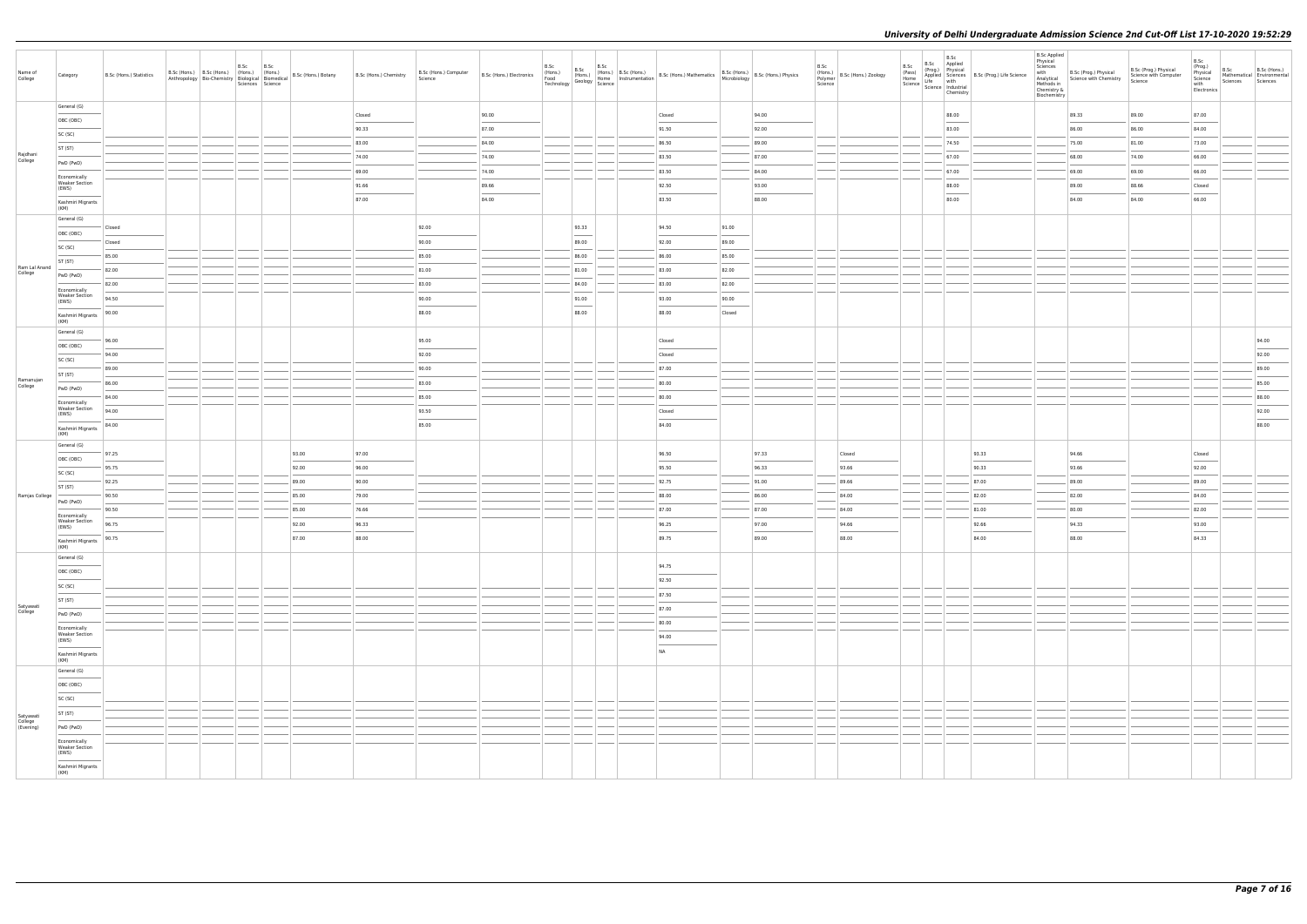| Name of<br>College                              | Category                                       | B.Sc (Hons.) Statistics | B.Sc (Hons.) B.Sc (Hons.) (Hons.) (Hons.)<br>Anthropology Bio-Chemistry Biological Biomedical |       | B.Sc | B.Sc<br>Sciences Science | B.Sc (Hons.) Botany | B.Sc (Hons.) Chemistry | B.Sc (Hons.) Computer<br>Science | B.Sc (Hons.) Electronics | B.Sc<br>B.Sc<br>(Hons.)<br>Food<br>Technology | B.Sc |       | B.Sc (Hons.) B.Sc (Hons.)<br>(Hons.) Home Instrumentation B.Sc (Hons.) Mathematics B.Sc (Hons.) Rhysics<br>y Geology Science (Secology Science 1999) |        |        | B.Sc<br>Science | (Hons.)<br>Polymer B.Sc (Hons.) Zoology | B.Sc<br>(Pass)<br>Home<br>Science   Lite<br>Science   Industrial | B.Sc Applied<br>(Prog.) Physical | B.Sc<br>Chemistry | Applied Sciences B.Sc (Prog.) Life Science<br>Life with | <b>B.Sc Applied</b><br>Physical<br>Sciences<br>with<br>Methods in<br>Chemistry &<br>Biochemistry | B.Sc (Prog.) Physical<br>Analytical Science with Chemistry | B.Sc (Prog.) Physical<br>Science with Computer<br>Science | B.Sc<br>(Prog.)<br>Physical<br>Science<br>with<br>Electronics | B.Sc<br>Sciences | B.Sc (Hons.)<br>Mathematical Environmental<br>Sciences |
|-------------------------------------------------|------------------------------------------------|-------------------------|-----------------------------------------------------------------------------------------------|-------|------|--------------------------|---------------------|------------------------|----------------------------------|--------------------------|-----------------------------------------------|------|-------|------------------------------------------------------------------------------------------------------------------------------------------------------|--------|--------|-----------------|-----------------------------------------|------------------------------------------------------------------|----------------------------------|-------------------|---------------------------------------------------------|--------------------------------------------------------------------------------------------------|------------------------------------------------------------|-----------------------------------------------------------|---------------------------------------------------------------|------------------|--------------------------------------------------------|
|                                                 | General (G)                                    |                         |                                                                                               |       |      |                          |                     |                        |                                  |                          |                                               |      |       | 95.25                                                                                                                                                |        |        |                 |                                         |                                                                  |                                  |                   |                                                         |                                                                                                  |                                                            |                                                           |                                                               |                  |                                                        |
|                                                 | OBC (OBC)                                      |                         |                                                                                               |       |      |                          |                     |                        |                                  |                          |                                               |      |       | Closed                                                                                                                                               |        |        |                 |                                         |                                                                  |                                  |                   |                                                         |                                                                                                  |                                                            |                                                           |                                                               |                  |                                                        |
|                                                 | SC (SC)                                        |                         |                                                                                               |       |      |                          |                     |                        |                                  |                          |                                               |      |       | 88.50                                                                                                                                                |        |        |                 |                                         |                                                                  |                                  |                   |                                                         |                                                                                                  |                                                            |                                                           |                                                               |                  |                                                        |
| Shaheed                                         | ST (ST)                                        |                         |                                                                                               |       |      |                          |                     |                        |                                  |                          |                                               |      |       | 80.00                                                                                                                                                |        |        |                 |                                         |                                                                  |                                  |                   |                                                         |                                                                                                  |                                                            |                                                           |                                                               |                  |                                                        |
| Bhagat Singh<br>College                         | PwD (PwD)                                      |                         |                                                                                               |       |      |                          |                     |                        |                                  |                          |                                               |      |       | 80.00                                                                                                                                                |        |        |                 |                                         |                                                                  |                                  |                   |                                                         |                                                                                                  |                                                            |                                                           |                                                               |                  |                                                        |
|                                                 | Economically<br><b>Weaker Section</b><br>(EWS) |                         |                                                                                               |       |      |                          |                     |                        |                                  |                          |                                               |      |       | 94.25                                                                                                                                                |        |        |                 |                                         |                                                                  |                                  |                   |                                                         |                                                                                                  |                                                            |                                                           |                                                               |                  |                                                        |
|                                                 | Kashmiri Migrants                              |                         |                                                                                               |       |      |                          |                     |                        |                                  |                          |                                               |      |       | 85.25                                                                                                                                                |        |        |                 |                                         |                                                                  |                                  |                   |                                                         |                                                                                                  |                                                            |                                                           |                                                               |                  |                                                        |
|                                                 | (KM)                                           |                         |                                                                                               |       |      |                          |                     |                        |                                  |                          |                                               |      |       |                                                                                                                                                      |        |        |                 |                                         |                                                                  |                                  |                   |                                                         |                                                                                                  |                                                            |                                                           |                                                               |                  |                                                        |
|                                                 | General (G)                                    |                         |                                                                                               |       |      |                          |                     |                        |                                  |                          |                                               |      |       |                                                                                                                                                      |        |        |                 |                                         |                                                                  |                                  |                   |                                                         |                                                                                                  |                                                            |                                                           |                                                               |                  |                                                        |
|                                                 | OBC (OBC)                                      |                         |                                                                                               |       |      |                          |                     |                        |                                  |                          |                                               |      |       |                                                                                                                                                      |        |        |                 |                                         |                                                                  |                                  |                   |                                                         |                                                                                                  |                                                            |                                                           |                                                               |                  |                                                        |
|                                                 | SC (SC)                                        |                         |                                                                                               |       |      |                          |                     |                        |                                  |                          |                                               |      |       |                                                                                                                                                      |        |        |                 |                                         |                                                                  |                                  |                   |                                                         |                                                                                                  |                                                            |                                                           |                                                               |                  |                                                        |
| Shaheed<br>Bhagat Singh<br>College<br>(Evening) | ST (ST)                                        |                         |                                                                                               |       |      |                          |                     |                        |                                  |                          |                                               |      |       |                                                                                                                                                      |        |        |                 |                                         |                                                                  |                                  |                   |                                                         |                                                                                                  |                                                            |                                                           |                                                               |                  |                                                        |
|                                                 | PwD (PwD)<br>Economically                      |                         |                                                                                               |       |      |                          |                     |                        |                                  |                          |                                               |      |       |                                                                                                                                                      |        |        |                 |                                         |                                                                  |                                  |                   |                                                         |                                                                                                  |                                                            |                                                           |                                                               |                  |                                                        |
|                                                 | <b>Weaker Section</b><br>(EWS)                 |                         |                                                                                               |       |      |                          |                     |                        |                                  |                          |                                               |      |       |                                                                                                                                                      |        |        |                 |                                         |                                                                  |                                  |                   |                                                         |                                                                                                  |                                                            |                                                           |                                                               |                  |                                                        |
|                                                 | Kashmiri Migrants<br>(KM)                      |                         |                                                                                               |       |      |                          |                     |                        |                                  |                          |                                               |      |       |                                                                                                                                                      |        |        |                 |                                         |                                                                  |                                  |                   |                                                         |                                                                                                  |                                                            |                                                           |                                                               |                  |                                                        |
|                                                 | General (G)                                    |                         |                                                                                               |       |      |                          |                     |                        |                                  |                          |                                               |      |       |                                                                                                                                                      |        |        |                 |                                         |                                                                  |                                  |                   |                                                         |                                                                                                  |                                                            |                                                           |                                                               |                  |                                                        |
|                                                 | OBC (OBC)                                      | Closed                  |                                                                                               | 93.00 |      | 92.00                    |                     | 91.33                  | 90.00                            | 84.00                    | 90.33                                         |      | 84.00 | Closed                                                                                                                                               | Closed | 91.50  |                 |                                         |                                                                  |                                  |                   |                                                         |                                                                                                  |                                                            |                                                           |                                                               |                  |                                                        |
|                                                 | SC (SC)                                        | 90.00                   |                                                                                               | 91.00 |      | 89.30                    |                     | 88.00                  | 87.00                            | 77.00                    | 84.00                                         |      | 82.00 | 89.00                                                                                                                                                | 87.00  | 86.00  |                 |                                         |                                                                  |                                  |                   |                                                         |                                                                                                  |                                                            |                                                           |                                                               |                  |                                                        |
| Shaheed<br>Rajguru College                      | ST (ST)                                        | 85.00                   |                                                                                               | 87.00 |      | 85.00                    |                     | 81.00                  | 81.00                            | 70.00                    | 77.00                                         |      | 75.00 | 85.00                                                                                                                                                | 85.00  | 80.00  |                 |                                         |                                                                  |                                  |                   |                                                         |                                                                                                  |                                                            |                                                           |                                                               |                  |                                                        |
| of Applied<br>Sciences for<br>Women (W)         | PwD (PwD)                                      | 80.00                   |                                                                                               | 86.00 |      | 80.00                    |                     | 72.00                  | 75.00                            | 69.00                    | 67.00                                         |      | 70.00 | 78.00                                                                                                                                                | 80.00  | 73.00  |                 |                                         |                                                                  |                                  |                   |                                                         |                                                                                                  |                                                            |                                                           |                                                               |                  |                                                        |
|                                                 | Economically<br><b>Weaker Section</b>          | 80.00                   |                                                                                               | 85.00 |      | 85.00                    |                     | 72.00                  | 85.50                            | 69.00                    | 70.00                                         |      | 70.00 | 82.00                                                                                                                                                | 82.00  | 78.00  |                 |                                         |                                                                  |                                  |                   |                                                         |                                                                                                  |                                                            |                                                           |                                                               |                  |                                                        |
|                                                 | (EWS)                                          | 90.00                   |                                                                                               | 92.50 |      | 90.00                    |                     | 90.00                  | 89.00                            | 82.00                    | 89.00                                         |      | 83.00 | 90.00                                                                                                                                                | 88.00  | 90.50  |                 |                                         |                                                                  |                                  |                   |                                                         |                                                                                                  |                                                            |                                                           |                                                               |                  |                                                        |
|                                                 | Kashmiri Migrants<br>(KM)                      | 83.00                   |                                                                                               | 86.00 |      | 85.00                    |                     | 81.00                  | 83.00                            | 77.00                    | 80.00                                         |      | 75.00 | 82.00                                                                                                                                                | 82.00  | 82.00  |                 |                                         |                                                                  |                                  |                   |                                                         |                                                                                                  |                                                            |                                                           |                                                               |                  |                                                        |
|                                                 | General (G)                                    |                         |                                                                                               |       |      |                          |                     |                        | 96.50                            |                          |                                               |      |       |                                                                                                                                                      |        |        |                 |                                         |                                                                  |                                  |                   |                                                         |                                                                                                  |                                                            |                                                           |                                                               |                  |                                                        |
|                                                 | OBC (OBC)                                      |                         |                                                                                               |       |      |                          |                     |                        | 94.75                            |                          |                                               |      |       |                                                                                                                                                      |        |        |                 |                                         |                                                                  |                                  |                   |                                                         |                                                                                                  |                                                            |                                                           |                                                               |                  |                                                        |
|                                                 | SC (SC)                                        |                         |                                                                                               |       |      |                          |                     |                        | 93.00                            |                          |                                               |      |       |                                                                                                                                                      |        |        |                 |                                         |                                                                  |                                  |                   |                                                         |                                                                                                  |                                                            |                                                           |                                                               |                  |                                                        |
| Shaheed<br>Sukhdev<br>College<br>Business       | ST (ST)                                        |                         |                                                                                               |       |      |                          |                     |                        | 87.00                            |                          |                                               |      |       |                                                                                                                                                      |        |        |                 |                                         |                                                                  |                                  |                   |                                                         |                                                                                                  |                                                            |                                                           |                                                               |                  |                                                        |
| Studies                                         | PwD (PwD)                                      |                         |                                                                                               |       |      |                          |                     |                        | 92.50                            |                          |                                               |      |       |                                                                                                                                                      |        |        |                 |                                         |                                                                  |                                  |                   |                                                         |                                                                                                  |                                                            |                                                           |                                                               |                  |                                                        |
|                                                 | Economically<br><b>Weaker Section</b>          |                         |                                                                                               |       |      |                          |                     |                        | 95.50                            |                          |                                               |      |       |                                                                                                                                                      |        |        |                 |                                         |                                                                  |                                  |                   |                                                         |                                                                                                  |                                                            |                                                           |                                                               |                  |                                                        |
|                                                 | (EWS)<br>$\sim$<br>Kashmiri Migrants           |                         |                                                                                               |       |      |                          |                     |                        | 94.00                            |                          |                                               |      |       |                                                                                                                                                      |        |        |                 |                                         |                                                                  |                                  |                   |                                                         |                                                                                                  |                                                            |                                                           |                                                               |                  |                                                        |
|                                                 | (KM)<br>General (G)                            |                         |                                                                                               |       |      |                          |                     |                        |                                  |                          |                                               |      |       |                                                                                                                                                      |        |        |                 |                                         |                                                                  |                                  |                   |                                                         |                                                                                                  |                                                            |                                                           |                                                               |                  |                                                        |
|                                                 | OBC (OBC)                                      |                         |                                                                                               | 95.00 |      |                          | 92.00               | 94.00                  |                                  |                          |                                               |      |       | 95.00                                                                                                                                                |        | Closed |                 | 93.66                                   |                                                                  |                                  |                   | 89.00                                                   |                                                                                                  | 89.33                                                      | 88.66                                                     |                                                               |                  |                                                        |
|                                                 | SC (SC)                                        |                         |                                                                                               | 91.00 |      |                          | 89.00               | 92.00                  |                                  |                          |                                               |      |       | 92.00                                                                                                                                                |        | 91.00  |                 | 89.33                                   |                                                                  |                                  |                   | 87.00                                                   |                                                                                                  | 87.00                                                      | 86.00                                                     |                                                               |                  |                                                        |
|                                                 | ST (ST)                                        |                         |                                                                                               | 88.00 |      |                          | 85.00               | 84.33                  |                                  |                          |                                               |      |       | 89.00                                                                                                                                                |        | 85.00  |                 | 84.00                                   |                                                                  |                                  |                   | 79.00                                                   |                                                                                                  | 79.00                                                      | 79.00                                                     |                                                               |                  |                                                        |
| Shivaji College                                 | PwD (PwD)                                      |                         |                                                                                               | 82.00 |      |                          | 83.00               | 79.00                  |                                  |                          |                                               |      |       | 79.00                                                                                                                                                |        | 78.00  |                 | 83.00                                   |                                                                  |                                  |                   | 77.00                                                   |                                                                                                  | 70.00                                                      | 68.00                                                     |                                                               |                  |                                                        |
|                                                 | Economically<br>Weaker Section                 |                         |                                                                                               | 81.00 |      |                          | 67.00               | 78.00                  |                                  |                          |                                               |      |       | 73.00                                                                                                                                                |        | 79.00  |                 | 67.00                                   |                                                                  |                                  |                   | 70.00                                                   |                                                                                                  | 70.00                                                      | 72.00                                                     |                                                               |                  |                                                        |
|                                                 | (EWS)                                          |                         |                                                                                               | 94.66 |      |                          | 91.00               | 93.00                  |                                  |                          |                                               |      |       | 94.00                                                                                                                                                |        | 92.66  |                 | 93.00                                   |                                                                  |                                  |                   | 88.66                                                   |                                                                                                  | 89.00                                                      | 88.00                                                     |                                                               |                  |                                                        |
|                                                 | Kashmiri Migrants<br>(KM)                      |                         |                                                                                               | 90.00 |      |                          | 87.00               | 89.00                  |                                  |                          |                                               |      |       | 89.00                                                                                                                                                |        | 88.00  |                 | 89.00                                   |                                                                  |                                  |                   | 84.00                                                   |                                                                                                  | 84.00                                                      | 84.00                                                     |                                                               |                  |                                                        |
|                                                 | General (G)                                    |                         |                                                                                               |       |      |                          |                     |                        |                                  |                          |                                               |      |       |                                                                                                                                                      |        |        |                 |                                         |                                                                  |                                  |                   |                                                         |                                                                                                  |                                                            |                                                           |                                                               |                  |                                                        |
|                                                 | OBC (OBC)                                      |                         |                                                                                               |       |      |                          |                     |                        |                                  |                          |                                               |      |       |                                                                                                                                                      |        |        |                 |                                         |                                                                  |                                  |                   |                                                         |                                                                                                  |                                                            |                                                           |                                                               |                  |                                                        |
|                                                 | SC (SC)                                        |                         |                                                                                               |       |      |                          |                     |                        |                                  |                          |                                               |      |       |                                                                                                                                                      |        |        |                 |                                         |                                                                  |                                  |                   |                                                         |                                                                                                  |                                                            |                                                           |                                                               |                  |                                                        |
| Shri Ram                                        | ST (ST)                                        |                         |                                                                                               |       |      |                          |                     |                        |                                  |                          |                                               |      |       |                                                                                                                                                      |        |        |                 |                                         |                                                                  |                                  |                   |                                                         |                                                                                                  |                                                            |                                                           |                                                               |                  |                                                        |
| College of<br>Commerce                          | PwD (PwD)                                      |                         |                                                                                               |       |      |                          |                     |                        |                                  |                          |                                               |      |       |                                                                                                                                                      |        |        |                 |                                         |                                                                  |                                  |                   |                                                         |                                                                                                  |                                                            |                                                           |                                                               |                  |                                                        |
|                                                 | Economically<br><b>Weaker Section</b><br>(EWS) |                         |                                                                                               |       |      |                          |                     |                        |                                  |                          |                                               |      |       |                                                                                                                                                      |        |        |                 |                                         |                                                                  |                                  |                   |                                                         |                                                                                                  |                                                            |                                                           |                                                               |                  |                                                        |
|                                                 | Kashmiri Migrants<br>(KM)                      |                         |                                                                                               |       |      |                          |                     |                        |                                  |                          |                                               |      |       |                                                                                                                                                      |        |        |                 |                                         |                                                                  |                                  |                   |                                                         |                                                                                                  |                                                            |                                                           |                                                               |                  |                                                        |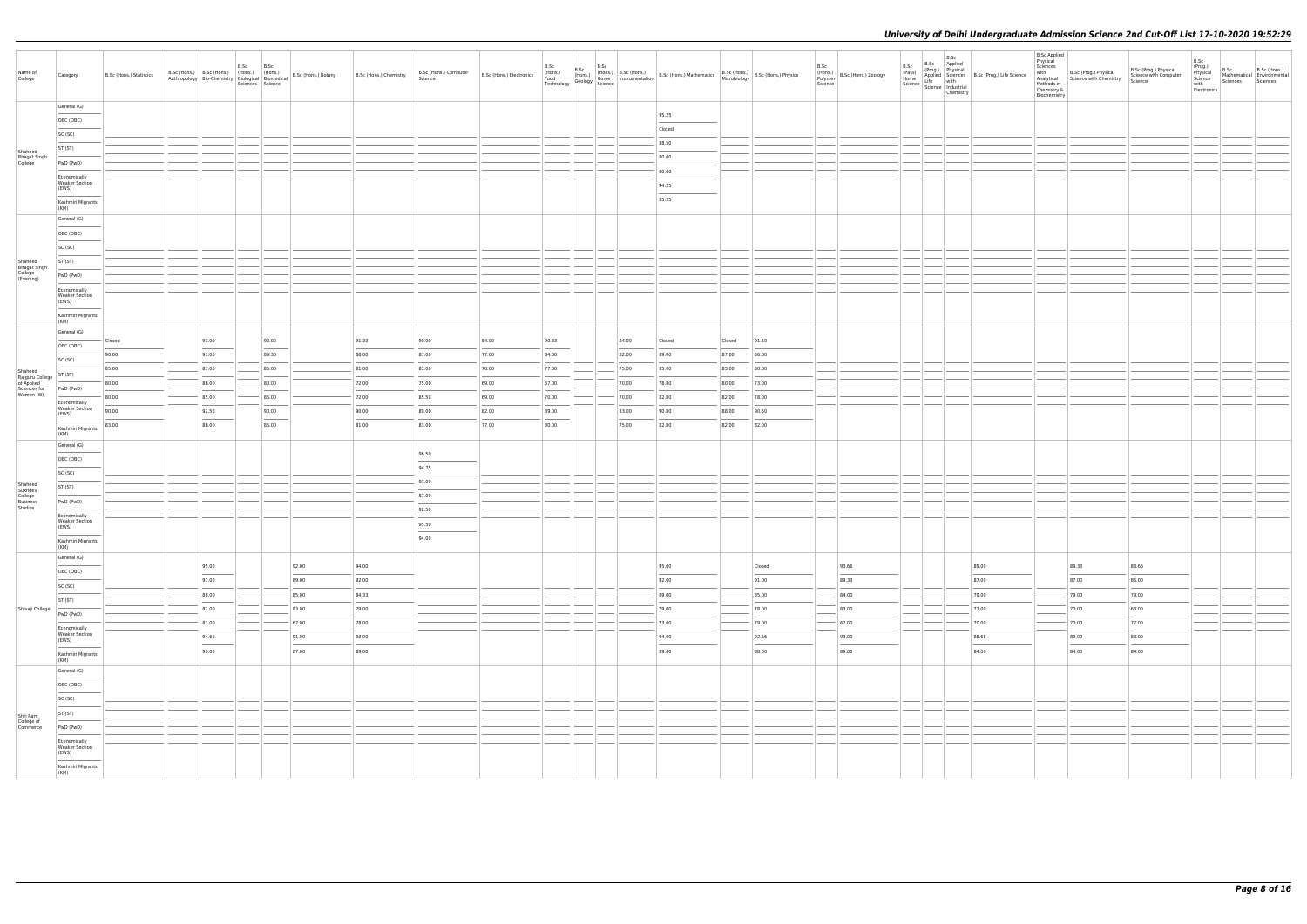| Name of<br>College                                        | Category                                                                                                                                                                                                                                                                                                                                                                                                                                                                                                | B.Sc (Hons.) Statistics |  | B.Sc B.Sc<br>B.Sc (Hons.) B.Sc (Hons.) (Hons.) (Hons.) | Anthropology Bio-Chemistry Biological Biomedical B.Sc (Hons.) Botany<br>Sciences Science<br>Science Science | B.Sc (Hons.) Chemistry | B.Sc (Hons.) Computer<br>Science | B.Sc (Hons.) Electronics (Hons.) B.Sc (Hons.) B.Sc (Hons.) B.Sc (Hons.) Assets (Hons.) B.Sc (Hons.) B.Sc (Hons.) B.Sc (Hons.) B.Sc (Hons.) B.Sc (Hons.) Physics (Hons.) Physics (Hons.) Physics (Hons.) Physics (Hons.) Physic |  |  |                                                                                                                                                                                                                                                                                                                                                                                                                                                                                     |  | B.Sc | (Hons.)<br>Polymer<br>Science |  | $\begin{tabular}{l c c c} & $\mathsf{B}.\mathsf{Sc}$ & $\mathsf{B}.\mathsf{Sc}$ \\ & $\mathsf{R}.\mathsf{Dec}$ & \mathsf{Prop}_3$ & \mathsf{Applied} \\ & $\mathsf{F} \mathsf{Prop}_3$ & \mathsf{Propirical} \\ \mathsf{Home} & $\mathsf{Apple} \text{ Sciences} $ & $\mathsf{B}.\mathsf{Sc} \left(\mathsf{Prog}\right)$. & \mathsf{Life} Science \\ \mathsf{Science} & $\mathsf{I} \mathsf{c} \mathsf{t} \mathsf{enc} \mathsf{e}$ & \mathsf{Industrial} \\ \hline \end{tabular}$   | <b>B.Sc Applied</b><br>Physical<br>Sciences<br>with<br>Chemistry &<br>Biochemistry | B.Sc (Prog.) Physical<br>Analytical Science with Chemistry<br>Methods in | B.Sc (Prog.) Physical<br>Science with Computer<br>Science | B.Sc<br>(Prog.)<br>Physical<br>Science<br>with<br>Electronics | B.Sc<br>Sciences | B.Sc (Hons.)<br>Mathematical Environmental<br>Sciences Sciences |
|-----------------------------------------------------------|---------------------------------------------------------------------------------------------------------------------------------------------------------------------------------------------------------------------------------------------------------------------------------------------------------------------------------------------------------------------------------------------------------------------------------------------------------------------------------------------------------|-------------------------|--|--------------------------------------------------------|-------------------------------------------------------------------------------------------------------------|------------------------|----------------------------------|--------------------------------------------------------------------------------------------------------------------------------------------------------------------------------------------------------------------------------|--|--|-------------------------------------------------------------------------------------------------------------------------------------------------------------------------------------------------------------------------------------------------------------------------------------------------------------------------------------------------------------------------------------------------------------------------------------------------------------------------------------|--|------|-------------------------------|--|-------------------------------------------------------------------------------------------------------------------------------------------------------------------------------------------------------------------------------------------------------------------------------------------------------------------------------------------------------------------------------------------------------------------------------------------------------------------------------------|------------------------------------------------------------------------------------|--------------------------------------------------------------------------|-----------------------------------------------------------|---------------------------------------------------------------|------------------|-----------------------------------------------------------------|
|                                                           | General (G)                                                                                                                                                                                                                                                                                                                                                                                                                                                                                             |                         |  |                                                        |                                                                                                             | 95.00                  |                                  |                                                                                                                                                                                                                                |  |  | 94.50                                                                                                                                                                                                                                                                                                                                                                                                                                                                               |  |      |                               |  |                                                                                                                                                                                                                                                                                                                                                                                                                                                                                     |                                                                                    | 90.00                                                                    | 90.33                                                     | 89.00                                                         |                  |                                                                 |
|                                                           | OBC (OBC)                                                                                                                                                                                                                                                                                                                                                                                                                                                                                               |                         |  |                                                        |                                                                                                             | 92.00                  |                                  |                                                                                                                                                                                                                                |  |  | 91.50                                                                                                                                                                                                                                                                                                                                                                                                                                                                               |  |      |                               |  |                                                                                                                                                                                                                                                                                                                                                                                                                                                                                     |                                                                                    | 85.00                                                                    | 85.33                                                     | 84.00                                                         |                  |                                                                 |
|                                                           | SC (SC)                                                                                                                                                                                                                                                                                                                                                                                                                                                                                                 |                         |  |                                                        |                                                                                                             | 89.00                  |                                  |                                                                                                                                                                                                                                |  |  | 88.50                                                                                                                                                                                                                                                                                                                                                                                                                                                                               |  |      |                               |  |                                                                                                                                                                                                                                                                                                                                                                                                                                                                                     |                                                                                    | 84.00                                                                    | 84.33                                                     | 83.00                                                         |                  |                                                                 |
| Shyam Lal<br>College                                      | ST (ST)                                                                                                                                                                                                                                                                                                                                                                                                                                                                                                 |                         |  |                                                        |                                                                                                             | 89.00                  |                                  |                                                                                                                                                                                                                                |  |  | 88.50                                                                                                                                                                                                                                                                                                                                                                                                                                                                               |  |      |                               |  |                                                                                                                                                                                                                                                                                                                                                                                                                                                                                     |                                                                                    | 82.00                                                                    | 82.00                                                     | 82.00                                                         |                  |                                                                 |
|                                                           | PwD (PwD)                                                                                                                                                                                                                                                                                                                                                                                                                                                                                               |                         |  |                                                        |                                                                                                             | 88.00                  |                                  |                                                                                                                                                                                                                                |  |  | 88.00                                                                                                                                                                                                                                                                                                                                                                                                                                                                               |  |      |                               |  |                                                                                                                                                                                                                                                                                                                                                                                                                                                                                     |                                                                                    | 82.00                                                                    | 82.00                                                     | 82.00                                                         |                  |                                                                 |
|                                                           | Economically<br><b>Weaker Section</b>                                                                                                                                                                                                                                                                                                                                                                                                                                                                   |                         |  |                                                        |                                                                                                             | 94.00                  |                                  |                                                                                                                                                                                                                                |  |  | 93.50                                                                                                                                                                                                                                                                                                                                                                                                                                                                               |  |      |                               |  |                                                                                                                                                                                                                                                                                                                                                                                                                                                                                     |                                                                                    | 89.00                                                                    | 89.33                                                     | 88.00                                                         |                  |                                                                 |
|                                                           | (EWS)<br>$\frac{1}{2} \left( \frac{1}{2} \right) \left( \frac{1}{2} \right) \left( \frac{1}{2} \right) \left( \frac{1}{2} \right) \left( \frac{1}{2} \right) \left( \frac{1}{2} \right) \left( \frac{1}{2} \right) \left( \frac{1}{2} \right) \left( \frac{1}{2} \right) \left( \frac{1}{2} \right) \left( \frac{1}{2} \right) \left( \frac{1}{2} \right) \left( \frac{1}{2} \right) \left( \frac{1}{2} \right) \left( \frac{1}{2} \right) \left( \frac{1}{2} \right) \left( \frac$                     |                         |  |                                                        |                                                                                                             | 86.00                  |                                  |                                                                                                                                                                                                                                |  |  | $\frac{1}{2} \left( \frac{1}{2} \right) \left( \frac{1}{2} \right) \left( \frac{1}{2} \right) \left( \frac{1}{2} \right) \left( \frac{1}{2} \right) \left( \frac{1}{2} \right) \left( \frac{1}{2} \right) \left( \frac{1}{2} \right) \left( \frac{1}{2} \right) \left( \frac{1}{2} \right) \left( \frac{1}{2} \right) \left( \frac{1}{2} \right) \left( \frac{1}{2} \right) \left( \frac{1}{2} \right) \left( \frac{1}{2} \right) \left( \frac{1}{2} \right) \left( \frac$<br>85.00 |  |      |                               |  |                                                                                                                                                                                                                                                                                                                                                                                                                                                                                     |                                                                                    | 81.00                                                                    | 81.00                                                     | 80.00                                                         |                  |                                                                 |
|                                                           | Kashmiri Migrants<br>(KM)                                                                                                                                                                                                                                                                                                                                                                                                                                                                               |                         |  |                                                        |                                                                                                             |                        |                                  |                                                                                                                                                                                                                                |  |  |                                                                                                                                                                                                                                                                                                                                                                                                                                                                                     |  |      |                               |  |                                                                                                                                                                                                                                                                                                                                                                                                                                                                                     |                                                                                    |                                                                          |                                                           |                                                               |                  |                                                                 |
|                                                           | General (G)                                                                                                                                                                                                                                                                                                                                                                                                                                                                                             |                         |  |                                                        |                                                                                                             |                        |                                  |                                                                                                                                                                                                                                |  |  |                                                                                                                                                                                                                                                                                                                                                                                                                                                                                     |  |      |                               |  |                                                                                                                                                                                                                                                                                                                                                                                                                                                                                     |                                                                                    |                                                                          |                                                           |                                                               |                  |                                                                 |
|                                                           | OBC (OBC)                                                                                                                                                                                                                                                                                                                                                                                                                                                                                               |                         |  |                                                        |                                                                                                             |                        |                                  |                                                                                                                                                                                                                                |  |  |                                                                                                                                                                                                                                                                                                                                                                                                                                                                                     |  |      |                               |  |                                                                                                                                                                                                                                                                                                                                                                                                                                                                                     |                                                                                    |                                                                          |                                                           |                                                               |                  |                                                                 |
|                                                           | SC (SC)                                                                                                                                                                                                                                                                                                                                                                                                                                                                                                 |                         |  |                                                        |                                                                                                             |                        |                                  |                                                                                                                                                                                                                                |  |  |                                                                                                                                                                                                                                                                                                                                                                                                                                                                                     |  |      |                               |  |                                                                                                                                                                                                                                                                                                                                                                                                                                                                                     |                                                                                    |                                                                          |                                                           |                                                               |                  |                                                                 |
| Shyam Lal<br>College<br>(Evening)                         | ST (ST)                                                                                                                                                                                                                                                                                                                                                                                                                                                                                                 |                         |  |                                                        |                                                                                                             |                        |                                  |                                                                                                                                                                                                                                |  |  |                                                                                                                                                                                                                                                                                                                                                                                                                                                                                     |  |      |                               |  |                                                                                                                                                                                                                                                                                                                                                                                                                                                                                     |                                                                                    |                                                                          |                                                           |                                                               |                  |                                                                 |
|                                                           | PwD (PwD)                                                                                                                                                                                                                                                                                                                                                                                                                                                                                               |                         |  |                                                        |                                                                                                             |                        |                                  |                                                                                                                                                                                                                                |  |  |                                                                                                                                                                                                                                                                                                                                                                                                                                                                                     |  |      |                               |  |                                                                                                                                                                                                                                                                                                                                                                                                                                                                                     |                                                                                    |                                                                          |                                                           |                                                               |                  |                                                                 |
|                                                           | Economically<br><b>Weaker Section</b><br>(EWS)                                                                                                                                                                                                                                                                                                                                                                                                                                                          |                         |  |                                                        |                                                                                                             |                        |                                  |                                                                                                                                                                                                                                |  |  |                                                                                                                                                                                                                                                                                                                                                                                                                                                                                     |  |      |                               |  |                                                                                                                                                                                                                                                                                                                                                                                                                                                                                     |                                                                                    |                                                                          |                                                           |                                                               |                  |                                                                 |
|                                                           | Kashmiri Migrants                                                                                                                                                                                                                                                                                                                                                                                                                                                                                       |                         |  |                                                        |                                                                                                             |                        |                                  |                                                                                                                                                                                                                                |  |  |                                                                                                                                                                                                                                                                                                                                                                                                                                                                                     |  |      |                               |  |                                                                                                                                                                                                                                                                                                                                                                                                                                                                                     |                                                                                    |                                                                          |                                                           |                                                               |                  |                                                                 |
|                                                           | (KM)<br>General (G)                                                                                                                                                                                                                                                                                                                                                                                                                                                                                     |                         |  |                                                        |                                                                                                             |                        |                                  |                                                                                                                                                                                                                                |  |  |                                                                                                                                                                                                                                                                                                                                                                                                                                                                                     |  |      |                               |  |                                                                                                                                                                                                                                                                                                                                                                                                                                                                                     |                                                                                    |                                                                          |                                                           |                                                               |                  |                                                                 |
|                                                           | OBC (OBC)                                                                                                                                                                                                                                                                                                                                                                                                                                                                                               |                         |  |                                                        |                                                                                                             |                        | Closed                           |                                                                                                                                                                                                                                |  |  | 92.00                                                                                                                                                                                                                                                                                                                                                                                                                                                                               |  |      |                               |  |                                                                                                                                                                                                                                                                                                                                                                                                                                                                                     |                                                                                    |                                                                          |                                                           |                                                               |                  |                                                                 |
|                                                           | SC (SC)                                                                                                                                                                                                                                                                                                                                                                                                                                                                                                 |                         |  |                                                        |                                                                                                             |                        | 84.00                            |                                                                                                                                                                                                                                |  |  | Closed                                                                                                                                                                                                                                                                                                                                                                                                                                                                              |  |      |                               |  |                                                                                                                                                                                                                                                                                                                                                                                                                                                                                     |                                                                                    |                                                                          |                                                           |                                                               |                  |                                                                 |
|                                                           |                                                                                                                                                                                                                                                                                                                                                                                                                                                                                                         |                         |  |                                                        |                                                                                                             |                        | 80.00                            |                                                                                                                                                                                                                                |  |  | 83.00                                                                                                                                                                                                                                                                                                                                                                                                                                                                               |  |      |                               |  |                                                                                                                                                                                                                                                                                                                                                                                                                                                                                     |                                                                                    |                                                                          |                                                           |                                                               |                  |                                                                 |
| Shyama Prasad<br>Mukherji<br>College For<br>Women (W)     | PwD (PwD)                                                                                                                                                                                                                                                                                                                                                                                                                                                                                               |                         |  |                                                        |                                                                                                             |                        | 80.00                            |                                                                                                                                                                                                                                |  |  | 83.00                                                                                                                                                                                                                                                                                                                                                                                                                                                                               |  |      |                               |  |                                                                                                                                                                                                                                                                                                                                                                                                                                                                                     |                                                                                    |                                                                          |                                                           |                                                               |                  |                                                                 |
|                                                           | Economically                                                                                                                                                                                                                                                                                                                                                                                                                                                                                            |                         |  |                                                        |                                                                                                             |                        | 80.00                            |                                                                                                                                                                                                                                |  |  | 83.00                                                                                                                                                                                                                                                                                                                                                                                                                                                                               |  |      |                               |  |                                                                                                                                                                                                                                                                                                                                                                                                                                                                                     |                                                                                    |                                                                          |                                                           |                                                               |                  |                                                                 |
|                                                           | <b>Weaker Section</b><br>(EWS)                                                                                                                                                                                                                                                                                                                                                                                                                                                                          |                         |  |                                                        |                                                                                                             |                        | 88.00                            |                                                                                                                                                                                                                                |  |  | 91.50                                                                                                                                                                                                                                                                                                                                                                                                                                                                               |  |      |                               |  |                                                                                                                                                                                                                                                                                                                                                                                                                                                                                     |                                                                                    |                                                                          |                                                           |                                                               |                  |                                                                 |
|                                                           | Kashmiri Migrants<br>(KM)                                                                                                                                                                                                                                                                                                                                                                                                                                                                               |                         |  |                                                        |                                                                                                             |                        | 82.00                            |                                                                                                                                                                                                                                |  |  | 87.50                                                                                                                                                                                                                                                                                                                                                                                                                                                                               |  |      |                               |  |                                                                                                                                                                                                                                                                                                                                                                                                                                                                                     |                                                                                    |                                                                          |                                                           |                                                               |                  |                                                                 |
|                                                           | General (G)                                                                                                                                                                                                                                                                                                                                                                                                                                                                                             |                         |  |                                                        |                                                                                                             |                        |                                  |                                                                                                                                                                                                                                |  |  |                                                                                                                                                                                                                                                                                                                                                                                                                                                                                     |  |      |                               |  |                                                                                                                                                                                                                                                                                                                                                                                                                                                                                     |                                                                                    |                                                                          |                                                           |                                                               |                  |                                                                 |
|                                                           | OBC (OBC)                                                                                                                                                                                                                                                                                                                                                                                                                                                                                               |                         |  |                                                        |                                                                                                             |                        |                                  | 89.00                                                                                                                                                                                                                          |  |  |                                                                                                                                                                                                                                                                                                                                                                                                                                                                                     |  |      |                               |  | 88.00                                                                                                                                                                                                                                                                                                                                                                                                                                                                               |                                                                                    | 87.00                                                                    |                                                           |                                                               |                  |                                                                 |
|                                                           | SC (SC)                                                                                                                                                                                                                                                                                                                                                                                                                                                                                                 |                         |  |                                                        |                                                                                                             |                        |                                  | 85.00                                                                                                                                                                                                                          |  |  |                                                                                                                                                                                                                                                                                                                                                                                                                                                                                     |  |      |                               |  | 83.00                                                                                                                                                                                                                                                                                                                                                                                                                                                                               |                                                                                    | 83.00                                                                    |                                                           |                                                               |                  |                                                                 |
|                                                           | ST (ST)                                                                                                                                                                                                                                                                                                                                                                                                                                                                                                 |                         |  |                                                        |                                                                                                             |                        |                                  | 78.00                                                                                                                                                                                                                          |  |  |                                                                                                                                                                                                                                                                                                                                                                                                                                                                                     |  |      |                               |  | 78.00                                                                                                                                                                                                                                                                                                                                                                                                                                                                               |                                                                                    | 75.00                                                                    |                                                           |                                                               |                  |                                                                 |
| Sri Aurobindo<br>College (Day)                            | PwD (PwD)                                                                                                                                                                                                                                                                                                                                                                                                                                                                                               |                         |  |                                                        |                                                                                                             |                        |                                  | 73.00                                                                                                                                                                                                                          |  |  |                                                                                                                                                                                                                                                                                                                                                                                                                                                                                     |  |      |                               |  | 72.00                                                                                                                                                                                                                                                                                                                                                                                                                                                                               |                                                                                    | 69.00                                                                    |                                                           |                                                               |                  |                                                                 |
|                                                           | Economically<br><b>Weaker Section</b>                                                                                                                                                                                                                                                                                                                                                                                                                                                                   |                         |  |                                                        |                                                                                                             |                        |                                  | 68.00<br>88.66                                                                                                                                                                                                                 |  |  |                                                                                                                                                                                                                                                                                                                                                                                                                                                                                     |  |      |                               |  | 70.00<br>87.00                                                                                                                                                                                                                                                                                                                                                                                                                                                                      |                                                                                    | 69.00<br>85.00                                                           |                                                           |                                                               |                  |                                                                 |
|                                                           | (EWS)                                                                                                                                                                                                                                                                                                                                                                                                                                                                                                   |                         |  |                                                        |                                                                                                             |                        |                                  | $\sim$<br>79.00                                                                                                                                                                                                                |  |  |                                                                                                                                                                                                                                                                                                                                                                                                                                                                                     |  |      |                               |  | $\frac{1}{2} \left( \frac{1}{2} \right) \left( \frac{1}{2} \right) \left( \frac{1}{2} \right) \left( \frac{1}{2} \right) \left( \frac{1}{2} \right) \left( \frac{1}{2} \right) \left( \frac{1}{2} \right) \left( \frac{1}{2} \right) \left( \frac{1}{2} \right) \left( \frac{1}{2} \right) \left( \frac{1}{2} \right) \left( \frac{1}{2} \right) \left( \frac{1}{2} \right) \left( \frac{1}{2} \right) \left( \frac{1}{2} \right) \left( \frac{1}{2} \right) \left( \frac$<br>78.00 |                                                                                    | $\frac{1}{2}$<br>77.00                                                   |                                                           |                                                               |                  |                                                                 |
|                                                           | Kashmiri Migrants<br>(KM)                                                                                                                                                                                                                                                                                                                                                                                                                                                                               |                         |  |                                                        |                                                                                                             |                        |                                  |                                                                                                                                                                                                                                |  |  |                                                                                                                                                                                                                                                                                                                                                                                                                                                                                     |  |      |                               |  |                                                                                                                                                                                                                                                                                                                                                                                                                                                                                     |                                                                                    |                                                                          |                                                           |                                                               |                  |                                                                 |
|                                                           | General (G)                                                                                                                                                                                                                                                                                                                                                                                                                                                                                             |                         |  |                                                        |                                                                                                             |                        |                                  |                                                                                                                                                                                                                                |  |  |                                                                                                                                                                                                                                                                                                                                                                                                                                                                                     |  |      |                               |  |                                                                                                                                                                                                                                                                                                                                                                                                                                                                                     |                                                                                    |                                                                          |                                                           |                                                               |                  |                                                                 |
|                                                           | OBC (OBC)                                                                                                                                                                                                                                                                                                                                                                                                                                                                                               |                         |  |                                                        |                                                                                                             |                        |                                  |                                                                                                                                                                                                                                |  |  |                                                                                                                                                                                                                                                                                                                                                                                                                                                                                     |  |      |                               |  |                                                                                                                                                                                                                                                                                                                                                                                                                                                                                     |                                                                                    |                                                                          |                                                           |                                                               |                  |                                                                 |
|                                                           | SC (SC)                                                                                                                                                                                                                                                                                                                                                                                                                                                                                                 |                         |  |                                                        |                                                                                                             |                        |                                  |                                                                                                                                                                                                                                |  |  |                                                                                                                                                                                                                                                                                                                                                                                                                                                                                     |  |      |                               |  |                                                                                                                                                                                                                                                                                                                                                                                                                                                                                     |                                                                                    |                                                                          |                                                           |                                                               |                  |                                                                 |
| Sri Aurobindo<br>College<br>(Evening)                     | ST (ST)<br>PwD (PwD)                                                                                                                                                                                                                                                                                                                                                                                                                                                                                    |                         |  |                                                        |                                                                                                             |                        |                                  |                                                                                                                                                                                                                                |  |  |                                                                                                                                                                                                                                                                                                                                                                                                                                                                                     |  |      |                               |  |                                                                                                                                                                                                                                                                                                                                                                                                                                                                                     |                                                                                    |                                                                          |                                                           |                                                               |                  |                                                                 |
|                                                           | Economically                                                                                                                                                                                                                                                                                                                                                                                                                                                                                            |                         |  |                                                        |                                                                                                             |                        |                                  |                                                                                                                                                                                                                                |  |  |                                                                                                                                                                                                                                                                                                                                                                                                                                                                                     |  |      |                               |  |                                                                                                                                                                                                                                                                                                                                                                                                                                                                                     |                                                                                    |                                                                          |                                                           |                                                               |                  |                                                                 |
|                                                           | <b>Weaker Section</b><br>(EWS)                                                                                                                                                                                                                                                                                                                                                                                                                                                                          |                         |  |                                                        |                                                                                                             |                        |                                  |                                                                                                                                                                                                                                |  |  |                                                                                                                                                                                                                                                                                                                                                                                                                                                                                     |  |      |                               |  |                                                                                                                                                                                                                                                                                                                                                                                                                                                                                     |                                                                                    |                                                                          |                                                           |                                                               |                  |                                                                 |
|                                                           | $\frac{1}{2} \left( \frac{1}{2} \right) \left( \frac{1}{2} \right) \left( \frac{1}{2} \right) \left( \frac{1}{2} \right) \left( \frac{1}{2} \right) \left( \frac{1}{2} \right) \left( \frac{1}{2} \right) \left( \frac{1}{2} \right) \left( \frac{1}{2} \right) \left( \frac{1}{2} \right) \left( \frac{1}{2} \right) \left( \frac{1}{2} \right) \left( \frac{1}{2} \right) \left( \frac{1}{2} \right) \left( \frac{1}{2} \right) \left( \frac{1}{2} \right) \left( \frac$<br>Kashmiri Migrants<br>(KM) |                         |  |                                                        |                                                                                                             |                        |                                  |                                                                                                                                                                                                                                |  |  |                                                                                                                                                                                                                                                                                                                                                                                                                                                                                     |  |      |                               |  |                                                                                                                                                                                                                                                                                                                                                                                                                                                                                     |                                                                                    |                                                                          |                                                           |                                                               |                  |                                                                 |
|                                                           | General (G)                                                                                                                                                                                                                                                                                                                                                                                                                                                                                             |                         |  |                                                        |                                                                                                             |                        |                                  |                                                                                                                                                                                                                                |  |  |                                                                                                                                                                                                                                                                                                                                                                                                                                                                                     |  |      |                               |  |                                                                                                                                                                                                                                                                                                                                                                                                                                                                                     |                                                                                    |                                                                          |                                                           |                                                               |                  |                                                                 |
|                                                           | Sikh Minority (SM)                                                                                                                                                                                                                                                                                                                                                                                                                                                                                      |                         |  |                                                        |                                                                                                             |                        | Closed                           |                                                                                                                                                                                                                                |  |  |                                                                                                                                                                                                                                                                                                                                                                                                                                                                                     |  |      |                               |  |                                                                                                                                                                                                                                                                                                                                                                                                                                                                                     |                                                                                    |                                                                          |                                                           |                                                               |                  |                                                                 |
| Sri Guru Gobind<br>Singh College<br>of Commerce<br>* Sikh | PwD (PwD)                                                                                                                                                                                                                                                                                                                                                                                                                                                                                               |                         |  |                                                        |                                                                                                             |                        | 88.00                            |                                                                                                                                                                                                                                |  |  |                                                                                                                                                                                                                                                                                                                                                                                                                                                                                     |  |      |                               |  |                                                                                                                                                                                                                                                                                                                                                                                                                                                                                     |                                                                                    |                                                                          |                                                           |                                                               |                  |                                                                 |
|                                                           | Economically                                                                                                                                                                                                                                                                                                                                                                                                                                                                                            |                         |  |                                                        |                                                                                                             |                        | 68.00                            |                                                                                                                                                                                                                                |  |  |                                                                                                                                                                                                                                                                                                                                                                                                                                                                                     |  |      |                               |  |                                                                                                                                                                                                                                                                                                                                                                                                                                                                                     |                                                                                    |                                                                          |                                                           |                                                               |                  |                                                                 |
| Minority(SM)                                              | <b>Weaker Section</b><br>(EWS)<br>$\sim$                                                                                                                                                                                                                                                                                                                                                                                                                                                                |                         |  |                                                        |                                                                                                             |                        | <b>NA</b>                        |                                                                                                                                                                                                                                |  |  |                                                                                                                                                                                                                                                                                                                                                                                                                                                                                     |  |      |                               |  |                                                                                                                                                                                                                                                                                                                                                                                                                                                                                     |                                                                                    |                                                                          |                                                           |                                                               |                  |                                                                 |
|                                                           | Kashmiri Migrants<br>(KM)                                                                                                                                                                                                                                                                                                                                                                                                                                                                               |                         |  |                                                        |                                                                                                             |                        | 83.00                            |                                                                                                                                                                                                                                |  |  |                                                                                                                                                                                                                                                                                                                                                                                                                                                                                     |  |      |                               |  |                                                                                                                                                                                                                                                                                                                                                                                                                                                                                     |                                                                                    |                                                                          |                                                           |                                                               |                  |                                                                 |
|                                                           | General (G)                                                                                                                                                                                                                                                                                                                                                                                                                                                                                             |                         |  |                                                        |                                                                                                             |                        |                                  |                                                                                                                                                                                                                                |  |  |                                                                                                                                                                                                                                                                                                                                                                                                                                                                                     |  |      |                               |  |                                                                                                                                                                                                                                                                                                                                                                                                                                                                                     |                                                                                    |                                                                          |                                                           |                                                               |                  |                                                                 |
|                                                           | Sikh Minority (SM)                                                                                                                                                                                                                                                                                                                                                                                                                                                                                      |                         |  |                                                        |                                                                                                             |                        |                                  |                                                                                                                                                                                                                                |  |  | Closed                                                                                                                                                                                                                                                                                                                                                                                                                                                                              |  |      |                               |  |                                                                                                                                                                                                                                                                                                                                                                                                                                                                                     |                                                                                    |                                                                          |                                                           |                                                               |                  |                                                                 |
| Sri Guru Nanak                                            | PwD (PwD)                                                                                                                                                                                                                                                                                                                                                                                                                                                                                               |                         |  |                                                        |                                                                                                             |                        |                                  |                                                                                                                                                                                                                                |  |  | 87.00<br>74.00                                                                                                                                                                                                                                                                                                                                                                                                                                                                      |  |      |                               |  |                                                                                                                                                                                                                                                                                                                                                                                                                                                                                     |                                                                                    |                                                                          |                                                           |                                                               |                  |                                                                 |
| Dev Khalsa<br>College<br>* Sikh<br>Minority(SM)           | Economically<br><b>Weaker Section</b>                                                                                                                                                                                                                                                                                                                                                                                                                                                                   |                         |  |                                                        |                                                                                                             |                        |                                  |                                                                                                                                                                                                                                |  |  |                                                                                                                                                                                                                                                                                                                                                                                                                                                                                     |  |      |                               |  |                                                                                                                                                                                                                                                                                                                                                                                                                                                                                     |                                                                                    |                                                                          |                                                           |                                                               |                  |                                                                 |
|                                                           | (EWS)                                                                                                                                                                                                                                                                                                                                                                                                                                                                                                   |                         |  |                                                        |                                                                                                             |                        |                                  |                                                                                                                                                                                                                                |  |  | <b>NA</b>                                                                                                                                                                                                                                                                                                                                                                                                                                                                           |  |      |                               |  |                                                                                                                                                                                                                                                                                                                                                                                                                                                                                     |                                                                                    |                                                                          |                                                           |                                                               |                  |                                                                 |
|                                                           | Kashmiri Migrants<br>(KM)                                                                                                                                                                                                                                                                                                                                                                                                                                                                               |                         |  |                                                        |                                                                                                             |                        |                                  |                                                                                                                                                                                                                                |  |  | 82.00                                                                                                                                                                                                                                                                                                                                                                                                                                                                               |  |      |                               |  |                                                                                                                                                                                                                                                                                                                                                                                                                                                                                     |                                                                                    |                                                                          |                                                           |                                                               |                  |                                                                 |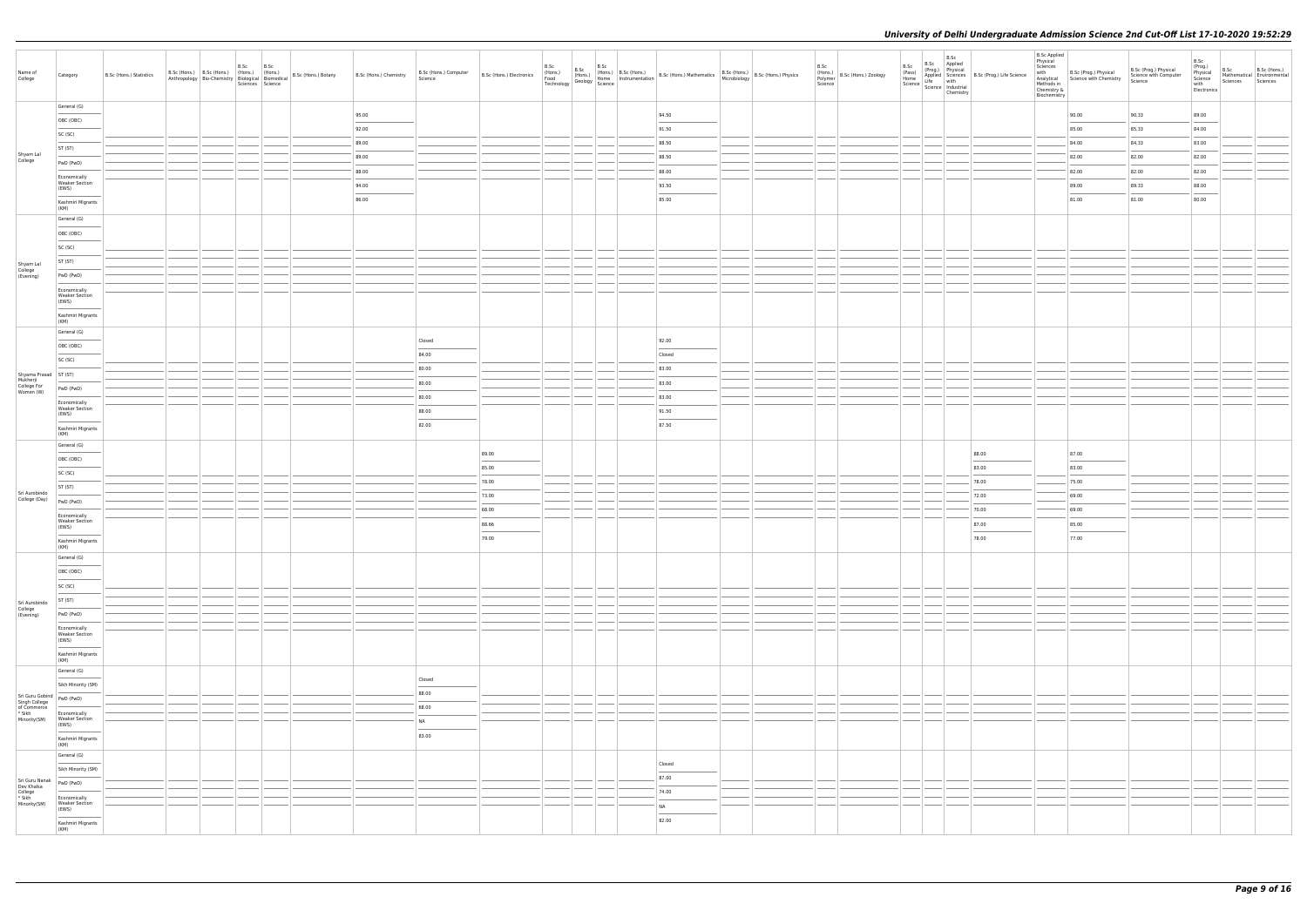| Name of<br>College                                  | Category                                                   | B.Sc (Hons.) Statistics | B.Sc (Hons.) B.Sc (Hons.) (Hons.) (Hons.) |       | B.Sc  | B.Sc<br>Sciences Science | Anthropology Bio-Chemistry Bological Biomedical B.Sc (Hons.) Botany                                                                                                                                                                                                                                                                                                                                                                                                                 | B.Sc (Hons.) Chemistry | B.Sc (Hons.) Computer<br>Science | B.Sc (Hons.) Electronics                                                                                                                                                                                                                                                                                                                                                                                                                                                            | B.Sc<br>(Hons.)<br>Food<br>Technology | B.Sc (Hons.)<br>(Hons.) (Hons.)<br>Geology Science | B.Sc<br>(Hons.) B.Sc (Hons.) | (Hons.) B.Sc (Hons.) B.Sc (Hons.) Mathematics B.Sc (Hons.) B.Sc (Hons.) Physics<br>Home Instrumentation B.Sc (Hons.) Mathematics Microbiology B.Sc (Hons.) Physics                                                                                                                                                                                                                                                                                                                  |       |        | B.Sc<br>(Hons.)<br>Polymer   B.Sc (Hons.) Zoology<br>Science | B.Sc<br>(Pass)<br>Home<br>Science   Live   Live   Live   Live   Live   Live   Live   Live   Live   Live   Live   Live   Live   Live   Live   Live   Live   Live   Live   Live   Live   Live   Live   Live   Live   Live   Live   Live   Live   Live   Li                                                                                                                                                                                                                            | B.Sc<br>B.Sc Applied<br>Life with<br>Chemistry | (Prog.) Physical<br>Applied Sciences B.Sc (Prog.) Life Science | <b>B.Sc Applied</b><br>Physical<br>Sciences<br>with<br>Methods in<br>Chemistry &<br>Biochemistry | B.Sc (Prog.) Physical<br>Analytical Science with Chemistry | B.Sc (Prog.) Physical<br>Science with Computer<br>Science | B.Sc<br>(Prog.)<br>Physical<br>Science<br>with<br>Electronics | B.Sc<br>Sciences | B.Sc (Hons.)<br>Mathematical Environmental<br>Sciences |
|-----------------------------------------------------|------------------------------------------------------------|-------------------------|-------------------------------------------|-------|-------|--------------------------|-------------------------------------------------------------------------------------------------------------------------------------------------------------------------------------------------------------------------------------------------------------------------------------------------------------------------------------------------------------------------------------------------------------------------------------------------------------------------------------|------------------------|----------------------------------|-------------------------------------------------------------------------------------------------------------------------------------------------------------------------------------------------------------------------------------------------------------------------------------------------------------------------------------------------------------------------------------------------------------------------------------------------------------------------------------|---------------------------------------|----------------------------------------------------|------------------------------|-------------------------------------------------------------------------------------------------------------------------------------------------------------------------------------------------------------------------------------------------------------------------------------------------------------------------------------------------------------------------------------------------------------------------------------------------------------------------------------|-------|--------|--------------------------------------------------------------|-------------------------------------------------------------------------------------------------------------------------------------------------------------------------------------------------------------------------------------------------------------------------------------------------------------------------------------------------------------------------------------------------------------------------------------------------------------------------------------|------------------------------------------------|----------------------------------------------------------------|--------------------------------------------------------------------------------------------------|------------------------------------------------------------|-----------------------------------------------------------|---------------------------------------------------------------|------------------|--------------------------------------------------------|
|                                                     | General (G)                                                |                         |                                           |       |       |                          | Closed                                                                                                                                                                                                                                                                                                                                                                                                                                                                              | Closed                 | 96.50                            | Closed                                                                                                                                                                                                                                                                                                                                                                                                                                                                              |                                       |                                                    |                              | 96.50                                                                                                                                                                                                                                                                                                                                                                                                                                                                               |       | Closed | Closed                                                       |                                                                                                                                                                                                                                                                                                                                                                                                                                                                                     |                                                | Closed                                                         |                                                                                                  | 93.33                                                      | Closed                                                    |                                                               |                  |                                                        |
| Sri Guru Tegh                                       | Sikh Minority (SM)                                         |                         |                                           |       |       |                          | 64.00                                                                                                                                                                                                                                                                                                                                                                                                                                                                               | 85.00                  | 89.00                            | 65.00                                                                                                                                                                                                                                                                                                                                                                                                                                                                               |                                       |                                                    |                              | 89.00                                                                                                                                                                                                                                                                                                                                                                                                                                                                               |       | 70.00  | 72.00                                                        |                                                                                                                                                                                                                                                                                                                                                                                                                                                                                     |                                                | 62.00                                                          |                                                                                                  | 57.00                                                      | 59.00                                                     |                                                               |                  |                                                        |
| Bahadur Khalsa<br>College<br>* Sikh<br>Minority(SM) | PwD (PwD)<br>Economically                                  |                         |                                           |       |       |                          | 75.00                                                                                                                                                                                                                                                                                                                                                                                                                                                                               | 84.00                  | 84.00                            | 75.00                                                                                                                                                                                                                                                                                                                                                                                                                                                                               |                                       |                                                    |                              | 86.00                                                                                                                                                                                                                                                                                                                                                                                                                                                                               |       | 65.00  | 72.00                                                        |                                                                                                                                                                                                                                                                                                                                                                                                                                                                                     |                                                | 72.00                                                          |                                                                                                  | 82.00                                                      | 82.00                                                     |                                                               |                  |                                                        |
|                                                     | <b>Weaker Section</b><br>(EWS)                             |                         |                                           |       |       |                          | <b>NA</b>                                                                                                                                                                                                                                                                                                                                                                                                                                                                           | NA                     | <b>NA</b>                        | NA                                                                                                                                                                                                                                                                                                                                                                                                                                                                                  |                                       |                                                    |                              | <b>NA</b>                                                                                                                                                                                                                                                                                                                                                                                                                                                                           |       | NA     | NA                                                           |                                                                                                                                                                                                                                                                                                                                                                                                                                                                                     |                                                | <b>NA</b>                                                      |                                                                                                  | <b>NA</b>                                                  | NA                                                        |                                                               |                  |                                                        |
|                                                     | Kashmiri Migrants                                          |                         |                                           |       |       |                          | 80.00                                                                                                                                                                                                                                                                                                                                                                                                                                                                               | 85.00                  | Closed                           | 82.00                                                                                                                                                                                                                                                                                                                                                                                                                                                                               |                                       |                                                    |                              | 87.00                                                                                                                                                                                                                                                                                                                                                                                                                                                                               |       | 85.00  | 83.00                                                        |                                                                                                                                                                                                                                                                                                                                                                                                                                                                                     |                                                | 79.00                                                          |                                                                                                  | 83.33                                                      | 83.67                                                     |                                                               |                  |                                                        |
|                                                     | (KM)<br>General (G)                                        |                         |                                           |       |       |                          |                                                                                                                                                                                                                                                                                                                                                                                                                                                                                     |                        |                                  |                                                                                                                                                                                                                                                                                                                                                                                                                                                                                     |                                       |                                                    |                              |                                                                                                                                                                                                                                                                                                                                                                                                                                                                                     |       |        |                                                              |                                                                                                                                                                                                                                                                                                                                                                                                                                                                                     |                                                |                                                                |                                                                                                  |                                                            |                                                           |                                                               |                  |                                                        |
|                                                     | OBC (OBC)                                                  | Closed                  |                                           | 96.33 | 94.66 |                          | 93.33                                                                                                                                                                                                                                                                                                                                                                                                                                                                               | 96.33                  |                                  | 96.00                                                                                                                                                                                                                                                                                                                                                                                                                                                                               |                                       |                                                    |                              | 96.50                                                                                                                                                                                                                                                                                                                                                                                                                                                                               |       | 97.00  | 95.00                                                        |                                                                                                                                                                                                                                                                                                                                                                                                                                                                                     |                                                | 92.33                                                          |                                                                                                  |                                                            |                                                           |                                                               |                  |                                                        |
|                                                     | SC (SC)                                                    | 95.00                   |                                           | 94.66 | 92.66 |                          | 91.66                                                                                                                                                                                                                                                                                                                                                                                                                                                                               | Closed                 |                                  | 94.66                                                                                                                                                                                                                                                                                                                                                                                                                                                                               |                                       |                                                    |                              | Closed                                                                                                                                                                                                                                                                                                                                                                                                                                                                              |       | 96.33  | 93.00                                                        |                                                                                                                                                                                                                                                                                                                                                                                                                                                                                     |                                                | 91.00                                                          |                                                                                                  |                                                            |                                                           |                                                               |                  |                                                        |
|                                                     | ST (ST)                                                    | 91.75                   |                                           | 91.33 | 90.66 |                          | 88.66                                                                                                                                                                                                                                                                                                                                                                                                                                                                               | 93.33                  |                                  | 90.33                                                                                                                                                                                                                                                                                                                                                                                                                                                                               |                                       |                                                    |                              | 91.75                                                                                                                                                                                                                                                                                                                                                                                                                                                                               |       | 93.00  | 90.66                                                        |                                                                                                                                                                                                                                                                                                                                                                                                                                                                                     |                                                | 86.00                                                          |                                                                                                  |                                                            |                                                           |                                                               |                  |                                                        |
| Sri<br>Venketeswara<br>College                      | PwD (PwD)                                                  | 90.00                   |                                           | 90.00 | 89.33 |                          | 84.66                                                                                                                                                                                                                                                                                                                                                                                                                                                                               | 90.00                  |                                  | 88.00                                                                                                                                                                                                                                                                                                                                                                                                                                                                               |                                       |                                                    |                              | 90.00                                                                                                                                                                                                                                                                                                                                                                                                                                                                               |       | 90.33  | 87.33                                                        |                                                                                                                                                                                                                                                                                                                                                                                                                                                                                     |                                                | 80.00                                                          |                                                                                                  |                                                            |                                                           |                                                               |                  |                                                        |
|                                                     | Economically                                               | 91.00                   |                                           | 89.00 | 89.00 |                          | 84.00                                                                                                                                                                                                                                                                                                                                                                                                                                                                               | 89.00                  |                                  | 89.00                                                                                                                                                                                                                                                                                                                                                                                                                                                                               |                                       |                                                    |                              | 90.00                                                                                                                                                                                                                                                                                                                                                                                                                                                                               |       | 90.00  | 86.66                                                        |                                                                                                                                                                                                                                                                                                                                                                                                                                                                                     |                                                | 84.00                                                          |                                                                                                  |                                                            |                                                           |                                                               |                  |                                                        |
|                                                     | <b>Weaker Section</b><br>(EWS)                             | 96.50                   |                                           | 95.66 | 94.33 |                          | 93.00                                                                                                                                                                                                                                                                                                                                                                                                                                                                               | 95.66                  |                                  | 95.66                                                                                                                                                                                                                                                                                                                                                                                                                                                                               |                                       |                                                    |                              | 96.00                                                                                                                                                                                                                                                                                                                                                                                                                                                                               |       | 96.33  | 94.66                                                        |                                                                                                                                                                                                                                                                                                                                                                                                                                                                                     |                                                | 92.00                                                          |                                                                                                  |                                                            |                                                           |                                                               |                  |                                                        |
|                                                     | Kashmiri Migrants<br>(KM)                                  | 93.25                   |                                           | 92.00 | 91.00 |                          | 91.00                                                                                                                                                                                                                                                                                                                                                                                                                                                                               | 90.00                  |                                  | 89.00                                                                                                                                                                                                                                                                                                                                                                                                                                                                               |                                       |                                                    |                              | 93.00                                                                                                                                                                                                                                                                                                                                                                                                                                                                               |       | 92.00  | 90.33                                                        |                                                                                                                                                                                                                                                                                                                                                                                                                                                                                     |                                                | 90.00                                                          |                                                                                                  |                                                            |                                                           |                                                               |                  |                                                        |
|                                                     | General (G)                                                |                         |                                           |       |       |                          |                                                                                                                                                                                                                                                                                                                                                                                                                                                                                     |                        |                                  |                                                                                                                                                                                                                                                                                                                                                                                                                                                                                     |                                       |                                                    |                              |                                                                                                                                                                                                                                                                                                                                                                                                                                                                                     |       |        |                                                              |                                                                                                                                                                                                                                                                                                                                                                                                                                                                                     |                                                |                                                                |                                                                                                  |                                                            |                                                           |                                                               |                  |                                                        |
|                                                     | OBC (OBC)                                                  |                         |                                           |       |       |                          | 88.00                                                                                                                                                                                                                                                                                                                                                                                                                                                                               | 90.66                  |                                  |                                                                                                                                                                                                                                                                                                                                                                                                                                                                                     |                                       |                                                    |                              |                                                                                                                                                                                                                                                                                                                                                                                                                                                                                     | 90.00 | 91.66  | 89.33                                                        | 86.00<br>$\frac{1}{2} \left( \frac{1}{2} \right) \left( \frac{1}{2} \right) \left( \frac{1}{2} \right) \left( \frac{1}{2} \right) \left( \frac{1}{2} \right) \left( \frac{1}{2} \right) \left( \frac{1}{2} \right) \left( \frac{1}{2} \right) \left( \frac{1}{2} \right) \left( \frac{1}{2} \right) \left( \frac{1}{2} \right) \left( \frac{1}{2} \right) \left( \frac{1}{2} \right) \left( \frac{1}{2} \right) \left( \frac{1}{2} \right) \left( \frac{1}{2} \right) \left( \frac$ |                                                | 86.00                                                          |                                                                                                  | 86.00                                                      |                                                           |                                                               |                  |                                                        |
|                                                     | SC (SC)                                                    |                         |                                           |       |       |                          | 86.00                                                                                                                                                                                                                                                                                                                                                                                                                                                                               | 89.66                  |                                  |                                                                                                                                                                                                                                                                                                                                                                                                                                                                                     |                                       |                                                    |                              |                                                                                                                                                                                                                                                                                                                                                                                                                                                                                     | 88.00 | 89.66  | 85.66                                                        | 82.00                                                                                                                                                                                                                                                                                                                                                                                                                                                                               |                                                | 82.00                                                          |                                                                                                  | 82.00                                                      |                                                           |                                                               |                  |                                                        |
| Swami                                               | ST (ST)                                                    |                         |                                           |       |       |                          | 82.00                                                                                                                                                                                                                                                                                                                                                                                                                                                                               | 86.00                  |                                  |                                                                                                                                                                                                                                                                                                                                                                                                                                                                                     |                                       |                                                    |                              |                                                                                                                                                                                                                                                                                                                                                                                                                                                                                     | 86.00 | 85.00  | 80.00                                                        | 80.00                                                                                                                                                                                                                                                                                                                                                                                                                                                                               |                                                | 80.00                                                          |                                                                                                  | 80.00                                                      |                                                           |                                                               |                  |                                                        |
| Shardhanand<br>College                              | PwD (PwD)                                                  |                         |                                           |       |       |                          | 82.00                                                                                                                                                                                                                                                                                                                                                                                                                                                                               | 86.00                  |                                  |                                                                                                                                                                                                                                                                                                                                                                                                                                                                                     |                                       |                                                    |                              |                                                                                                                                                                                                                                                                                                                                                                                                                                                                                     | 86.00 | 85.00  | 80.00                                                        | 79.00                                                                                                                                                                                                                                                                                                                                                                                                                                                                               |                                                | 79.00                                                          |                                                                                                  | 79.00                                                      |                                                           |                                                               |                  |                                                        |
|                                                     | Economically                                               |                         |                                           |       |       |                          | 82.00                                                                                                                                                                                                                                                                                                                                                                                                                                                                               | 80.00                  |                                  |                                                                                                                                                                                                                                                                                                                                                                                                                                                                                     |                                       |                                                    |                              |                                                                                                                                                                                                                                                                                                                                                                                                                                                                                     | 83.00 | 85.00  | 80.00                                                        | 78.00                                                                                                                                                                                                                                                                                                                                                                                                                                                                               |                                                | 78.00                                                          |                                                                                                  | 78.00                                                      |                                                           |                                                               |                  |                                                        |
|                                                     | <b>Weaker Section</b><br>(EWS)                             |                         |                                           |       |       |                          | 87.00                                                                                                                                                                                                                                                                                                                                                                                                                                                                               | Closed                 |                                  |                                                                                                                                                                                                                                                                                                                                                                                                                                                                                     |                                       |                                                    |                              |                                                                                                                                                                                                                                                                                                                                                                                                                                                                                     | 89.00 | 88.66  | 88.66                                                        | 82.00                                                                                                                                                                                                                                                                                                                                                                                                                                                                               |                                                | 82.00                                                          |                                                                                                  | 84.00                                                      |                                                           |                                                               |                  |                                                        |
|                                                     | Kashmiri Migrants<br>(KM)                                  |                         |                                           |       |       |                          | 82.00                                                                                                                                                                                                                                                                                                                                                                                                                                                                               | 85.00                  |                                  |                                                                                                                                                                                                                                                                                                                                                                                                                                                                                     |                                       |                                                    |                              |                                                                                                                                                                                                                                                                                                                                                                                                                                                                                     | 86.00 | 85.00  | 85.00                                                        | 82.00                                                                                                                                                                                                                                                                                                                                                                                                                                                                               |                                                | 82.00                                                          |                                                                                                  | 80.00                                                      |                                                           |                                                               |                  |                                                        |
|                                                     | General (G)                                                |                         |                                           |       |       |                          |                                                                                                                                                                                                                                                                                                                                                                                                                                                                                     |                        |                                  |                                                                                                                                                                                                                                                                                                                                                                                                                                                                                     |                                       |                                                    |                              |                                                                                                                                                                                                                                                                                                                                                                                                                                                                                     |       |        |                                                              |                                                                                                                                                                                                                                                                                                                                                                                                                                                                                     |                                                |                                                                |                                                                                                  |                                                            |                                                           |                                                               |                  |                                                        |
|                                                     | OBC (OBC)                                                  |                         |                                           |       |       |                          |                                                                                                                                                                                                                                                                                                                                                                                                                                                                                     |                        |                                  |                                                                                                                                                                                                                                                                                                                                                                                                                                                                                     |                                       | 77.00                                              |                              | 91.00                                                                                                                                                                                                                                                                                                                                                                                                                                                                               |       |        |                                                              |                                                                                                                                                                                                                                                                                                                                                                                                                                                                                     |                                                |                                                                |                                                                                                  |                                                            |                                                           |                                                               |                  |                                                        |
|                                                     | SC (SC)                                                    |                         |                                           |       |       |                          |                                                                                                                                                                                                                                                                                                                                                                                                                                                                                     |                        |                                  |                                                                                                                                                                                                                                                                                                                                                                                                                                                                                     |                                       | 72.00                                              |                              | 86.50                                                                                                                                                                                                                                                                                                                                                                                                                                                                               |       |        |                                                              |                                                                                                                                                                                                                                                                                                                                                                                                                                                                                     |                                                |                                                                |                                                                                                  |                                                            |                                                           |                                                               |                  |                                                        |
| Vivekananda                                         | ST (ST)                                                    |                         |                                           |       |       |                          |                                                                                                                                                                                                                                                                                                                                                                                                                                                                                     |                        |                                  |                                                                                                                                                                                                                                                                                                                                                                                                                                                                                     |                                       | 70.00                                              |                              | 85.00                                                                                                                                                                                                                                                                                                                                                                                                                                                                               |       |        |                                                              |                                                                                                                                                                                                                                                                                                                                                                                                                                                                                     |                                                |                                                                |                                                                                                  |                                                            |                                                           |                                                               |                  |                                                        |
| College (W)                                         | PwD (PwD)                                                  |                         |                                           |       |       |                          |                                                                                                                                                                                                                                                                                                                                                                                                                                                                                     |                        |                                  |                                                                                                                                                                                                                                                                                                                                                                                                                                                                                     |                                       | 68.00                                              |                              | 85.00                                                                                                                                                                                                                                                                                                                                                                                                                                                                               |       |        |                                                              |                                                                                                                                                                                                                                                                                                                                                                                                                                                                                     |                                                |                                                                |                                                                                                  |                                                            |                                                           |                                                               |                  |                                                        |
|                                                     | Economically<br><b>Weaker Section</b>                      |                         |                                           |       |       |                          |                                                                                                                                                                                                                                                                                                                                                                                                                                                                                     |                        |                                  |                                                                                                                                                                                                                                                                                                                                                                                                                                                                                     |                                       | 65.00                                              |                              | 80.00                                                                                                                                                                                                                                                                                                                                                                                                                                                                               |       |        |                                                              |                                                                                                                                                                                                                                                                                                                                                                                                                                                                                     |                                                |                                                                |                                                                                                  |                                                            |                                                           |                                                               |                  |                                                        |
|                                                     | (EWS)<br>Kashmiri Migrants                                 |                         |                                           |       |       |                          |                                                                                                                                                                                                                                                                                                                                                                                                                                                                                     |                        |                                  |                                                                                                                                                                                                                                                                                                                                                                                                                                                                                     |                                       | 75.00<br>$\sim$<br>72.00                           |                              | 89.00<br>85.00                                                                                                                                                                                                                                                                                                                                                                                                                                                                      |       |        |                                                              |                                                                                                                                                                                                                                                                                                                                                                                                                                                                                     |                                                |                                                                |                                                                                                  |                                                            |                                                           |                                                               |                  |                                                        |
|                                                     | (KM)<br>General (G)                                        |                         |                                           |       |       |                          |                                                                                                                                                                                                                                                                                                                                                                                                                                                                                     |                        |                                  |                                                                                                                                                                                                                                                                                                                                                                                                                                                                                     |                                       |                                                    |                              |                                                                                                                                                                                                                                                                                                                                                                                                                                                                                     |       |        |                                                              |                                                                                                                                                                                                                                                                                                                                                                                                                                                                                     |                                                |                                                                |                                                                                                  |                                                            |                                                           |                                                               |                  |                                                        |
|                                                     | OBC (OBC)                                                  |                         |                                           |       |       |                          | 89.00                                                                                                                                                                                                                                                                                                                                                                                                                                                                               | 94.00                  |                                  | 91.00                                                                                                                                                                                                                                                                                                                                                                                                                                                                               |                                       |                                                    |                              | 95.00                                                                                                                                                                                                                                                                                                                                                                                                                                                                               |       |        | 91.00                                                        |                                                                                                                                                                                                                                                                                                                                                                                                                                                                                     |                                                | 91.00                                                          |                                                                                                  | 92.00                                                      |                                                           |                                                               |                  |                                                        |
|                                                     | SC (SC)                                                    |                         |                                           |       |       |                          | 87.00                                                                                                                                                                                                                                                                                                                                                                                                                                                                               | 92.00                  |                                  | 88.00                                                                                                                                                                                                                                                                                                                                                                                                                                                                               |                                       |                                                    |                              | 91.00                                                                                                                                                                                                                                                                                                                                                                                                                                                                               |       |        | 87.00                                                        |                                                                                                                                                                                                                                                                                                                                                                                                                                                                                     |                                                | 88.00                                                          |                                                                                                  | 90.00                                                      |                                                           |                                                               |                  |                                                        |
|                                                     | ST (ST)                                                    |                         |                                           |       |       |                          | 83.00                                                                                                                                                                                                                                                                                                                                                                                                                                                                               | 82.00                  |                                  | 83.00                                                                                                                                                                                                                                                                                                                                                                                                                                                                               |                                       |                                                    |                              | 86.00                                                                                                                                                                                                                                                                                                                                                                                                                                                                               |       |        | 80.00                                                        |                                                                                                                                                                                                                                                                                                                                                                                                                                                                                     |                                                | 83.00                                                          |                                                                                                  | 83.00                                                      |                                                           |                                                               |                  |                                                        |
| Zakir Husain<br>Delhi College                       | PwD (PwD)                                                  |                         |                                           |       |       |                          | 76.00                                                                                                                                                                                                                                                                                                                                                                                                                                                                               | 80.00                  |                                  | 73.00                                                                                                                                                                                                                                                                                                                                                                                                                                                                               |                                       |                                                    |                              | 81.00                                                                                                                                                                                                                                                                                                                                                                                                                                                                               |       |        | 75.00                                                        |                                                                                                                                                                                                                                                                                                                                                                                                                                                                                     |                                                | 77.00                                                          |                                                                                                  | 78.00                                                      |                                                           |                                                               |                  |                                                        |
|                                                     | Economically                                               |                         |                                           |       |       |                          | 76.00                                                                                                                                                                                                                                                                                                                                                                                                                                                                               | 78.00                  |                                  | 73.00                                                                                                                                                                                                                                                                                                                                                                                                                                                                               |                                       |                                                    |                              | 81.00                                                                                                                                                                                                                                                                                                                                                                                                                                                                               |       |        | 75.00                                                        |                                                                                                                                                                                                                                                                                                                                                                                                                                                                                     |                                                | 70.00                                                          |                                                                                                  | 78.00                                                      |                                                           |                                                               |                  |                                                        |
|                                                     | Weaker Section<br>(EWS)                                    |                         |                                           |       |       |                          | 88.00<br>$\frac{1}{2} \left( \frac{1}{2} \right) \left( \frac{1}{2} \right) \left( \frac{1}{2} \right) \left( \frac{1}{2} \right) \left( \frac{1}{2} \right) \left( \frac{1}{2} \right) \left( \frac{1}{2} \right) \left( \frac{1}{2} \right) \left( \frac{1}{2} \right) \left( \frac{1}{2} \right) \left( \frac{1}{2} \right) \left( \frac{1}{2} \right) \left( \frac{1}{2} \right) \left( \frac{1}{2} \right) \left( \frac{1}{2} \right) \left( \frac{1}{2} \right) \left( \frac$ | 93.00                  |                                  | 90.00<br>$\frac{1}{2} \left( \frac{1}{2} \right) \left( \frac{1}{2} \right) \left( \frac{1}{2} \right) \left( \frac{1}{2} \right) \left( \frac{1}{2} \right) \left( \frac{1}{2} \right) \left( \frac{1}{2} \right) \left( \frac{1}{2} \right) \left( \frac{1}{2} \right) \left( \frac{1}{2} \right) \left( \frac{1}{2} \right) \left( \frac{1}{2} \right) \left( \frac{1}{2} \right) \left( \frac{1}{2} \right) \left( \frac{1}{2} \right) \left( \frac{1}{2} \right) \left( \frac$ |                                       |                                                    |                              | 94.00<br>$\frac{1}{2} \left( \frac{1}{2} \right) \left( \frac{1}{2} \right) \left( \frac{1}{2} \right) \left( \frac{1}{2} \right) \left( \frac{1}{2} \right) \left( \frac{1}{2} \right) \left( \frac{1}{2} \right) \left( \frac{1}{2} \right) \left( \frac{1}{2} \right) \left( \frac{1}{2} \right) \left( \frac{1}{2} \right) \left( \frac{1}{2} \right) \left( \frac{1}{2} \right) \left( \frac{1}{2} \right) \left( \frac{1}{2} \right) \left( \frac{1}{2} \right) \left( \frac$ |       |        | 90.00<br>$\overline{\phantom{a}}$                            |                                                                                                                                                                                                                                                                                                                                                                                                                                                                                     |                                                | 90.00                                                          |                                                                                                  | 90.00<br>$\sim$                                            |                                                           |                                                               |                  |                                                        |
|                                                     | Kashmiri Migrants<br>(KM)                                  |                         |                                           |       |       |                          | 84.00                                                                                                                                                                                                                                                                                                                                                                                                                                                                               | 89.00                  |                                  | 89.00                                                                                                                                                                                                                                                                                                                                                                                                                                                                               |                                       |                                                    |                              | 89.00                                                                                                                                                                                                                                                                                                                                                                                                                                                                               |       |        | 86.00                                                        |                                                                                                                                                                                                                                                                                                                                                                                                                                                                                     |                                                | 82.00                                                          |                                                                                                  | 84.00                                                      |                                                           |                                                               |                  |                                                        |
|                                                     | General (G)                                                |                         |                                           |       |       |                          |                                                                                                                                                                                                                                                                                                                                                                                                                                                                                     |                        |                                  |                                                                                                                                                                                                                                                                                                                                                                                                                                                                                     |                                       |                                                    |                              |                                                                                                                                                                                                                                                                                                                                                                                                                                                                                     |       |        |                                                              |                                                                                                                                                                                                                                                                                                                                                                                                                                                                                     |                                                |                                                                |                                                                                                  |                                                            |                                                           |                                                               |                  |                                                        |
|                                                     | OBC (OBC)                                                  |                         |                                           |       |       |                          |                                                                                                                                                                                                                                                                                                                                                                                                                                                                                     |                        |                                  |                                                                                                                                                                                                                                                                                                                                                                                                                                                                                     |                                       |                                                    |                              |                                                                                                                                                                                                                                                                                                                                                                                                                                                                                     |       |        |                                                              |                                                                                                                                                                                                                                                                                                                                                                                                                                                                                     |                                                |                                                                |                                                                                                  |                                                            |                                                           |                                                               |                  |                                                        |
|                                                     | SC (SC)                                                    |                         |                                           |       |       |                          |                                                                                                                                                                                                                                                                                                                                                                                                                                                                                     |                        |                                  |                                                                                                                                                                                                                                                                                                                                                                                                                                                                                     |                                       |                                                    |                              |                                                                                                                                                                                                                                                                                                                                                                                                                                                                                     |       |        |                                                              |                                                                                                                                                                                                                                                                                                                                                                                                                                                                                     |                                                |                                                                |                                                                                                  |                                                            |                                                           |                                                               |                  |                                                        |
| Zakir Husain                                        | ST (ST)                                                    |                         |                                           |       |       |                          |                                                                                                                                                                                                                                                                                                                                                                                                                                                                                     |                        |                                  |                                                                                                                                                                                                                                                                                                                                                                                                                                                                                     |                                       |                                                    |                              |                                                                                                                                                                                                                                                                                                                                                                                                                                                                                     |       |        |                                                              |                                                                                                                                                                                                                                                                                                                                                                                                                                                                                     |                                                |                                                                |                                                                                                  |                                                            |                                                           |                                                               |                  |                                                        |
| Delhi College<br>(Evening)                          | PwD (PwD)                                                  |                         |                                           |       |       |                          |                                                                                                                                                                                                                                                                                                                                                                                                                                                                                     |                        |                                  |                                                                                                                                                                                                                                                                                                                                                                                                                                                                                     |                                       |                                                    |                              |                                                                                                                                                                                                                                                                                                                                                                                                                                                                                     |       |        |                                                              |                                                                                                                                                                                                                                                                                                                                                                                                                                                                                     |                                                |                                                                |                                                                                                  |                                                            |                                                           |                                                               |                  |                                                        |
|                                                     | Economically                                               |                         |                                           |       |       |                          |                                                                                                                                                                                                                                                                                                                                                                                                                                                                                     |                        |                                  |                                                                                                                                                                                                                                                                                                                                                                                                                                                                                     |                                       |                                                    |                              |                                                                                                                                                                                                                                                                                                                                                                                                                                                                                     |       |        |                                                              |                                                                                                                                                                                                                                                                                                                                                                                                                                                                                     |                                                |                                                                |                                                                                                  |                                                            |                                                           |                                                               |                  |                                                        |
|                                                     | <b>Weaker Section</b><br>(EWS)<br><b>Contract Contract</b> |                         |                                           |       |       |                          |                                                                                                                                                                                                                                                                                                                                                                                                                                                                                     |                        |                                  |                                                                                                                                                                                                                                                                                                                                                                                                                                                                                     |                                       |                                                    |                              |                                                                                                                                                                                                                                                                                                                                                                                                                                                                                     |       |        |                                                              |                                                                                                                                                                                                                                                                                                                                                                                                                                                                                     |                                                |                                                                |                                                                                                  |                                                            |                                                           |                                                               |                  |                                                        |
|                                                     | Kashmiri Migrants<br>(KM)                                  |                         |                                           |       |       |                          |                                                                                                                                                                                                                                                                                                                                                                                                                                                                                     |                        |                                  |                                                                                                                                                                                                                                                                                                                                                                                                                                                                                     |                                       |                                                    |                              |                                                                                                                                                                                                                                                                                                                                                                                                                                                                                     |       |        |                                                              |                                                                                                                                                                                                                                                                                                                                                                                                                                                                                     |                                                |                                                                |                                                                                                  |                                                            |                                                           |                                                               |                  |                                                        |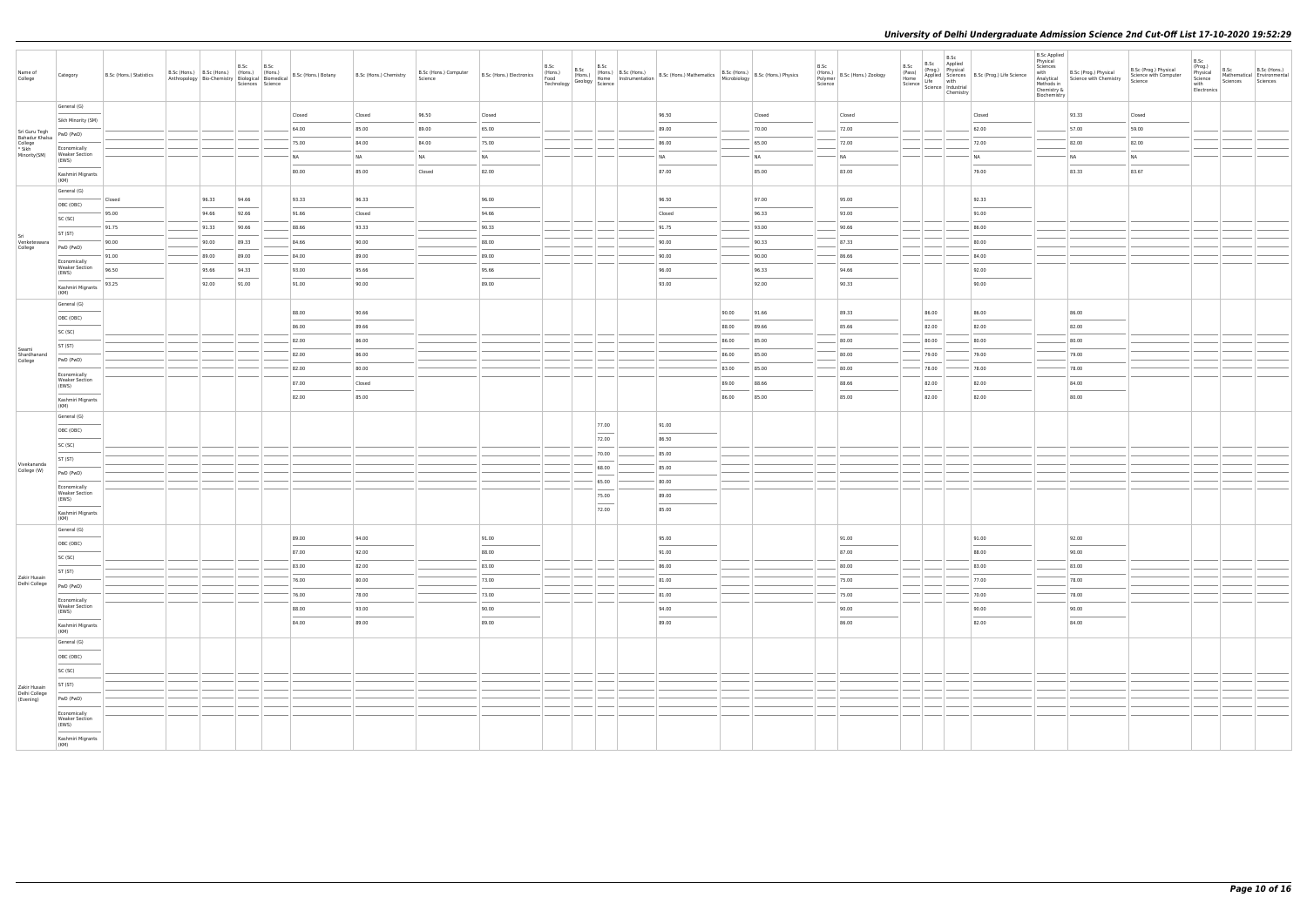# **Science Courses 2nd Cut-Off Remarks**

| Name of<br>College                                  | Statistics |  | B.Sc<br>B.Sc (Hons.) B.Sc (Hons.) B.Sc (Hons.)   B.Sc (Hons.)   B.Sc (Hons.) Biomedical   B.Sc (Hons.) Botany<br>Anthropology Bio-Chemistry Biological Science<br>Sciences |                                                                                                                                                                                                                                                                                                  | B.Sc (Hons.)<br>Chemistry                                                                                                                                                                                           | B.Sc (Hons.)<br>Computer Science   Electronics                                                                                                                                                                                                                                                                                    | B.Sc (Hons.)                                                                                                                                                                                                        | B.Sc (Hons.) Food<br>Technology                                                                                                                                                                                      | B.Sc<br>(Hons.)<br>Geology | B.Sc<br>(Hons.)<br>Home<br>Science | B.Sc (Hons.) B.Sc (Hons.)<br>Instrumentation   Mathematics                                                                                               |                                                                                                                                                                                                                     | B.Sc (Hons.) Microbiology   Physics                                                                                                                                 | B.Sc (Hons.)                                                                                                                                                                                                        | B.Sc<br>(Hons.)<br>Polymer<br>Science                                                                      | B.Sc (Hons.) Zoology                                                                                                                                                                                               | B.Sc<br>(Pass)<br>Home | (Prog.) | B.Sc B.Sc Applied<br>Physical<br>Applied Sciences with<br>Life   Industrial<br>Science   Science   Chemistry                                                                                                        | <b>B.Sc Applied</b><br>Physical<br>Sciences<br>B.Sc (Prog.)   with<br>Life Science   Analytical<br>Methods in<br>Chemistry &<br>Biochemistry                                                | B.Sc (Prog.)<br>Physical Science   Frigance Data<br>with Chemistry | B.Sc (Prog.)<br>Physical Science<br>Science                                                                                                                                                                                                                                                                                                                                                                                                                                                                                                         | B.Sc (Prog.)<br>Physical Science   Mathematical   Environmental<br>with Electronics Sciences | B.Sc                                                                                                                                                                                          | B.Sc (Hons.)<br>Sciences |
|-----------------------------------------------------|------------|--|----------------------------------------------------------------------------------------------------------------------------------------------------------------------------|--------------------------------------------------------------------------------------------------------------------------------------------------------------------------------------------------------------------------------------------------------------------------------------------------|---------------------------------------------------------------------------------------------------------------------------------------------------------------------------------------------------------------------|-----------------------------------------------------------------------------------------------------------------------------------------------------------------------------------------------------------------------------------------------------------------------------------------------------------------------------------|---------------------------------------------------------------------------------------------------------------------------------------------------------------------------------------------------------------------|----------------------------------------------------------------------------------------------------------------------------------------------------------------------------------------------------------------------|----------------------------|------------------------------------|----------------------------------------------------------------------------------------------------------------------------------------------------------|---------------------------------------------------------------------------------------------------------------------------------------------------------------------------------------------------------------------|---------------------------------------------------------------------------------------------------------------------------------------------------------------------|---------------------------------------------------------------------------------------------------------------------------------------------------------------------------------------------------------------------|------------------------------------------------------------------------------------------------------------|--------------------------------------------------------------------------------------------------------------------------------------------------------------------------------------------------------------------|------------------------|---------|---------------------------------------------------------------------------------------------------------------------------------------------------------------------------------------------------------------------|---------------------------------------------------------------------------------------------------------------------------------------------------------------------------------------------|--------------------------------------------------------------------|-----------------------------------------------------------------------------------------------------------------------------------------------------------------------------------------------------------------------------------------------------------------------------------------------------------------------------------------------------------------------------------------------------------------------------------------------------------------------------------------------------------------------------------------------------|----------------------------------------------------------------------------------------------|-----------------------------------------------------------------------------------------------------------------------------------------------------------------------------------------------|--------------------------|
| Acharya<br>Narendra Dev<br>College                  |            |  | 3% advantage to<br>candidates with at least<br>60% in Mathematics.                                                                                                         |                                                                                                                                                                                                                                                                                                  | 1% less for girl<br>candidates.                                                                                                                                                                                     | 1% less for girl<br>candidates. Cut offs   1% less for girl<br>are for science<br>courses                                                                                                                                                                                                                                         | candidates.                                                                                                                                                                                                         |                                                                                                                                                                                                                      |                            |                                    |                                                                                                                                                          |                                                                                                                                                                                                                     |                                                                                                                                                                     | 1% less for girl<br>candidates.                                                                                                                                                                                     |                                                                                                            |                                                                                                                                                                                                                    |                        |         |                                                                                                                                                                                                                     |                                                                                                                                                                                             |                                                                    | 1% less for girl   1% less for girl<br>candidates.                                                                                                                                                                                                                                                                                                                                                                                                                                                                                                  | candidates.                                                                                  |                                                                                                                                                                                               |                          |
| Aditi<br>Mahavidyalaya<br>(W)                       |            |  |                                                                                                                                                                            |                                                                                                                                                                                                                                                                                                  |                                                                                                                                                                                                                     |                                                                                                                                                                                                                                                                                                                                   |                                                                                                                                                                                                                     |                                                                                                                                                                                                                      |                            |                                    |                                                                                                                                                          |                                                                                                                                                                                                                     |                                                                                                                                                                     |                                                                                                                                                                                                                     |                                                                                                            |                                                                                                                                                                                                                    |                        |         |                                                                                                                                                                                                                     |                                                                                                                                                                                             |                                                                    |                                                                                                                                                                                                                                                                                                                                                                                                                                                                                                                                                     |                                                                                              |                                                                                                                                                                                               |                          |
| Aryabhatta<br>College                               |            |  |                                                                                                                                                                            |                                                                                                                                                                                                                                                                                                  |                                                                                                                                                                                                                     | 1% less for women<br>candidates                                                                                                                                                                                                                                                                                                   |                                                                                                                                                                                                                     |                                                                                                                                                                                                                      |                            |                                    |                                                                                                                                                          | 1% less for<br>women<br>candidates                                                                                                                                                                                  |                                                                                                                                                                     |                                                                                                                                                                                                                     |                                                                                                            |                                                                                                                                                                                                                    |                        |         |                                                                                                                                                                                                                     |                                                                                                                                                                                             |                                                                    |                                                                                                                                                                                                                                                                                                                                                                                                                                                                                                                                                     |                                                                                              |                                                                                                                                                                                               |                          |
| Atma Ram<br>Sanatan<br>Dharma College               |            |  |                                                                                                                                                                            |                                                                                                                                                                                                                                                                                                  | a) 1%<br>Relaxation for<br>girl candidates<br>in the aggregate<br>marks. b)<br>Applicants who<br>were eligible for<br>admission in the<br>first cut-off will<br>not be given<br>admission in the<br>second cut-off. | a) 1% Relaxation<br>for girl candidates<br>in the aggregate<br>marks. b)<br>Applicants who<br>were eligible for<br>admission in the<br>first cut-off will not<br>be given admission<br>in the second cut-<br>off.                                                                                                                 | a) 1%<br>Relaxation for<br>girl candidates<br>in the aggregate<br>marks. b)<br>Applicants who<br>were eligible for<br>admission in the<br>first cut-off will<br>not be given<br>admission in the<br>second cut-off. |                                                                                                                                                                                                                      |                            |                                    |                                                                                                                                                          | a) 1%<br>Relaxation for<br>girl candidates<br>in the aggregate<br>marks. b)<br>Applicants who<br>were eligible for<br>admission in the<br>first cut-off will<br>not be given<br>admission in the<br>second cut-off. |                                                                                                                                                                     | a) 1%<br>Relaxation for<br>girl candidates<br>in the aggregate<br>marks. b)<br>Applicants who<br>were eligible for<br>admission in the<br>first cut-off will<br>not be given<br>admission in the<br>second cut-off. |                                                                                                            |                                                                                                                                                                                                                    |                        |         | a) 1%<br>Relaxation for<br>girl candidates<br>in the aggregate<br>marks. b)<br>Applicants who<br>were eligible for<br>admission in the<br>first cut-off will<br>not be given<br>admission in the<br>second cut-off. |                                                                                                                                                                                             | a) 1%<br>marks. b)                                                 | a) 1%<br>Relaxation for Relaxation for<br>girl candidates   girl candidates<br>in the aggregate $ $ in the aggregate $ $ in the aggregate<br>marks. b)<br>Applicants who   Applicants who   Applicants who<br>were eligible for   were eligible for   were eligible for<br>admission in the $ $ admission in the $ $ admission in the<br>first cut-off will   first cut-off will   first cut-off will<br>not be given   not be given  <br>admission in the admission in the admission in the<br>second cut-off.   second cut-off.   second cut-off. | a) 1%<br>Relaxation for<br>girl candidates<br>marks. b)<br>not be given                      |                                                                                                                                                                                               |                          |
| Bhagini<br>Nivedita<br>College (W)                  |            |  |                                                                                                                                                                            |                                                                                                                                                                                                                                                                                                  |                                                                                                                                                                                                                     |                                                                                                                                                                                                                                                                                                                                   |                                                                                                                                                                                                                     |                                                                                                                                                                                                                      |                            |                                    |                                                                                                                                                          |                                                                                                                                                                                                                     |                                                                                                                                                                     |                                                                                                                                                                                                                     |                                                                                                            |                                                                                                                                                                                                                    |                        |         |                                                                                                                                                                                                                     |                                                                                                                                                                                             |                                                                    |                                                                                                                                                                                                                                                                                                                                                                                                                                                                                                                                                     |                                                                                              |                                                                                                                                                                                               |                          |
| <b>Bharati College</b><br>(W)                       |            |  |                                                                                                                                                                            |                                                                                                                                                                                                                                                                                                  |                                                                                                                                                                                                                     |                                                                                                                                                                                                                                                                                                                                   |                                                                                                                                                                                                                     |                                                                                                                                                                                                                      |                            |                                    |                                                                                                                                                          | The applicants<br>who were<br>eligible for<br>admission in the<br>First Cut-Off will<br>not be given<br>admission in the<br>Second Cut-Off.                                                                         |                                                                                                                                                                     |                                                                                                                                                                                                                     |                                                                                                            |                                                                                                                                                                                                                    |                        |         |                                                                                                                                                                                                                     |                                                                                                                                                                                             |                                                                    |                                                                                                                                                                                                                                                                                                                                                                                                                                                                                                                                                     |                                                                                              |                                                                                                                                                                                               |                          |
| Bhaskaracharya<br>College of<br>Applied<br>Sciences |            |  | PCB/PCBt/PCBiochemistry<br>60% in Maths) (Note:<br>be given admission in<br>the second cut off)                                                                            | (3% advantage to   PCB/PCBt/PCBiochemistry<br>candidates with at least   (Note: Applicants who<br>were eligible for<br>Applicants who were   admission in the first cut<br>eligible for admission in   off will not be given<br>the first cut off will not   admission in the second<br>cut off) | PCM (Note:<br>Applicants who<br>were eligible for<br>admission in the<br>first cut off will<br>not be given<br>admission in the<br>second cut off)                                                                  | One Language,<br>Mathematics and<br>two subjects out of<br>Physics, Chemistry<br>and Computer<br>Science/Information<br>Practices (2%<br>disadvantage to<br>Non-Science<br>Stream) (Note:<br>Applicants who<br>were eligible for<br>admission in the<br>first cut off will not<br>be given admission<br>in the second cut<br>off) | PCM (Note:<br>Applicants who<br>were eligible for<br>admission in the<br>first cut off will<br>not be given<br>admission in the<br>second cut off)                                                                  | PCB/PCBt/PCBiochemistry<br>(3% relaxation to<br>candidates studies<br>PCMB) (Note: Applicants<br>who were eligible for<br>admission in the first cut<br>off will not be given<br>admission in the second<br>cut off) |                            |                                    | PCM (Note:<br>Applicants who<br>were eligible<br>for admission in<br>the first cut off<br>will not be<br>given<br>admission in<br>the second cut<br>off) |                                                                                                                                                                                                                     | PCB/PCBt/PCBiochemistry<br>(Note: Applicants who<br>were eligible for<br>admission in the first cut<br>off will not be given<br>admission in the second<br>cut off) | PCM (Note:<br>Applicants who<br>were eligible for<br>admission in the<br>first cut off will<br>not be given<br>admission in the<br>second cut off)                                                                  | PCM<br>(Note:<br>Applicants<br>who were<br>admission<br>given<br>admission<br>in the<br>second<br>cut off) | eligible PCB/PCBt/PCBiochemistry<br>for (Note : Applicants who<br>were eligible for<br>in the first admission in the first cut<br>cut off will off will not be given<br>not be admission in the second<br>cut off) |                        |         |                                                                                                                                                                                                                     |                                                                                                                                                                                             |                                                                    |                                                                                                                                                                                                                                                                                                                                                                                                                                                                                                                                                     |                                                                                              |                                                                                                                                                                                               |                          |
| College of<br>Vocational<br>Studies                 |            |  |                                                                                                                                                                            |                                                                                                                                                                                                                                                                                                  |                                                                                                                                                                                                                     |                                                                                                                                                                                                                                                                                                                                   |                                                                                                                                                                                                                     |                                                                                                                                                                                                                      |                            |                                    |                                                                                                                                                          |                                                                                                                                                                                                                     |                                                                                                                                                                     |                                                                                                                                                                                                                     |                                                                                                            |                                                                                                                                                                                                                    |                        |         |                                                                                                                                                                                                                     |                                                                                                                                                                                             |                                                                    |                                                                                                                                                                                                                                                                                                                                                                                                                                                                                                                                                     |                                                                                              |                                                                                                                                                                                               |                          |
| Daulat Ram<br>College (W)                           |            |  |                                                                                                                                                                            |                                                                                                                                                                                                                                                                                                  |                                                                                                                                                                                                                     |                                                                                                                                                                                                                                                                                                                                   |                                                                                                                                                                                                                     |                                                                                                                                                                                                                      |                            |                                    |                                                                                                                                                          |                                                                                                                                                                                                                     |                                                                                                                                                                     |                                                                                                                                                                                                                     |                                                                                                            |                                                                                                                                                                                                                    |                        |         |                                                                                                                                                                                                                     |                                                                                                                                                                                             |                                                                    |                                                                                                                                                                                                                                                                                                                                                                                                                                                                                                                                                     |                                                                                              |                                                                                                                                                                                               |                          |
| Deen Dayal<br>Upadhyaya<br>College                  |            |  |                                                                                                                                                                            | 1% concession for Girl<br>Candidates. Applicants<br>who were eligible for<br>admission in the first cut-<br>off will not be given<br>admission in the second<br>cut-off.                                                                                                                         | 1% concession<br>for Girl<br>Candidates.<br>Applicants who<br>were eligible for<br>admission in the<br>first cut-off will<br>not be given<br>admission in the<br>second cut-off.                                    | 1% concession for<br>Girl Candidates.<br>The Declared cut<br>off is for Science<br>stream candidates.<br>For other streams a<br>deduction of 2%<br>will be imposed.<br>Applicants who<br>were eligible for<br>admission in the<br>first cut-off will not<br>be given admission<br>in the second cut-<br>off.                      | 1% concession<br>for Girl<br>Candidates.<br>Applicants who<br>were eligible for<br>admission in the<br>first cut-off will<br>not be given<br>admission in the<br>second cut-off.                                    |                                                                                                                                                                                                                      |                            |                                    |                                                                                                                                                          | 1% concession<br>for Girl<br>Candidates.<br>Applicants who<br>were eligible for<br>admission in the<br>first cut-off will<br>not be given<br>admission in the<br>second cut-off.                                    |                                                                                                                                                                     | 1% concession<br>for Girl<br>Candidates.<br>Applicants who<br>were eligible for<br>admission in the<br>first cut-off will<br>not be given<br>admission in the<br>second cut-off.                                    |                                                                                                            | 1% concession for Girl<br>Candidates. Applicants<br>who were eligible for<br>admission in the first cut-<br>off will not be given<br>admission in the second<br>cut-off.                                           |                        |         |                                                                                                                                                                                                                     | 1%<br>concession<br>for Girl<br>Candidates.<br>Applicants<br>who were<br>eligible for<br>admission<br>in the first<br>cut-off will<br>not be<br>given<br>admission<br>in the<br>second cut- | for Girl<br>Candidates.                                            | 1% concession   1% concession<br>for Girl<br>Candidates.<br>Applicants who   Applicants who<br>were eligible for   were eligible for<br>admission in the   admission in the<br>first cut-off will   first cut-off will<br>not be given not be given<br>admission in the admission in the<br>second cut-off.   second cut-off.                                                                                                                                                                                                                       |                                                                                              | 1%<br>concession<br>for Girl<br>Candidates.<br>Applicants<br>who were<br>eligible for<br>admission in<br>the first cut-<br>off will not be<br>given<br>admission in<br>the second<br>cut-off. |                          |
| Delhi College of<br>Arts and<br>Commerce            |            |  |                                                                                                                                                                            |                                                                                                                                                                                                                                                                                                  |                                                                                                                                                                                                                     |                                                                                                                                                                                                                                                                                                                                   |                                                                                                                                                                                                                     |                                                                                                                                                                                                                      |                            |                                    |                                                                                                                                                          |                                                                                                                                                                                                                     |                                                                                                                                                                     |                                                                                                                                                                                                                     |                                                                                                            |                                                                                                                                                                                                                    |                        |         |                                                                                                                                                                                                                     | off.                                                                                                                                                                                        |                                                                    |                                                                                                                                                                                                                                                                                                                                                                                                                                                                                                                                                     |                                                                                              |                                                                                                                                                                                               |                          |
| Department of<br>Germanic and<br>Romance<br>Studies |            |  |                                                                                                                                                                            |                                                                                                                                                                                                                                                                                                  |                                                                                                                                                                                                                     |                                                                                                                                                                                                                                                                                                                                   |                                                                                                                                                                                                                     |                                                                                                                                                                                                                      |                            |                                    |                                                                                                                                                          |                                                                                                                                                                                                                     |                                                                                                                                                                     |                                                                                                                                                                                                                     |                                                                                                            |                                                                                                                                                                                                                    |                        |         |                                                                                                                                                                                                                     |                                                                                                                                                                                             |                                                                    |                                                                                                                                                                                                                                                                                                                                                                                                                                                                                                                                                     |                                                                                              |                                                                                                                                                                                               |                          |
| Deshbandhu<br>College                               |            |  |                                                                                                                                                                            |                                                                                                                                                                                                                                                                                                  |                                                                                                                                                                                                                     |                                                                                                                                                                                                                                                                                                                                   |                                                                                                                                                                                                                     |                                                                                                                                                                                                                      |                            |                                    |                                                                                                                                                          |                                                                                                                                                                                                                     |                                                                                                                                                                     |                                                                                                                                                                                                                     |                                                                                                            |                                                                                                                                                                                                                    |                        |         |                                                                                                                                                                                                                     |                                                                                                                                                                                             |                                                                    |                                                                                                                                                                                                                                                                                                                                                                                                                                                                                                                                                     |                                                                                              |                                                                                                                                                                                               |                          |
| Dr. Bhim Rao<br>Ambedkar<br>College                 |            |  |                                                                                                                                                                            |                                                                                                                                                                                                                                                                                                  |                                                                                                                                                                                                                     |                                                                                                                                                                                                                                                                                                                                   |                                                                                                                                                                                                                     |                                                                                                                                                                                                                      |                            |                                    |                                                                                                                                                          |                                                                                                                                                                                                                     |                                                                                                                                                                     |                                                                                                                                                                                                                     |                                                                                                            |                                                                                                                                                                                                                    |                        |         |                                                                                                                                                                                                                     |                                                                                                                                                                                             |                                                                    |                                                                                                                                                                                                                                                                                                                                                                                                                                                                                                                                                     |                                                                                              |                                                                                                                                                                                               |                          |
|                                                     |            |  |                                                                                                                                                                            |                                                                                                                                                                                                                                                                                                  |                                                                                                                                                                                                                     |                                                                                                                                                                                                                                                                                                                                   |                                                                                                                                                                                                                     |                                                                                                                                                                                                                      |                            |                                    |                                                                                                                                                          |                                                                                                                                                                                                                     |                                                                                                                                                                     |                                                                                                                                                                                                                     |                                                                                                            |                                                                                                                                                                                                                    |                        |         |                                                                                                                                                                                                                     |                                                                                                                                                                                             |                                                                    |                                                                                                                                                                                                                                                                                                                                                                                                                                                                                                                                                     |                                                                                              |                                                                                                                                                                                               |                          |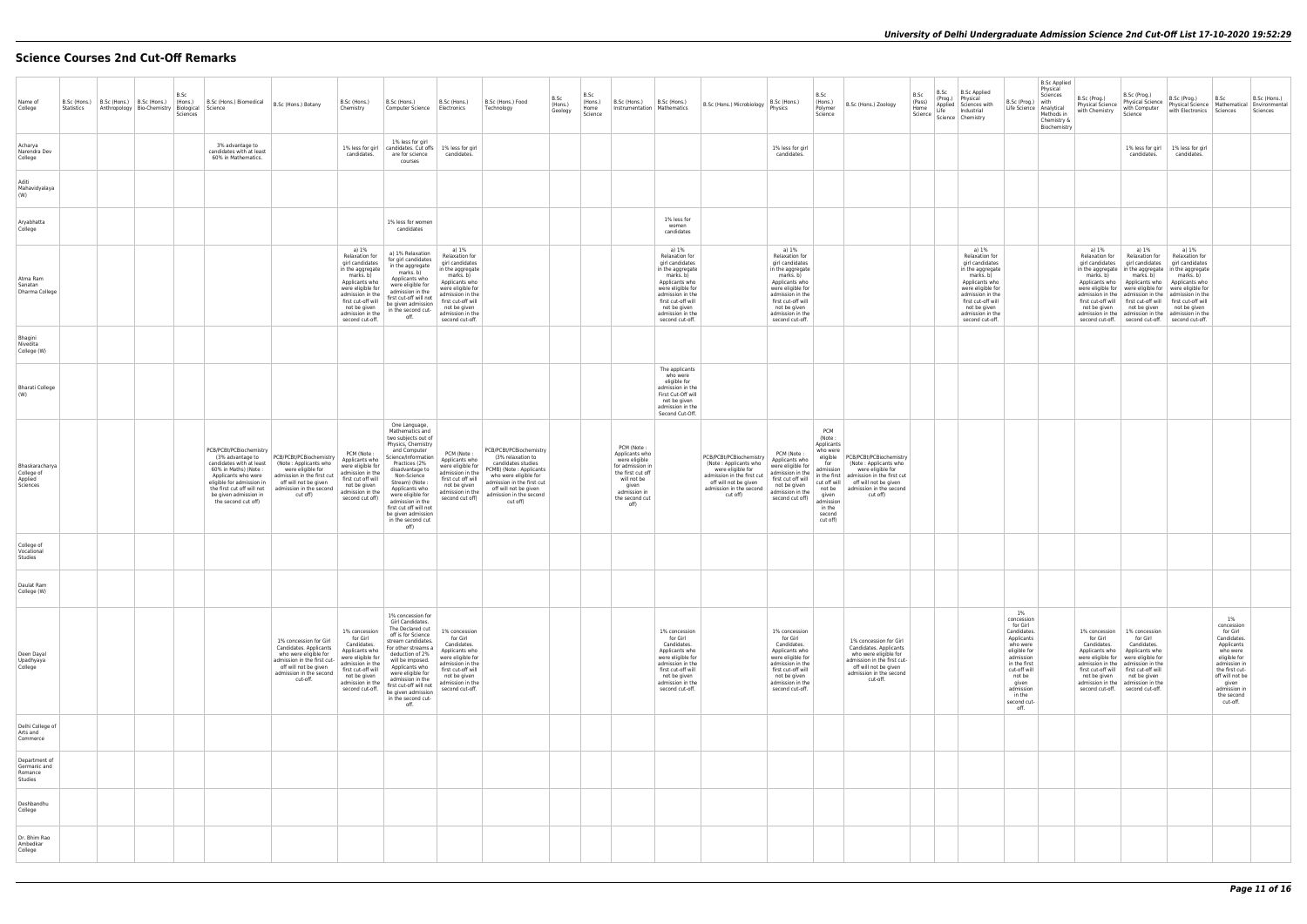| Name of<br>College                       | Statistics                                                                  | B.Sc (Hons.) B.Sc (Hons.) B.Sc (Hons.) (Hons.)<br>Anthropology Bio-Chemistry Biological Science                                               | B.Sc<br>Sciences | B.Sc (Hons.) Biomedical   B.Sc (Hons.) Botany |                                                                                                                                                                                                     | B.Sc (Hons.)<br>Chemistry                                                                                                                                | B.Sc (Hons.)<br>Computer Science   Electronics                                                                                                                                                                                                                       | B.Sc (Hons.)                                                                                                                                                                                                                                                                 | B.Sc (Hons.) Food<br>Technology | B.Sc<br>(Hons.)<br>Geology                                                                                                                         | B.Sc<br>(Hons.)<br>Home<br>Science | B.Sc (Hons.) B.Sc (Hons.) | Instrumentation   Mathematics                                                                                                                                                                                      | B.Sc (Hons.) Microbiology | B.Sc (Hons.)<br>Physics                                                                                                                                                                                            | B.Sc<br>(Hons.)<br>Polymer<br>Science | B.Sc (Hons.) Zoology                                                                                                                                                                                | B.Sc<br>(Pass)<br>Home | B.Sc | B.Sc Applied<br>(Prog.) Physical<br>Applied Sciences with<br>Life   Industrial<br>Science   Science   Chemistry | B.Sc (Prog.)   with<br>Life Science   Analytical                                                                                                                                                                                   | <b>B.Sc Applied</b><br>Physical<br>Sciences<br>Methods in<br>Chemistry &<br>Biochemistry | B.Sc (Prog.)<br>with Chemistry                                             | B.Sc (Prog.)<br>Science                                                                                                                                                                                                                                                                                                                             | B.Sc (Prog.)<br>B.Sc<br>B.SC (Prog.)<br>Physical Science Bhysical Science Mathematical Environmental<br>with Chamietry with Computer with Flectronics Sciences Sciences<br>with Electronics Sciences | B.Sc (Hons.)<br>Sciences |
|------------------------------------------|-----------------------------------------------------------------------------|-----------------------------------------------------------------------------------------------------------------------------------------------|------------------|-----------------------------------------------|-----------------------------------------------------------------------------------------------------------------------------------------------------------------------------------------------------|----------------------------------------------------------------------------------------------------------------------------------------------------------|----------------------------------------------------------------------------------------------------------------------------------------------------------------------------------------------------------------------------------------------------------------------|------------------------------------------------------------------------------------------------------------------------------------------------------------------------------------------------------------------------------------------------------------------------------|---------------------------------|----------------------------------------------------------------------------------------------------------------------------------------------------|------------------------------------|---------------------------|--------------------------------------------------------------------------------------------------------------------------------------------------------------------------------------------------------------------|---------------------------|--------------------------------------------------------------------------------------------------------------------------------------------------------------------------------------------------------------------|---------------------------------------|-----------------------------------------------------------------------------------------------------------------------------------------------------------------------------------------------------|------------------------|------|-----------------------------------------------------------------------------------------------------------------|------------------------------------------------------------------------------------------------------------------------------------------------------------------------------------------------------------------------------------|------------------------------------------------------------------------------------------|----------------------------------------------------------------------------|-----------------------------------------------------------------------------------------------------------------------------------------------------------------------------------------------------------------------------------------------------------------------------------------------------------------------------------------------------|------------------------------------------------------------------------------------------------------------------------------------------------------------------------------------------------------|--------------------------|
| Dyal Singh<br>College                    |                                                                             |                                                                                                                                               |                  |                                               | There is 1 percent<br>concession provided to<br>women candidates.<br>Applicants who were<br>eligible for admission in<br>the first cut-off will not<br>be given admission in<br>the second cut-off. | There is 1<br>percent<br>concession<br>provided to<br>women<br>candidates.<br>Applicants who<br>were eligible for<br>admission in the<br>second cut-off. | There is 1 percent<br>concession<br>provided to women<br>candidates.<br>Applicants who<br>were eligible for<br>admission in the<br>admission in the   first cut-off will not<br>first cut-off will   be given admission<br>not be given   in the second cut-<br>off. |                                                                                                                                                                                                                                                                              |                                 |                                                                                                                                                    |                                    |                           | There is 1<br>percent<br>concession<br>provided to<br>women<br>candidates.<br>Applicants who<br>were eligible for<br>admission in the<br>first cut-off will<br>not be given<br>admission in the<br>second cut-off. |                           | There is 1<br>percent<br>concession<br>provided to<br>women<br>candidates.<br>Applicants who<br>were eligible for<br>admission in the<br>first cut-off will<br>not be given<br>admission in the<br>second cut-off. |                                       | There is 1 percent<br>concession provided to<br>women candidates.<br>Applicants who were<br>eligible for admission in<br>the first cut-off will not<br>be given admission in<br>the second cut-off. |                        |      |                                                                                                                 | There is 1<br>percent<br>concession<br>provided to<br>women<br>candidates.<br>Applicants<br>who were<br>eligible for<br>admission<br>in the first<br>cut-off will<br>not be<br>given<br>admission<br>in the<br>second cut-<br>off. |                                                                                          | There is 1<br>percent<br>concession<br>provided to<br>women<br>candidates. | There is 1<br>percent<br>concession<br>provided to<br>women<br>candidates.<br>Applicants who   Applicants who<br>were eligible for   were eligible for<br>admission in the $ $ admission in the<br>first cut-off will   first cut-off will<br>not be given   not be given<br>admission in the admission in the<br>second cut-off.   second cut-off. |                                                                                                                                                                                                      |                          |
| Dyal Singh<br>College<br>(Evening)       |                                                                             |                                                                                                                                               |                  |                                               |                                                                                                                                                                                                     |                                                                                                                                                          |                                                                                                                                                                                                                                                                      |                                                                                                                                                                                                                                                                              |                                 |                                                                                                                                                    |                                    |                           |                                                                                                                                                                                                                    |                           |                                                                                                                                                                                                                    |                                       |                                                                                                                                                                                                     |                        |      |                                                                                                                 |                                                                                                                                                                                                                                    |                                                                                          |                                                                            |                                                                                                                                                                                                                                                                                                                                                     |                                                                                                                                                                                                      |                          |
| Gargi College<br>(W)                     |                                                                             |                                                                                                                                               |                  |                                               |                                                                                                                                                                                                     |                                                                                                                                                          |                                                                                                                                                                                                                                                                      |                                                                                                                                                                                                                                                                              |                                 |                                                                                                                                                    |                                    |                           |                                                                                                                                                                                                                    |                           |                                                                                                                                                                                                                    |                                       |                                                                                                                                                                                                     |                        |      |                                                                                                                 |                                                                                                                                                                                                                                    |                                                                                          |                                                                            |                                                                                                                                                                                                                                                                                                                                                     |                                                                                                                                                                                                      |                          |
| Hansraj College                          |                                                                             | Applicants<br>who were<br>eligible for<br>admission in<br>the first cut-<br>off will not<br>be given<br>admission in<br>the second<br>cut-off |                  |                                               | Applicants who were<br>eligible for admission in<br>the first cut-off will not<br>be given admission in<br>the second cut-off                                                                       | Applicants who<br>were eligible for<br>admission in the<br>not be given<br>second cut-off                                                                | Applicants who<br>were eligible for<br>admission in the<br>be given admission<br>off                                                                                                                                                                                 | Applicants who<br>were eligible for<br>admission in the<br>first cut-off will   first cut-off will not   first cut-off will<br>not be given<br>admission in the   in the second cut-   admission in the<br>second cut-off                                                    |                                 | Applicants<br>who were<br>eligible for<br>admission<br>in the first<br>cut-off will<br>not be<br>given<br>admission<br>in the<br>second<br>cut-off |                                    |                           | Applicants who<br>were eligible for<br>admission in the<br>first cut-off will<br>not be given<br>admission in the<br>second cut-off                                                                                |                           | Applicants who<br>were eligible for<br>admission in the<br>first cut-off will<br>not be given<br>admission in the<br>second cut-off                                                                                |                                       | Applicants who were<br>eligible for admission in<br>the first cut-off will not<br>be given admission in<br>the second cut-off                                                                       |                        |      |                                                                                                                 | Applicants<br>who were<br>eligible for<br>admission<br>in the first<br>cut-off will<br>not be<br>given<br>admission<br>in the<br>second cut-<br>off                                                                                |                                                                                          |                                                                            | Applicants who   Applicants who<br>were eligible for   were eligible for<br>admission in the admission in the<br>first cut-off will   first cut-off will<br>not be given   not be given<br>admission in the   admission in the<br>second cut-off second cut-off                                                                                     |                                                                                                                                                                                                      |                          |
| Hindu College                            |                                                                             |                                                                                                                                               |                  |                                               |                                                                                                                                                                                                     |                                                                                                                                                          |                                                                                                                                                                                                                                                                      |                                                                                                                                                                                                                                                                              |                                 |                                                                                                                                                    |                                    |                           |                                                                                                                                                                                                                    |                           |                                                                                                                                                                                                                    |                                       |                                                                                                                                                                                                     |                        |      |                                                                                                                 |                                                                                                                                                                                                                                    |                                                                                          |                                                                            |                                                                                                                                                                                                                                                                                                                                                     |                                                                                                                                                                                                      |                          |
| Indraprastha<br>College for<br>Women (W) |                                                                             |                                                                                                                                               |                  |                                               |                                                                                                                                                                                                     |                                                                                                                                                          | Applicants who<br>were eligible for<br>admission in the<br>first cut-off will not<br>be given admission<br>in the second cut-<br>off.                                                                                                                                |                                                                                                                                                                                                                                                                              |                                 |                                                                                                                                                    |                                    |                           | Applicants who<br>were eligible for<br>admission in the<br>first cut-off will<br>not be given<br>admission in the<br>second cut-off.                                                                               |                           |                                                                                                                                                                                                                    |                                       |                                                                                                                                                                                                     |                        |      |                                                                                                                 |                                                                                                                                                                                                                                    |                                                                                          |                                                                            |                                                                                                                                                                                                                                                                                                                                                     |                                                                                                                                                                                                      |                          |
| Institute of<br>Home<br>Economics (W)    |                                                                             |                                                                                                                                               |                  |                                               |                                                                                                                                                                                                     |                                                                                                                                                          |                                                                                                                                                                                                                                                                      |                                                                                                                                                                                                                                                                              |                                 |                                                                                                                                                    |                                    |                           |                                                                                                                                                                                                                    |                           |                                                                                                                                                                                                                    |                                       |                                                                                                                                                                                                     |                        |      |                                                                                                                 |                                                                                                                                                                                                                                    |                                                                                          |                                                                            |                                                                                                                                                                                                                                                                                                                                                     |                                                                                                                                                                                                      |                          |
| Janki Devi<br>Memorial<br>College (W)    |                                                                             |                                                                                                                                               |                  |                                               |                                                                                                                                                                                                     |                                                                                                                                                          |                                                                                                                                                                                                                                                                      |                                                                                                                                                                                                                                                                              |                                 |                                                                                                                                                    |                                    |                           |                                                                                                                                                                                                                    |                           |                                                                                                                                                                                                                    |                                       |                                                                                                                                                                                                     |                        |      |                                                                                                                 |                                                                                                                                                                                                                                    |                                                                                          |                                                                            |                                                                                                                                                                                                                                                                                                                                                     |                                                                                                                                                                                                      |                          |
| Kalindi College<br>(W)                   |                                                                             |                                                                                                                                               |                  |                                               | Applicants who were<br>eligible for admission in<br>the first cut-off will not<br>be given admission in<br>the second cut-off                                                                       | Applicants who<br>were eligible for<br>not be given<br>second cut-off                                                                                    | Applicants who<br>were eligible for<br>admission in the admission in the<br>first cut-off will   first cut-off will not<br>be given admission<br>admission in the in the second cut-<br>off                                                                          |                                                                                                                                                                                                                                                                              |                                 |                                                                                                                                                    |                                    |                           | Applicants who<br>were eligible for<br>admission in the<br>first cut-off will<br>not be given<br>admission in the<br>second cut-off                                                                                |                           | Applicants who<br>were eligible for<br>admission in the<br>first cut-off will<br>not be given<br>admission in the<br>second cut-off                                                                                |                                       | Applicants who were<br>eligible for admission in<br>the first cut-off will not<br>be given admission in<br>the second cut-off                                                                       |                        |      |                                                                                                                 | Applicants<br>who were<br>eligible for<br>admission<br>in the first<br>cut-off will<br>not be<br>given<br>admission<br>in the<br>second cut-<br>off                                                                                |                                                                                          |                                                                            | Applicants who<br>were eligible for<br>admission in the<br>first cut-off will<br>not be given<br>admission in the<br>second cut-off                                                                                                                                                                                                                 |                                                                                                                                                                                                      |                          |
| Kamala Nehru<br>College (W)              |                                                                             |                                                                                                                                               |                  |                                               |                                                                                                                                                                                                     |                                                                                                                                                          |                                                                                                                                                                                                                                                                      |                                                                                                                                                                                                                                                                              |                                 |                                                                                                                                                    |                                    |                           |                                                                                                                                                                                                                    |                           |                                                                                                                                                                                                                    |                                       |                                                                                                                                                                                                     |                        |      |                                                                                                                 |                                                                                                                                                                                                                                    |                                                                                          |                                                                            |                                                                                                                                                                                                                                                                                                                                                     |                                                                                                                                                                                                      |                          |
| Keshav<br>Mahavidyalaya                  |                                                                             |                                                                                                                                               |                  |                                               |                                                                                                                                                                                                     |                                                                                                                                                          | 1) Applicants who<br>were eligible for<br>off. 2 ) 1 %<br>Concession for Girl<br>Applicants                                                                                                                                                                          | 1) Applicants<br>who were<br>eligible for<br>admission in the admission in the<br>first cut-off will not   first cut-off will<br>be given admission   not be given<br>in the second cut- admission in the<br>second cut-off. 2<br>) 1 %<br>Concession for<br>Girl Applicants |                                 |                                                                                                                                                    |                                    |                           | Applicants who<br>were eligible for<br>admission in the<br>first cut-off will<br>not be given<br>admission in the<br>second cut-off.                                                                               |                           | 1) Applicants<br>who were<br>eligible for<br>admission in the<br>first cut-off will<br>not be given<br>admission in the<br>second cut-off. 2<br>) 1 %<br>Concession for<br>Girl Applicants                         |                                       |                                                                                                                                                                                                     |                        |      |                                                                                                                 |                                                                                                                                                                                                                                    |                                                                                          |                                                                            | 1) Applicants<br>who were<br>eligible for<br>admission in the<br>first cut-off will<br>not be given<br>admission in the<br>second cut-off. 2<br>) 1 %<br>Concession for<br>Girl Applicants                                                                                                                                                          | Applicants<br>who were<br>eligible for<br>admission in<br>the first cut-<br>off will not be<br>given<br>admission in<br>the second<br>cut-off.                                                       |                          |
| Kirori Mal<br>College                    | see the<br>bulletin of<br>information,<br>University of<br>Delhi<br>2020-21 |                                                                                                                                               |                  |                                               | see the bulletin of<br>information, University of<br>Delhi 2020-21                                                                                                                                  | see the bulletin<br>of information,<br>University of<br>Delhi 2020-21                                                                                    |                                                                                                                                                                                                                                                                      |                                                                                                                                                                                                                                                                              |                                 |                                                                                                                                                    |                                    |                           | see the bulletin<br>of information,<br>University of<br>Delhi 2020-21                                                                                                                                              |                           | see the bulletin<br>of information,<br>University of<br>Delhi 2020-21                                                                                                                                              |                                       | see the bulletin of<br>information, University of<br>Delhi 2020-21                                                                                                                                  |                        |      |                                                                                                                 | see the<br>bulletin of<br>information,<br>University<br>of Delhi<br>2020-21                                                                                                                                                        | see the<br>bulletin of<br>information,<br>University of<br>Delhi<br>2020-21              | see the bulletin<br>of information,<br>University of<br>Delhi 2020-21      | see the bulletin<br>of information,<br>University of<br>Delhi 2020-21                                                                                                                                                                                                                                                                               |                                                                                                                                                                                                      |                          |
| Lady Irwin<br>College (W)                |                                                                             |                                                                                                                                               |                  |                                               |                                                                                                                                                                                                     |                                                                                                                                                          |                                                                                                                                                                                                                                                                      |                                                                                                                                                                                                                                                                              |                                 |                                                                                                                                                    |                                    |                           |                                                                                                                                                                                                                    |                           |                                                                                                                                                                                                                    |                                       |                                                                                                                                                                                                     |                        |      |                                                                                                                 |                                                                                                                                                                                                                                    |                                                                                          |                                                                            |                                                                                                                                                                                                                                                                                                                                                     |                                                                                                                                                                                                      |                          |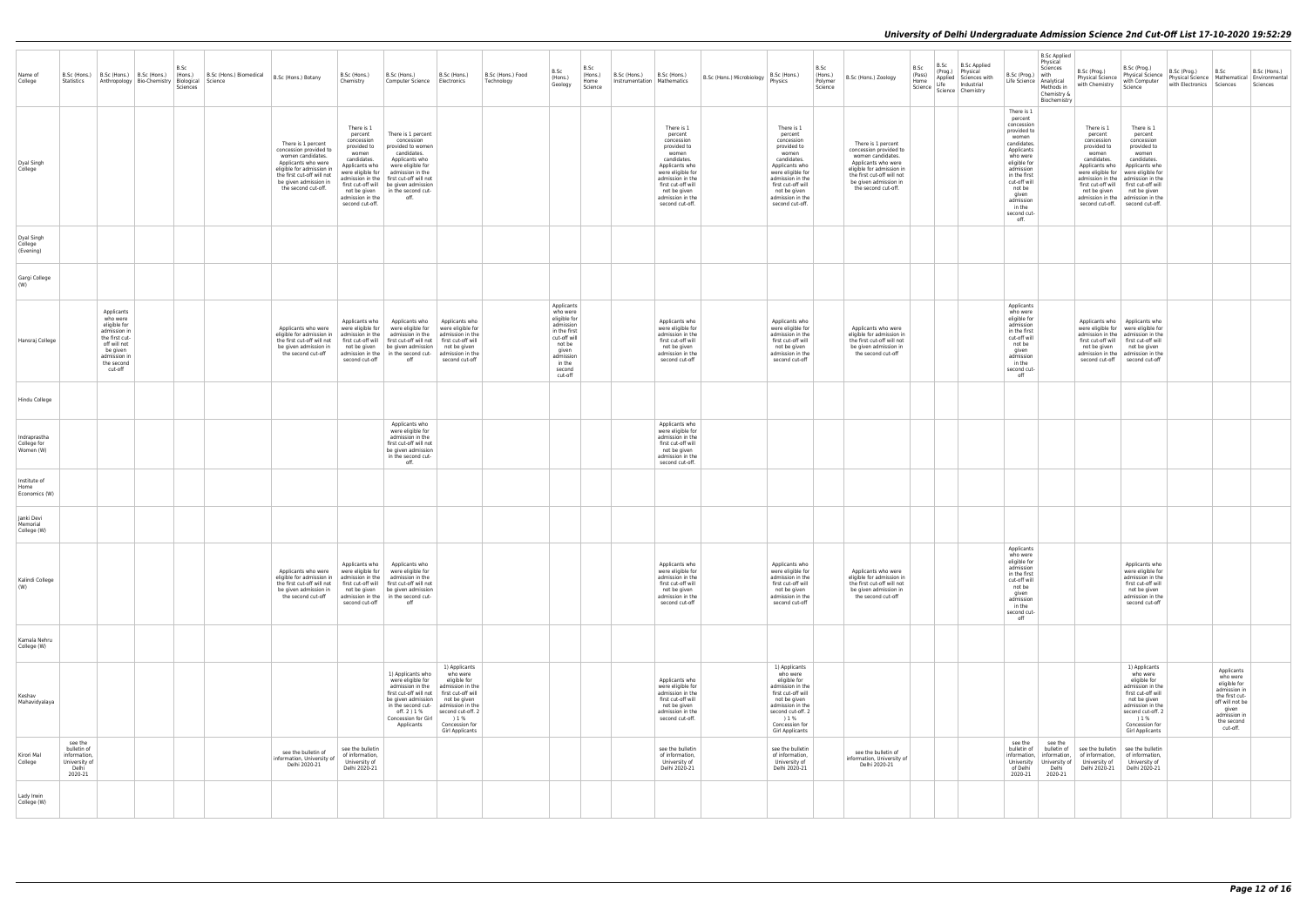| Name of<br>College                        | Statistics                                                                                                                                                                                                    | B.Sc<br>B.Sc (Hons.) B.Sc (Hons.) B.Sc (Hons.) (Hons.) B.Sc (Hons.) Biomedical B.Sc (Hons.) Botany<br>Anthropology   Bio-Chemistry   Biological   Science<br>Sciences |                                                                                                                                                                                                             | B.Sc (Hons.)<br>Chemistry                                                                                                                                                    | B.Sc (Hons.)<br>Computer Science   Electronics                                                                                                                                                    | B.Sc (Hons.)                                                                                                                                                                 | B.Sc (Hons.) Food<br>Technology | B.Sc<br>(Hons.)<br>Geology    | B.Sc<br>(Hons.)<br>Home<br>Science                                                                 | B.Sc (Hons.) B.Sc (Hons.)<br>Instrumentation   Mathematics |                                                                                                                                                                                                                           | B.Sc (Hons.) Microbiology | B.Sc (Hons.)<br>Physics                                                                                                                                                      | B.Sc<br>(Hons.)<br>Polymer<br>Science | B.Sc (Hons.) Zoology                                                                                                           | B.Sc<br>(Pass)<br>Home<br>Science   Science   Chemistry | B.Sc B.Sc Applied<br>(Prog.) Physical<br>Applied   Sciences with<br>Life Industrial                                                                                          | B.Sc (Prog.) with<br>Life Science   Analytical                                                                                                       | B.Sc Applied<br>Physical<br>Sciences<br>Methods in<br>Chemistry &<br>Biochemistry | B.Sc (Prog.)<br>B.SC (Prog.)<br>Physical Science   Physical Science   Mathematical Environmental<br>with Chemistry   with Computer   with Electronics   Sciences   Sciences   Sciences   Sciences   Sciences   Sciences   Sciences   Sciences   Sci<br>with Chemistry | B.Sc (Prog.)<br>Science                                                                                                                                                                                                        | B.Sc (Prog.)<br>with Electronics Sciences                                                                                                                                                                                                                                                           | B.Sc                                                                                                                                                                                                          | B.Sc (Hons.)<br>Sciences |
|-------------------------------------------|---------------------------------------------------------------------------------------------------------------------------------------------------------------------------------------------------------------|-----------------------------------------------------------------------------------------------------------------------------------------------------------------------|-------------------------------------------------------------------------------------------------------------------------------------------------------------------------------------------------------------|------------------------------------------------------------------------------------------------------------------------------------------------------------------------------|---------------------------------------------------------------------------------------------------------------------------------------------------------------------------------------------------|------------------------------------------------------------------------------------------------------------------------------------------------------------------------------|---------------------------------|-------------------------------|----------------------------------------------------------------------------------------------------|------------------------------------------------------------|---------------------------------------------------------------------------------------------------------------------------------------------------------------------------------------------------------------------------|---------------------------|------------------------------------------------------------------------------------------------------------------------------------------------------------------------------|---------------------------------------|--------------------------------------------------------------------------------------------------------------------------------|---------------------------------------------------------|------------------------------------------------------------------------------------------------------------------------------------------------------------------------------|------------------------------------------------------------------------------------------------------------------------------------------------------|-----------------------------------------------------------------------------------|-----------------------------------------------------------------------------------------------------------------------------------------------------------------------------------------------------------------------------------------------------------------------|--------------------------------------------------------------------------------------------------------------------------------------------------------------------------------------------------------------------------------|-----------------------------------------------------------------------------------------------------------------------------------------------------------------------------------------------------------------------------------------------------------------------------------------------------|---------------------------------------------------------------------------------------------------------------------------------------------------------------------------------------------------------------|--------------------------|
| Lady Shri Ram<br>College for<br>Women (W) | APPLICANTS<br>WHO WERE<br><b>ELIGIBLE</b><br>FOR<br>ADMISSION<br>IN THE FIRST<br>CUT-OFF<br><b>WILL NOT BE</b><br><b>GIVEN</b><br>ADMISSION<br>IN THE<br>SECOND<br>CUT-OFF.                                   |                                                                                                                                                                       |                                                                                                                                                                                                             |                                                                                                                                                                              |                                                                                                                                                                                                   |                                                                                                                                                                              |                                 |                               |                                                                                                    |                                                            | APPLICANTS<br>WHO WERE<br><b>ELIGIBLE FOR</b><br>ADMISSION IN<br>THE FIRST CUT-<br>OFF WILL NOT<br><b>BE GIVEN</b><br><b>ADMISSION IN</b><br>THE SECOND<br>CUT-OFF.                                                       |                           |                                                                                                                                                                              |                                       |                                                                                                                                |                                                         |                                                                                                                                                                              |                                                                                                                                                      |                                                                                   |                                                                                                                                                                                                                                                                       |                                                                                                                                                                                                                                |                                                                                                                                                                                                                                                                                                     |                                                                                                                                                                                                               |                          |
| Lakshmibai<br>College (W)                 |                                                                                                                                                                                                               |                                                                                                                                                                       |                                                                                                                                                                                                             |                                                                                                                                                                              |                                                                                                                                                                                                   |                                                                                                                                                                              |                                 |                               | Applicants<br>eligible in<br>1st cut-off<br>will not be<br>given<br>admission<br>in 2nd<br>cut-off |                                                            | Applicants<br>eligible in 1st<br>cut-off will not<br>be given<br>admission in<br>2nd cut-off                                                                                                                              |                           |                                                                                                                                                                              |                                       |                                                                                                                                |                                                         |                                                                                                                                                                              |                                                                                                                                                      |                                                                                   |                                                                                                                                                                                                                                                                       |                                                                                                                                                                                                                                |                                                                                                                                                                                                                                                                                                     |                                                                                                                                                                                                               |                          |
| Maharaja<br>Agrasen<br>College            |                                                                                                                                                                                                               |                                                                                                                                                                       |                                                                                                                                                                                                             |                                                                                                                                                                              |                                                                                                                                                                                                   | 1% Relaxation<br>for Girls<br>Students                                                                                                                                       |                                 |                               |                                                                                                    |                                                            |                                                                                                                                                                                                                           |                           |                                                                                                                                                                              |                                       |                                                                                                                                |                                                         |                                                                                                                                                                              |                                                                                                                                                      |                                                                                   | 1% Relaxation<br>for Girls<br>Students                                                                                                                                                                                                                                | 1% Relaxation<br>for Girls<br>Students                                                                                                                                                                                         |                                                                                                                                                                                                                                                                                                     | $1\%$<br>Relaxation<br>for Girls<br>Students                                                                                                                                                                  |                          |
| Maitreyi<br>College (W)                   |                                                                                                                                                                                                               |                                                                                                                                                                       | Applicants who were were eligible for<br>eligible for admission in   admission in the<br>the first cut-off will not   first cut-off will<br>be given admission in<br>the second cut-off.   admission in the | Applicants who<br>not be given<br>second cut-off.                                                                                                                            |                                                                                                                                                                                                   |                                                                                                                                                                              |                                 |                               |                                                                                                    |                                                            | Applicants who<br>were eligible for<br>admission in the<br>first cut-off will<br>not be given<br>admission in the<br>second cut-off.                                                                                      |                           | Applicants who<br>were eligible for<br>admission in the<br>first cut-off will<br>not be given<br>admission in the<br>second cut-off.                                         |                                       | Applicants who were<br>eligible for admission in<br>the first cut-off will not<br>be given admission in<br>the second cut-off. |                                                         |                                                                                                                                                                              | Applicants<br>who were<br>eligible for<br>admission<br>in the first<br>cut-off will<br>not be<br>given<br>admission<br>in the<br>second cut-<br>off. |                                                                                   | second cut-off.   second cut-off.                                                                                                                                                                                                                                     | Applicants who   Applicants who<br>were eligible for   were eligible for<br>admission in the admission in the<br>first cut-off will   first cut-off will<br>not be given   not be given<br>admission in the   admission in the |                                                                                                                                                                                                                                                                                                     |                                                                                                                                                                                                               |                          |
| Mata Sundri<br>College for<br>Women (W)   | Applicants<br>who were<br>eligible for<br>admission in<br>the first cut-<br>off will not<br>be given<br>admission in<br>the second<br>cut-off.                                                                |                                                                                                                                                                       |                                                                                                                                                                                                             |                                                                                                                                                                              | Applicants who<br>were eligible for<br>admission in the<br>first cut-off will not<br>be given admission<br>in the second cut-<br>off.                                                             |                                                                                                                                                                              |                                 |                               |                                                                                                    |                                                            | Applicants who<br>were eligible for<br>admission in the<br>first cut-off will<br>not be given<br>admission in the<br>second cut-off.                                                                                      |                           |                                                                                                                                                                              |                                       |                                                                                                                                |                                                         |                                                                                                                                                                              |                                                                                                                                                      |                                                                                   |                                                                                                                                                                                                                                                                       |                                                                                                                                                                                                                                |                                                                                                                                                                                                                                                                                                     |                                                                                                                                                                                                               |                          |
| Miranda House<br>(W)                      |                                                                                                                                                                                                               |                                                                                                                                                                       |                                                                                                                                                                                                             |                                                                                                                                                                              |                                                                                                                                                                                                   |                                                                                                                                                                              |                                 |                               |                                                                                                    |                                                            |                                                                                                                                                                                                                           |                           |                                                                                                                                                                              |                                       |                                                                                                                                |                                                         |                                                                                                                                                                              |                                                                                                                                                      |                                                                                   |                                                                                                                                                                                                                                                                       |                                                                                                                                                                                                                                |                                                                                                                                                                                                                                                                                                     |                                                                                                                                                                                                               |                          |
| Motilal Nehru<br>College                  |                                                                                                                                                                                                               |                                                                                                                                                                       |                                                                                                                                                                                                             |                                                                                                                                                                              |                                                                                                                                                                                                   |                                                                                                                                                                              |                                 |                               |                                                                                                    |                                                            | 1% RELAXATION<br><b>FOR GIRL</b><br>CANDIDATE                                                                                                                                                                             |                           | <b>1% RELAXATION</b><br><b>FOR GIRL</b><br>CANDIDATE                                                                                                                         |                                       |                                                                                                                                |                                                         |                                                                                                                                                                              |                                                                                                                                                      |                                                                                   |                                                                                                                                                                                                                                                                       |                                                                                                                                                                                                                                |                                                                                                                                                                                                                                                                                                     |                                                                                                                                                                                                               |                          |
| Motilal Nehru<br>College<br>(Evening)     |                                                                                                                                                                                                               |                                                                                                                                                                       |                                                                                                                                                                                                             |                                                                                                                                                                              |                                                                                                                                                                                                   |                                                                                                                                                                              |                                 |                               |                                                                                                    |                                                            |                                                                                                                                                                                                                           |                           |                                                                                                                                                                              |                                       |                                                                                                                                |                                                         |                                                                                                                                                                              |                                                                                                                                                      |                                                                                   |                                                                                                                                                                                                                                                                       |                                                                                                                                                                                                                                |                                                                                                                                                                                                                                                                                                     |                                                                                                                                                                                                               |                          |
| P.G.D.A.V.<br>College                     | 1% Less for<br>girls. No<br>disadvantage<br>for "stream<br>change" in<br>Discipline<br>based BA<br>Programme.<br>Refer to<br>university<br>bulletin for<br>minimum<br>eligibility and<br>other<br>conditions. |                                                                                                                                                                       |                                                                                                                                                                                                             |                                                                                                                                                                              | 1% Less for girls.<br>No disadvantage<br>for "stream<br>change" in<br>Discipline based BA<br>Programme. Refer<br>to university<br>bulletin for<br>minimum eligibility<br>and other<br>conditions. |                                                                                                                                                                              |                                 |                               |                                                                                                    |                                                            | 1% Less for<br>girls. No<br>disadvantage for<br>"stream change"<br>in Discipline<br>based BA<br>Programme.<br>Refer to<br>university<br>bulletin for<br>minimum<br>eligibility and<br>other conditions.                   |                           |                                                                                                                                                                              |                                       |                                                                                                                                |                                                         |                                                                                                                                                                              |                                                                                                                                                      |                                                                                   |                                                                                                                                                                                                                                                                       |                                                                                                                                                                                                                                |                                                                                                                                                                                                                                                                                                     | 1% Less for<br>girls. No<br>disadvantage<br>for "stream<br>change" in<br>Discipline<br>based BA<br>Programme.<br>Refer to<br>university<br>bulletin for<br>minimum<br>eligibility and<br>other<br>conditions. |                          |
| P.G.D.A.V.<br>College<br>(Evening)        |                                                                                                                                                                                                               |                                                                                                                                                                       |                                                                                                                                                                                                             |                                                                                                                                                                              |                                                                                                                                                                                                   |                                                                                                                                                                              |                                 |                               |                                                                                                    |                                                            | 1. Girl students<br>would be given<br>an advantage of<br>1% in all<br>courses. 2.<br>Applicants who<br>were eligible for<br>admission in the<br>first cut-off will<br>not be given<br>admission in the<br>second cut-off. |                           |                                                                                                                                                                              |                                       |                                                                                                                                |                                                         |                                                                                                                                                                              |                                                                                                                                                      |                                                                                   |                                                                                                                                                                                                                                                                       |                                                                                                                                                                                                                                |                                                                                                                                                                                                                                                                                                     |                                                                                                                                                                                                               |                          |
| Rajdhani<br>College                       |                                                                                                                                                                                                               |                                                                                                                                                                       |                                                                                                                                                                                                             | 1% RELAXATION<br><b>FOR</b><br>GIRLS.Applicants<br>who were<br>eligible for<br>admission in the<br>first cut-off will<br>not be given<br>admission in the<br>second cut-off. |                                                                                                                                                                                                   | 1% RELAXATION<br><b>FOR</b><br>GIRLS.Applicants<br>who were<br>eligible for<br>admission in the<br>first cut-off will<br>not be given<br>admission in the<br>second cut-off. |                                 |                               |                                                                                                    |                                                            | 1% RELAXATION<br><b>FOR</b><br>GIRLS.Applicants<br>who were<br>eligible for<br>admission in the<br>first cut-off will<br>not be given<br>admission in the<br>second cut-off.                                              |                           | 1% RELAXATION<br><b>FOR</b><br>GIRLS.Applicants<br>who were<br>eligible for<br>admission in the<br>first cut-off will<br>not be given<br>admission in the<br>second cut-off. |                                       |                                                                                                                                |                                                         | 1% RELAXATION<br><b>FOR</b><br>GIRLS.Applicants<br>who were<br>eligible for<br>admission in the<br>first cut-off will<br>not be given<br>admission in the<br>second cut-off. |                                                                                                                                                      |                                                                                   | <b>FOR</b><br>who were<br>eligible for<br>not be given                                                                                                                                                                                                                | FOR<br>who were<br>eligible for<br>first cut-off will   first cut-off will<br>not be given<br>second cut-off.   second cut-off.   second cut-off.                                                                              | 1% RELAXATION   1% RELAXATION   1% RELAXATION<br><b>FOR</b><br>GIRLS.Applicants   GIRLS.Applicants   GIRLS.Applicants<br>who were<br>eligible for<br>admission in the admission in the admission in the<br>first cut-off will<br>not be given<br>admission in the admission in the admission in the |                                                                                                                                                                                                               |                          |
| Ram Lal Anand<br>College                  | 1%<br>concession<br>for girls                                                                                                                                                                                 |                                                                                                                                                                       |                                                                                                                                                                                                             |                                                                                                                                                                              | 1% concession for<br>girls                                                                                                                                                                        |                                                                                                                                                                              |                                 | 1%<br>concession<br>for girls |                                                                                                    |                                                            | 1% concession<br>for girls                                                                                                                                                                                                | 1% concession for girls   |                                                                                                                                                                              |                                       |                                                                                                                                |                                                         |                                                                                                                                                                              |                                                                                                                                                      |                                                                                   |                                                                                                                                                                                                                                                                       |                                                                                                                                                                                                                                |                                                                                                                                                                                                                                                                                                     |                                                                                                                                                                                                               |                          |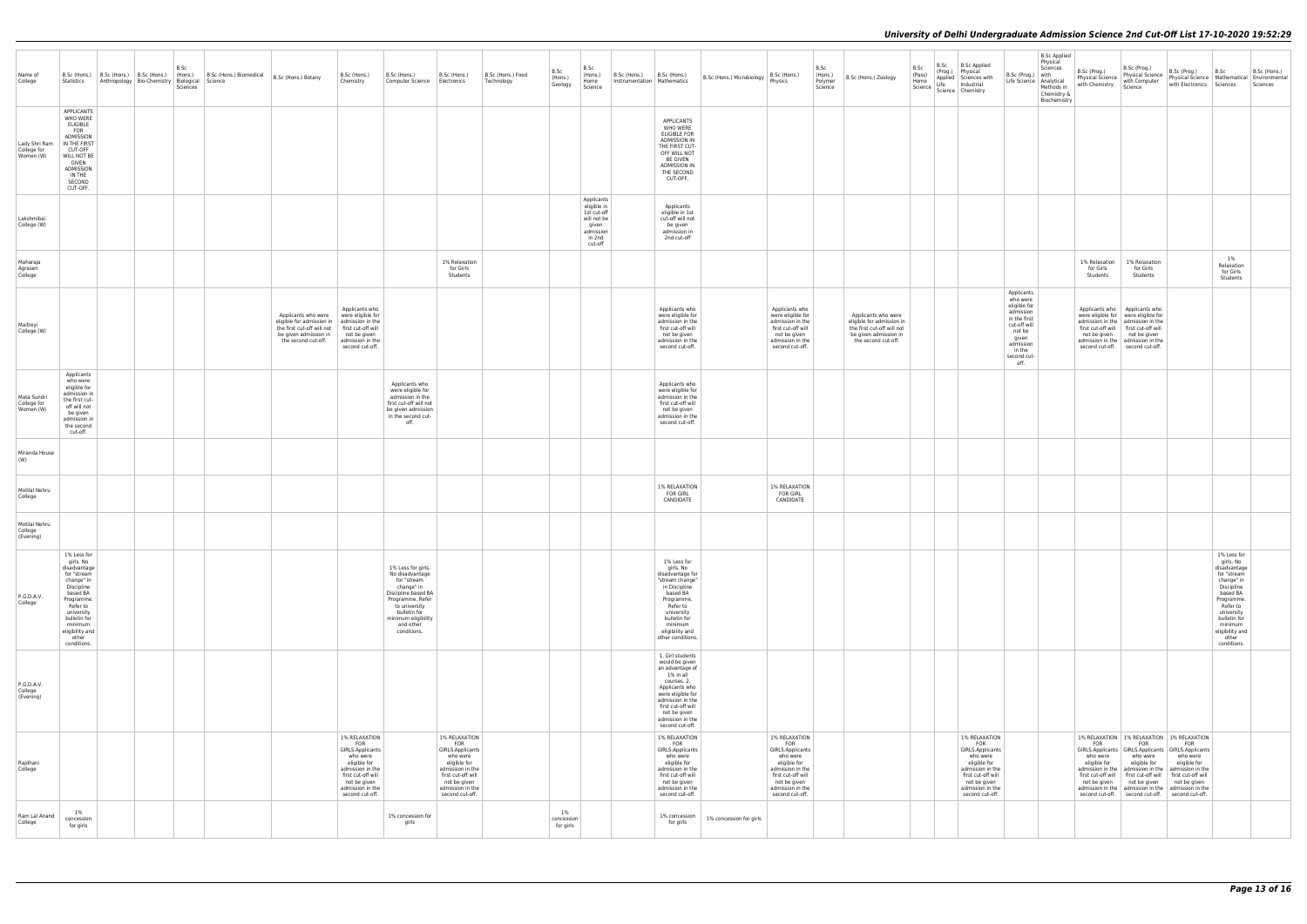| Name of<br>College                                                    |                                                                                                                                                                                                                                                                                                                                                                                                                                                                                                                                                                                                                                                                                                    | B.Sc (Hons.) B.Sc (Hons.) B.Sc (Hons.) (Hons.) B.Sc (Hons.) Biomedical B.Sc (Hons.) Botany<br>Statistics   Anthropology   Bio-Chemistry   Biological   Science | B.Sc<br>Sciences |                                                                                                                               |                         | B.Sc (Hons.)<br>Chemistry  | B.Sc (Hons.)<br>Computer Science   Electronics                                                                                                                                                                                                                                                                                                                                                                                                                                                                                                                                                                          | B.Sc (Hons.)   | B.Sc (Hons.) Food<br>Technology                                                                                                                                                                                                                                                                           | B.Sc<br>(Hons.)<br>Geology | B.Sc<br>(Hons.)<br>Home<br>Science | B.Sc (Hons.) B.Sc (Hons.)<br>Instrumentation   Mathematics |                                                                                                                                                                                                                                                                                                                                                                                                                                                                                                                                                                                                                                                        | B.Sc (Hons.) Microbiology B.Sc (Hons.)                                                                                        |                                                                                                                                     | B.Sc<br>(Hons.)<br>Polymer<br>Science | B.Sc (Hons.) Zoology    | B.Sc<br>(Pass)<br>Home<br>Science   Science   Chemistry | B.Sc B.Sc Applied<br>(Prog.) Physical<br>Applied Sciences with<br>Life Industrial | B.Sc (Prog.) with<br>Life Science   Analytical | B.Sc Applied<br>Physical<br>Sciences<br>Methods in<br>Chemistry &<br>Biochemistry | B.Sc (Prog.)<br>Physical Science   Filyance December<br>with Chemistry | B.Sc (Prog.)<br><b>Physical Science</b><br>Science | B.Sc (Prog.)<br>Physical Science   Mathematical   Environmental<br>with Electronics Sciences | B.Sc | B.Sc (Hons.)<br>Sciences                                                                                                                                                                                                                                                                                                                                                                                                                                                                                                                                                                                                                                                     |
|-----------------------------------------------------------------------|----------------------------------------------------------------------------------------------------------------------------------------------------------------------------------------------------------------------------------------------------------------------------------------------------------------------------------------------------------------------------------------------------------------------------------------------------------------------------------------------------------------------------------------------------------------------------------------------------------------------------------------------------------------------------------------------------|----------------------------------------------------------------------------------------------------------------------------------------------------------------|------------------|-------------------------------------------------------------------------------------------------------------------------------|-------------------------|----------------------------|-------------------------------------------------------------------------------------------------------------------------------------------------------------------------------------------------------------------------------------------------------------------------------------------------------------------------------------------------------------------------------------------------------------------------------------------------------------------------------------------------------------------------------------------------------------------------------------------------------------------------|----------------|-----------------------------------------------------------------------------------------------------------------------------------------------------------------------------------------------------------------------------------------------------------------------------------------------------------|----------------------------|------------------------------------|------------------------------------------------------------|--------------------------------------------------------------------------------------------------------------------------------------------------------------------------------------------------------------------------------------------------------------------------------------------------------------------------------------------------------------------------------------------------------------------------------------------------------------------------------------------------------------------------------------------------------------------------------------------------------------------------------------------------------|-------------------------------------------------------------------------------------------------------------------------------|-------------------------------------------------------------------------------------------------------------------------------------|---------------------------------------|-------------------------|---------------------------------------------------------|-----------------------------------------------------------------------------------|------------------------------------------------|-----------------------------------------------------------------------------------|------------------------------------------------------------------------|----------------------------------------------------|----------------------------------------------------------------------------------------------|------|------------------------------------------------------------------------------------------------------------------------------------------------------------------------------------------------------------------------------------------------------------------------------------------------------------------------------------------------------------------------------------------------------------------------------------------------------------------------------------------------------------------------------------------------------------------------------------------------------------------------------------------------------------------------------|
| Ramanujan<br>College                                                  | a. 1%<br>concession<br>given to<br>women<br>applicants<br>(General<br>Category). b.<br>As regard<br>B.A. (Prog.)<br>we will not<br>give any<br>disadvantage<br>to any<br>students who<br>seek<br>admission to<br><b>B.A.</b><br>(Prog.)on<br>account of<br>change of<br>stream. c.<br>Directives<br>and<br>guidelines as<br>per<br>University of<br>Delhi. d.<br>Applicants,<br>who were<br>eligible to<br>take<br>admission in<br>the first cut-<br>off of a<br>particular<br>college +<br>course<br>combination<br>but did not<br>take<br>admission in<br>the first cut-<br>off, will not<br>be<br>considered in<br>that college<br>+ course<br>combination<br>in any<br>subsequent<br>cut-offs. |                                                                                                                                                                |                  |                                                                                                                               |                         |                            | a. 1% concession<br>given to women<br>applicants (General<br>Category). b. As<br>regard B.A. (Prog.)<br>we will not give any<br>disadvantage to<br>any students who<br>seek admission to<br>B.A. (Prog.)on<br>account of change<br>of stream. c.<br>Directives and<br>guidelines as per<br>University of Delhi.<br>d. Applicants, who<br>were eligible to<br>take admission in<br>the first cut-off of a<br>particular college +<br>course combination<br>but did not take<br>admission in the<br>first cut-off, will not<br>be considered in<br>that college +<br>course combination<br>in any subsequent<br>cut-offs. |                |                                                                                                                                                                                                                                                                                                           |                            |                                    |                                                            | a. 1%<br>concession<br>given to women<br>applicants<br>(General<br>Category). b. As<br>regard B.A.<br>(Prog.) we will<br>not give any<br>disadvantage to<br>any students<br>who seek<br>admission to<br>B.A. (Prog.)on<br>account of<br>change of<br>stream. c.<br>Directives and<br>guidelines as<br>per University of<br>Delhi. d.<br>Applicants, who<br>were eligible to<br>take admission<br>in the first cut-<br>off of a<br>particular<br>college + course<br>combination but<br>did not take<br>admission in the<br>first cut-off, will<br>not be<br>considered in<br>that college +<br>course<br>combination in<br>any subsequent<br>cut-offs. |                                                                                                                               |                                                                                                                                     |                                       |                         |                                                         |                                                                                   |                                                |                                                                                   |                                                                        |                                                    |                                                                                              |      | a. 1%<br>concession<br>given to<br>women<br>applicants<br>(General<br>Category). b<br>As regard B.A.<br>(Prog.) we will<br>not give any<br>disadvantage<br>to any<br>students who<br>seek<br>admission to<br>B.A. (Prog.)on<br>account of<br>change of<br>stream.c.<br>Directives and<br>guidelines as<br>per University<br>of Delhi. d.<br>Applicants,<br>who were<br>eligible to<br>take<br>admission in<br>the first cut-<br>off of a<br>particular<br>$college +$<br>course<br>combination<br>but did not<br>take<br>admission in<br>the first cut-<br>off, will not be<br>considered in<br>that college +<br>course<br>combination<br>in any<br>subsequent<br>cut-offs. |
| Ramjas College                                                        |                                                                                                                                                                                                                                                                                                                                                                                                                                                                                                                                                                                                                                                                                                    |                                                                                                                                                                |                  |                                                                                                                               |                         |                            |                                                                                                                                                                                                                                                                                                                                                                                                                                                                                                                                                                                                                         |                |                                                                                                                                                                                                                                                                                                           |                            |                                    |                                                            |                                                                                                                                                                                                                                                                                                                                                                                                                                                                                                                                                                                                                                                        |                                                                                                                               |                                                                                                                                     |                                       |                         |                                                         |                                                                                   |                                                |                                                                                   |                                                                        |                                                    |                                                                                              |      |                                                                                                                                                                                                                                                                                                                                                                                                                                                                                                                                                                                                                                                                              |
| Satyawati<br>College                                                  |                                                                                                                                                                                                                                                                                                                                                                                                                                                                                                                                                                                                                                                                                                    |                                                                                                                                                                |                  |                                                                                                                               |                         |                            |                                                                                                                                                                                                                                                                                                                                                                                                                                                                                                                                                                                                                         |                |                                                                                                                                                                                                                                                                                                           |                            |                                    |                                                            | 1. Girls<br>Candidates will<br>be given<br>relaxation up to<br>1% in best four<br>percentage. 2.<br>No Deduction for<br>stream change<br>in B.A. (Prog.).<br>3. Applicants<br>who were<br>eligible for<br>admission in the<br>First-Cut off will<br>not be given<br>admission in the<br>Second Cut-Off.<br>4. There will be<br>capping on<br>lower limit of 1st<br>Cut-Off.                                                                                                                                                                                                                                                                            |                                                                                                                               |                                                                                                                                     |                                       |                         |                                                         |                                                                                   |                                                |                                                                                   |                                                                        |                                                    |                                                                                              |      |                                                                                                                                                                                                                                                                                                                                                                                                                                                                                                                                                                                                                                                                              |
| Satyawati<br>College<br>(Evening)                                     |                                                                                                                                                                                                                                                                                                                                                                                                                                                                                                                                                                                                                                                                                                    |                                                                                                                                                                |                  |                                                                                                                               |                         |                            |                                                                                                                                                                                                                                                                                                                                                                                                                                                                                                                                                                                                                         |                |                                                                                                                                                                                                                                                                                                           |                            |                                    |                                                            |                                                                                                                                                                                                                                                                                                                                                                                                                                                                                                                                                                                                                                                        |                                                                                                                               |                                                                                                                                     |                                       |                         |                                                         |                                                                                   |                                                |                                                                                   |                                                                        |                                                    |                                                                                              |      |                                                                                                                                                                                                                                                                                                                                                                                                                                                                                                                                                                                                                                                                              |
| Shaheed<br><b>Bhagat Singh</b><br>College                             |                                                                                                                                                                                                                                                                                                                                                                                                                                                                                                                                                                                                                                                                                                    |                                                                                                                                                                |                  |                                                                                                                               |                         |                            |                                                                                                                                                                                                                                                                                                                                                                                                                                                                                                                                                                                                                         |                |                                                                                                                                                                                                                                                                                                           |                            |                                    |                                                            |                                                                                                                                                                                                                                                                                                                                                                                                                                                                                                                                                                                                                                                        |                                                                                                                               |                                                                                                                                     |                                       |                         |                                                         |                                                                                   |                                                |                                                                                   |                                                                        |                                                    |                                                                                              |      |                                                                                                                                                                                                                                                                                                                                                                                                                                                                                                                                                                                                                                                                              |
| Shaheed<br><b>Bhagat Singh</b><br>College<br>(Evening)                |                                                                                                                                                                                                                                                                                                                                                                                                                                                                                                                                                                                                                                                                                                    |                                                                                                                                                                |                  |                                                                                                                               |                         |                            |                                                                                                                                                                                                                                                                                                                                                                                                                                                                                                                                                                                                                         |                |                                                                                                                                                                                                                                                                                                           |                            |                                    |                                                            |                                                                                                                                                                                                                                                                                                                                                                                                                                                                                                                                                                                                                                                        |                                                                                                                               |                                                                                                                                     |                                       |                         |                                                         |                                                                                   |                                                |                                                                                   |                                                                        |                                                    |                                                                                              |      |                                                                                                                                                                                                                                                                                                                                                                                                                                                                                                                                                                                                                                                                              |
| Shaheed<br>Rajguru College<br>of Applied<br>Sciences for<br>Women (W) | Applicants<br>who were<br>eligible for<br>admission in<br>the first cut-<br>off will not<br>be given<br>admission in<br>the second<br>cut-off                                                                                                                                                                                                                                                                                                                                                                                                                                                                                                                                                      | Applicants<br>who were<br>eligible for<br>admission in<br>the first cut-<br>off will not be<br>given<br>admission in<br>the second<br>cut-off                  |                  | Applicants who were<br>eligible for admission in<br>the first cut-off will not<br>be given admission in<br>the second cut-off |                         | second cut-off             | Applicants who   Applicants who   Applicants who<br>not be given be given admission not be given<br>$admission in the$ in the $cal$ in the second cut- $admission in the$<br>off                                                                                                                                                                                                                                                                                                                                                                                                                                        | second cut-off | were eligible for vere eligible for were eligible for Applicants who were<br>admission in the admission in the admission in the eligible for admission in<br>first cut-off will   first cut-off will not   first cut-off will   the first cut-off will not<br>be given admission in<br>the second cut-off |                            |                                    | Applicants who<br>given<br>off                             | were eligible   Applicants who<br>for admission in   were eligible for  <br>the first cut-off $ $ admission in the $ $<br>will not be   first cut-off will<br>not be given<br>admission in   admission in the<br>the second cut- second cut-off                                                                                                                                                                                                                                                                                                                                                                                                        | Applicants who were<br>eligible for admission in<br>the first cut-off will not<br>be given admission in<br>the second cut-off | Applicants who<br>were eligible for<br>admission in the<br>first cut-off will<br>not be given<br>admission in the<br>second cut-off |                                       |                         |                                                         |                                                                                   |                                                |                                                                                   |                                                                        |                                                    |                                                                                              |      |                                                                                                                                                                                                                                                                                                                                                                                                                                                                                                                                                                                                                                                                              |
| Shaheed<br>Sukhdev<br>College<br><b>Business</b><br>Studies           |                                                                                                                                                                                                                                                                                                                                                                                                                                                                                                                                                                                                                                                                                                    |                                                                                                                                                                |                  |                                                                                                                               |                         |                            |                                                                                                                                                                                                                                                                                                                                                                                                                                                                                                                                                                                                                         |                |                                                                                                                                                                                                                                                                                                           |                            |                                    |                                                            |                                                                                                                                                                                                                                                                                                                                                                                                                                                                                                                                                                                                                                                        |                                                                                                                               |                                                                                                                                     |                                       |                         |                                                         |                                                                                   |                                                |                                                                                   |                                                                        |                                                    |                                                                                              |      |                                                                                                                                                                                                                                                                                                                                                                                                                                                                                                                                                                                                                                                                              |
| Shivaji College                                                       |                                                                                                                                                                                                                                                                                                                                                                                                                                                                                                                                                                                                                                                                                                    | 1% relaxation<br>for Girls                                                                                                                                     |                  |                                                                                                                               | 1% relaxation for Girls | 1% relaxation<br>for Girls |                                                                                                                                                                                                                                                                                                                                                                                                                                                                                                                                                                                                                         |                |                                                                                                                                                                                                                                                                                                           |                            |                                    |                                                            | 1% relaxation<br>for Girls                                                                                                                                                                                                                                                                                                                                                                                                                                                                                                                                                                                                                             |                                                                                                                               | 1% relaxation<br>for Girls                                                                                                          |                                       | 1% relaxation for Girls |                                                         |                                                                                   | 1%<br>relaxation<br>for Girls                  |                                                                                   | 1% relaxation 1% relaxation<br>for Girls                               | for Girls                                          |                                                                                              |      |                                                                                                                                                                                                                                                                                                                                                                                                                                                                                                                                                                                                                                                                              |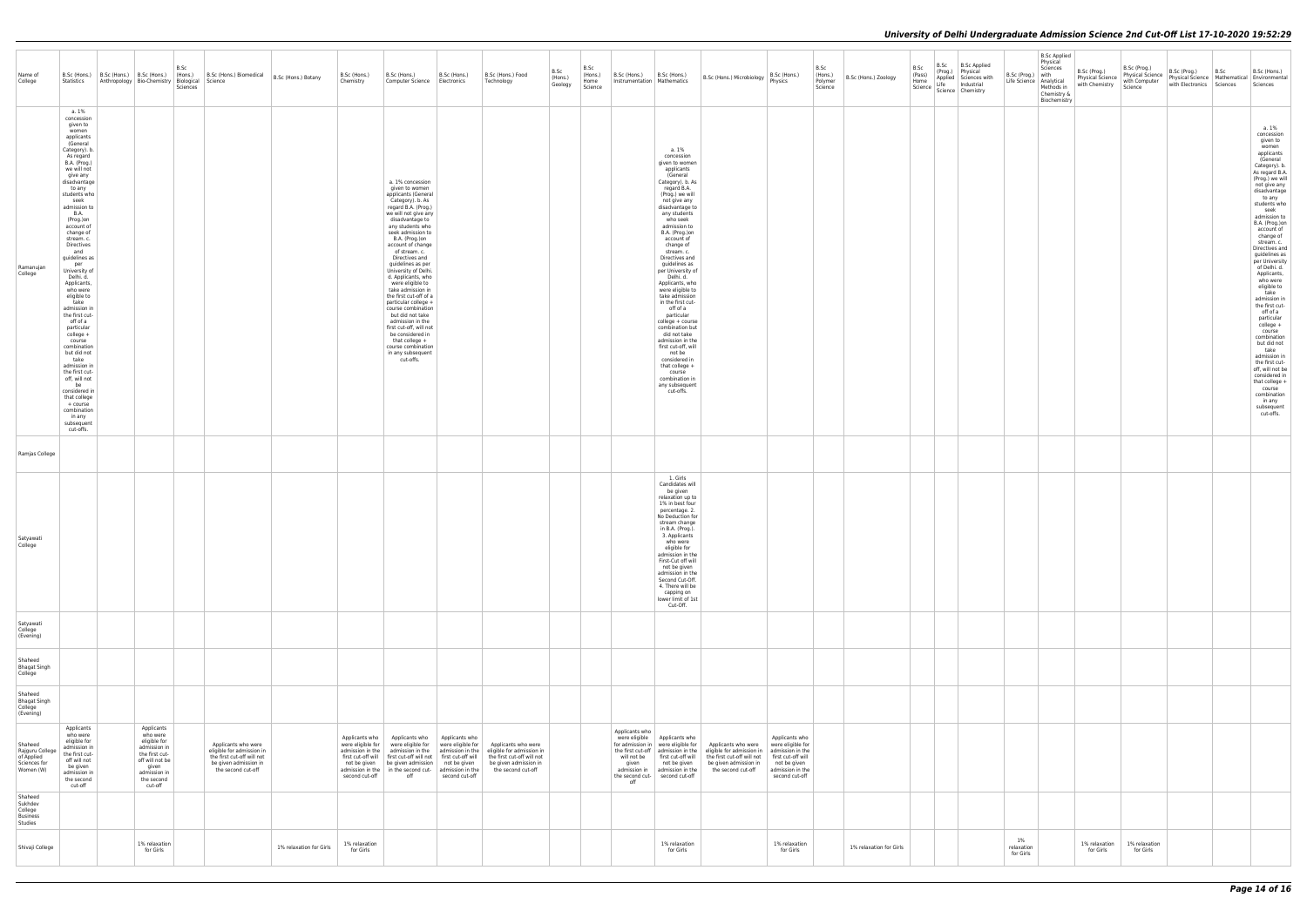| Name of<br>College                                    | Statistics                                                                                                                                                        |                                                                                                                                                                                                                       | B.Sc<br>B.Sc (Hons.) B.Sc (Hons.) B.Sc (Hons.) B.Sc (Hons.) B.Sc (Hons.) Biomedical B.Sc (Hons.) Botany<br>Anthropology   Bio-Chemistry   Biological   Science<br>Sciences |                                                                                                                                                                                                               | B.Sc (Hons.)<br>Chemistry                                                                                                                                                        | B.Sc (Hons.)<br>Computer Science   Electronics                                                                                       | B.Sc (Hons.)                                                                                                                                                                                                                                                          | B.Sc (Hons.) Food<br>Technology | B.Sc<br>(Hons.)<br>Geology | B.Sc<br>Home<br>Science | (Hons.) B.Sc (Hons.) B.Sc (Hons.)<br>Instrumentation   Mathematics |                                                                                                                                                                                  | B.Sc (Hons.) Microbiology | B.Sc (Hons.)<br>Physics                                                                                                                                                                                                                                               | B.Sc<br>(Hons.)<br>Polymer<br>Science | B.Sc (Hons.) Zoology                                                                                                                               | B.Sc<br>(Pass)<br>Home<br>Science   Life<br>Science   Chemistry<br>Chemistry | B.Sc B.Sc Applied<br>(Prog.) Physical<br>Applied Sciences with | B.Sc (Prog.) with                                                                                                                                                                        | <b>B.Sc Applied</b><br>Physical<br>Sciences<br>Life Science   Analytical<br>Methods in<br>Chemistry &<br>Biochemistry | with Chemistry   With Comp                                                                                                                                             | B.Sc (Prog.)                                                                                                                                                                                                                                                                                                                                                                                                             | B.Sc (Prog.) B.Sc (Prog.) B.Sc (Prog.) B.Sc (Hons.)<br>Physical Science Physical Science Mith Computer Musical Science Mith Computer<br>with Electronics Sciences Sciences<br>With Chemistry Science With Electronics Sciences Scien |  |
|-------------------------------------------------------|-------------------------------------------------------------------------------------------------------------------------------------------------------------------|-----------------------------------------------------------------------------------------------------------------------------------------------------------------------------------------------------------------------|----------------------------------------------------------------------------------------------------------------------------------------------------------------------------|---------------------------------------------------------------------------------------------------------------------------------------------------------------------------------------------------------------|----------------------------------------------------------------------------------------------------------------------------------------------------------------------------------|--------------------------------------------------------------------------------------------------------------------------------------|-----------------------------------------------------------------------------------------------------------------------------------------------------------------------------------------------------------------------------------------------------------------------|---------------------------------|----------------------------|-------------------------|--------------------------------------------------------------------|----------------------------------------------------------------------------------------------------------------------------------------------------------------------------------|---------------------------|-----------------------------------------------------------------------------------------------------------------------------------------------------------------------------------------------------------------------------------------------------------------------|---------------------------------------|----------------------------------------------------------------------------------------------------------------------------------------------------|------------------------------------------------------------------------------|----------------------------------------------------------------|------------------------------------------------------------------------------------------------------------------------------------------------------------------------------------------|-----------------------------------------------------------------------------------------------------------------------|------------------------------------------------------------------------------------------------------------------------------------------------------------------------|--------------------------------------------------------------------------------------------------------------------------------------------------------------------------------------------------------------------------------------------------------------------------------------------------------------------------------------------------------------------------------------------------------------------------|--------------------------------------------------------------------------------------------------------------------------------------------------------------------------------------------------------------------------------------|--|
| Shri Ram<br>College of<br>Commerce                    |                                                                                                                                                                   |                                                                                                                                                                                                                       |                                                                                                                                                                            |                                                                                                                                                                                                               |                                                                                                                                                                                  |                                                                                                                                      |                                                                                                                                                                                                                                                                       |                                 |                            |                         |                                                                    |                                                                                                                                                                                  |                           |                                                                                                                                                                                                                                                                       |                                       |                                                                                                                                                    |                                                                              |                                                                |                                                                                                                                                                                          |                                                                                                                       |                                                                                                                                                                        |                                                                                                                                                                                                                                                                                                                                                                                                                          |                                                                                                                                                                                                                                      |  |
| Shyam Lal<br>College                                  |                                                                                                                                                                   |                                                                                                                                                                                                                       |                                                                                                                                                                            |                                                                                                                                                                                                               | 1% Concession<br>to Women<br>Candidates.<br>Applicants who<br>were eligible for<br>admission in the<br>first cut-off will<br>not be given<br>admission in the<br>second cut-off. |                                                                                                                                      |                                                                                                                                                                                                                                                                       |                                 |                            |                         |                                                                    | 1% Concession<br>to Women<br>Candidates.<br>Applicants who<br>were eligible for<br>admission in the<br>first cut-off will<br>not be given<br>admission in the<br>second cut-off. |                           |                                                                                                                                                                                                                                                                       |                                       |                                                                                                                                                    |                                                                              |                                                                |                                                                                                                                                                                          |                                                                                                                       | to Women<br>Candidates.                                                                                                                                                | 1% Concession   1% Concession   1% Concession<br>to Women<br>Candidates.<br>Applicants who   Applicants who   Applicants who<br>were eligible for   were eligible for   were eligible for<br>admission in the   admission in the   admission in the<br>first cut-off will   first cut-off will   first cut-off will<br>not be given   not be given   not be given<br>second cut-off.   second cut-off.   second cut-off. | to Women<br>Candidates.<br>admission in the admission in the admission in the                                                                                                                                                        |  |
| Shyam Lal<br>College<br>(Evening)                     |                                                                                                                                                                   |                                                                                                                                                                                                                       |                                                                                                                                                                            |                                                                                                                                                                                                               |                                                                                                                                                                                  |                                                                                                                                      |                                                                                                                                                                                                                                                                       |                                 |                            |                         |                                                                    |                                                                                                                                                                                  |                           |                                                                                                                                                                                                                                                                       |                                       |                                                                                                                                                    |                                                                              |                                                                |                                                                                                                                                                                          |                                                                                                                       |                                                                                                                                                                        |                                                                                                                                                                                                                                                                                                                                                                                                                          |                                                                                                                                                                                                                                      |  |
| Shyama Prasad<br>Mukherji<br>College For<br>Women (W) |                                                                                                                                                                   |                                                                                                                                                                                                                       |                                                                                                                                                                            |                                                                                                                                                                                                               |                                                                                                                                                                                  |                                                                                                                                      |                                                                                                                                                                                                                                                                       |                                 |                            |                         |                                                                    |                                                                                                                                                                                  |                           |                                                                                                                                                                                                                                                                       |                                       |                                                                                                                                                    |                                                                              |                                                                |                                                                                                                                                                                          |                                                                                                                       |                                                                                                                                                                        |                                                                                                                                                                                                                                                                                                                                                                                                                          |                                                                                                                                                                                                                                      |  |
| Sri Aurobindo<br>College (Day)                        |                                                                                                                                                                   |                                                                                                                                                                                                                       |                                                                                                                                                                            |                                                                                                                                                                                                               |                                                                                                                                                                                  |                                                                                                                                      | 1.1% relaxation<br>for girls 2.<br>Applicants who<br>are eligible for<br>admission in the<br>first cut off will<br>not be given<br>admission in the<br>second cut off.                                                                                                |                                 |                            |                         |                                                                    |                                                                                                                                                                                  |                           |                                                                                                                                                                                                                                                                       |                                       |                                                                                                                                                    |                                                                              |                                                                | 1.1%<br>relaxation<br>for girls 2.<br>Applicants<br>who are<br>eligible for<br>admission<br>in the first<br>cut off will<br>not be<br>given<br>admission<br>in the<br>second cut<br>off. |                                                                                                                       | 1.1% relaxation<br>for girls 2.<br>Applicants who<br>are eligible for<br>admission in the<br>first cut off will<br>not be given<br>admission in the<br>second cut off. |                                                                                                                                                                                                                                                                                                                                                                                                                          |                                                                                                                                                                                                                                      |  |
| Sri Aurobindo<br>College<br>(Evening)                 |                                                                                                                                                                   |                                                                                                                                                                                                                       |                                                                                                                                                                            |                                                                                                                                                                                                               |                                                                                                                                                                                  |                                                                                                                                      |                                                                                                                                                                                                                                                                       |                                 |                            |                         |                                                                    |                                                                                                                                                                                  |                           |                                                                                                                                                                                                                                                                       |                                       |                                                                                                                                                    |                                                                              |                                                                |                                                                                                                                                                                          |                                                                                                                       |                                                                                                                                                                        |                                                                                                                                                                                                                                                                                                                                                                                                                          |                                                                                                                                                                                                                                      |  |
| Sri Guru Gobind<br>Singh College<br>of Commerce       |                                                                                                                                                                   |                                                                                                                                                                                                                       |                                                                                                                                                                            |                                                                                                                                                                                                               |                                                                                                                                                                                  | Applicants who<br>were eligible for<br>admission in the<br>first cut-off will not<br>be given admission<br>in the second cut-<br>off |                                                                                                                                                                                                                                                                       |                                 |                            |                         |                                                                    |                                                                                                                                                                                  |                           |                                                                                                                                                                                                                                                                       |                                       |                                                                                                                                                    |                                                                              |                                                                |                                                                                                                                                                                          |                                                                                                                       |                                                                                                                                                                        |                                                                                                                                                                                                                                                                                                                                                                                                                          |                                                                                                                                                                                                                                      |  |
| Sri Guru Nanak<br>Dev Khalsa<br>College               |                                                                                                                                                                   |                                                                                                                                                                                                                       |                                                                                                                                                                            |                                                                                                                                                                                                               |                                                                                                                                                                                  |                                                                                                                                      |                                                                                                                                                                                                                                                                       |                                 |                            |                         |                                                                    | Applicants who<br>were eligible for<br>admission in the<br>first cut-off will<br>not be given<br>admission in the<br>second cut-off                                              |                           |                                                                                                                                                                                                                                                                       |                                       |                                                                                                                                                    |                                                                              |                                                                |                                                                                                                                                                                          |                                                                                                                       |                                                                                                                                                                        |                                                                                                                                                                                                                                                                                                                                                                                                                          |                                                                                                                                                                                                                                      |  |
| Sri Guru Tegh<br>Bahadur Khalsa<br>College            |                                                                                                                                                                   |                                                                                                                                                                                                                       |                                                                                                                                                                            |                                                                                                                                                                                                               |                                                                                                                                                                                  |                                                                                                                                      |                                                                                                                                                                                                                                                                       |                                 |                            |                         |                                                                    |                                                                                                                                                                                  |                           |                                                                                                                                                                                                                                                                       |                                       |                                                                                                                                                    |                                                                              |                                                                |                                                                                                                                                                                          |                                                                                                                       |                                                                                                                                                                        |                                                                                                                                                                                                                                                                                                                                                                                                                          |                                                                                                                                                                                                                                      |  |
| Sri<br>Venketeswara<br>College                        | Kindly note -<br>1) Applicants<br>who were<br>eligible for<br>admission in<br>the first cut<br>off will not<br>be given<br>admission in<br>the second<br>cut off. | Kindly note - Applicants<br>1) Applicants   who were<br>who were eligible<br>eligible for for<br>admission in   admission<br>off will not be cut off will<br>admission in   given<br>the second admission<br>cut off. | Kindly<br>$note - 1)$<br>the first $cut$ in the first<br>given   not be<br>in the<br>second<br>cut off.                                                                    | Kindly note - 1)<br>Applicants who were<br>eligible for admission in   admission in the<br>the first cut off will not   first cut off will<br>be given admission in<br>the second cut off.   admission in the | Kindly note - 1)<br>Applicants who<br>were eligible for<br>not be given<br>second cut off.                                                                                       |                                                                                                                                      | Kindly note - 1)<br>Applicants who<br>were eligible for<br>admission in the<br>first cut off will<br>not be given<br>admission in the<br>second cut off.<br>2) 1 %<br>relaxation will<br>be given to girl<br>applicants for<br>admission<br>across all<br>categories. |                                 |                            |                         |                                                                    | Kindly note - 1)<br>Applicants who<br>were eligible for<br>admission in the<br>first cut off will<br>not be given<br>admission in the<br>second cut off.                         |                           | Kindly note - 1)<br>Applicants who<br>were eligible for<br>admission in the<br>first cut off will<br>not be given<br>admission in the<br>second cut off.<br>2) 1 %<br>relaxation will<br>be given to girl<br>applicants for<br>admission<br>across all<br>categories. |                                       | Kindly note - 1)<br>Applicants who were<br>eligible for admission in<br>the first cut off will not<br>be given admission in<br>the second cut off. |                                                                              |                                                                | Kindly note<br>$-1)$<br>Applicants<br>who were<br>eligible for<br>admission<br>in the first<br>cut off will<br>not be<br>given<br>admission<br>in the<br>second cut<br>off.              |                                                                                                                       |                                                                                                                                                                        |                                                                                                                                                                                                                                                                                                                                                                                                                          |                                                                                                                                                                                                                                      |  |
| Swami<br>Shardhanand<br>College                       |                                                                                                                                                                   |                                                                                                                                                                                                                       |                                                                                                                                                                            |                                                                                                                                                                                                               |                                                                                                                                                                                  |                                                                                                                                      |                                                                                                                                                                                                                                                                       |                                 |                            |                         |                                                                    |                                                                                                                                                                                  |                           |                                                                                                                                                                                                                                                                       |                                       |                                                                                                                                                    |                                                                              |                                                                |                                                                                                                                                                                          |                                                                                                                       |                                                                                                                                                                        |                                                                                                                                                                                                                                                                                                                                                                                                                          |                                                                                                                                                                                                                                      |  |
| Vivekananda<br>College (W)                            |                                                                                                                                                                   |                                                                                                                                                                                                                       |                                                                                                                                                                            |                                                                                                                                                                                                               |                                                                                                                                                                                  |                                                                                                                                      |                                                                                                                                                                                                                                                                       |                                 |                            |                         |                                                                    |                                                                                                                                                                                  |                           |                                                                                                                                                                                                                                                                       |                                       |                                                                                                                                                    |                                                                              |                                                                |                                                                                                                                                                                          |                                                                                                                       |                                                                                                                                                                        |                                                                                                                                                                                                                                                                                                                                                                                                                          |                                                                                                                                                                                                                                      |  |
| Zakir Husain<br>Delhi College                         |                                                                                                                                                                   |                                                                                                                                                                                                                       |                                                                                                                                                                            |                                                                                                                                                                                                               |                                                                                                                                                                                  |                                                                                                                                      |                                                                                                                                                                                                                                                                       |                                 |                            |                         |                                                                    |                                                                                                                                                                                  |                           |                                                                                                                                                                                                                                                                       |                                       |                                                                                                                                                    |                                                                              |                                                                |                                                                                                                                                                                          |                                                                                                                       |                                                                                                                                                                        |                                                                                                                                                                                                                                                                                                                                                                                                                          |                                                                                                                                                                                                                                      |  |
| Zakir Husain<br>Delhi College<br>(Evening)            |                                                                                                                                                                   |                                                                                                                                                                                                                       |                                                                                                                                                                            |                                                                                                                                                                                                               |                                                                                                                                                                                  |                                                                                                                                      |                                                                                                                                                                                                                                                                       |                                 |                            |                         |                                                                    |                                                                                                                                                                                  |                           |                                                                                                                                                                                                                                                                       |                                       |                                                                                                                                                    |                                                                              |                                                                |                                                                                                                                                                                          |                                                                                                                       |                                                                                                                                                                        |                                                                                                                                                                                                                                                                                                                                                                                                                          |                                                                                                                                                                                                                                      |  |